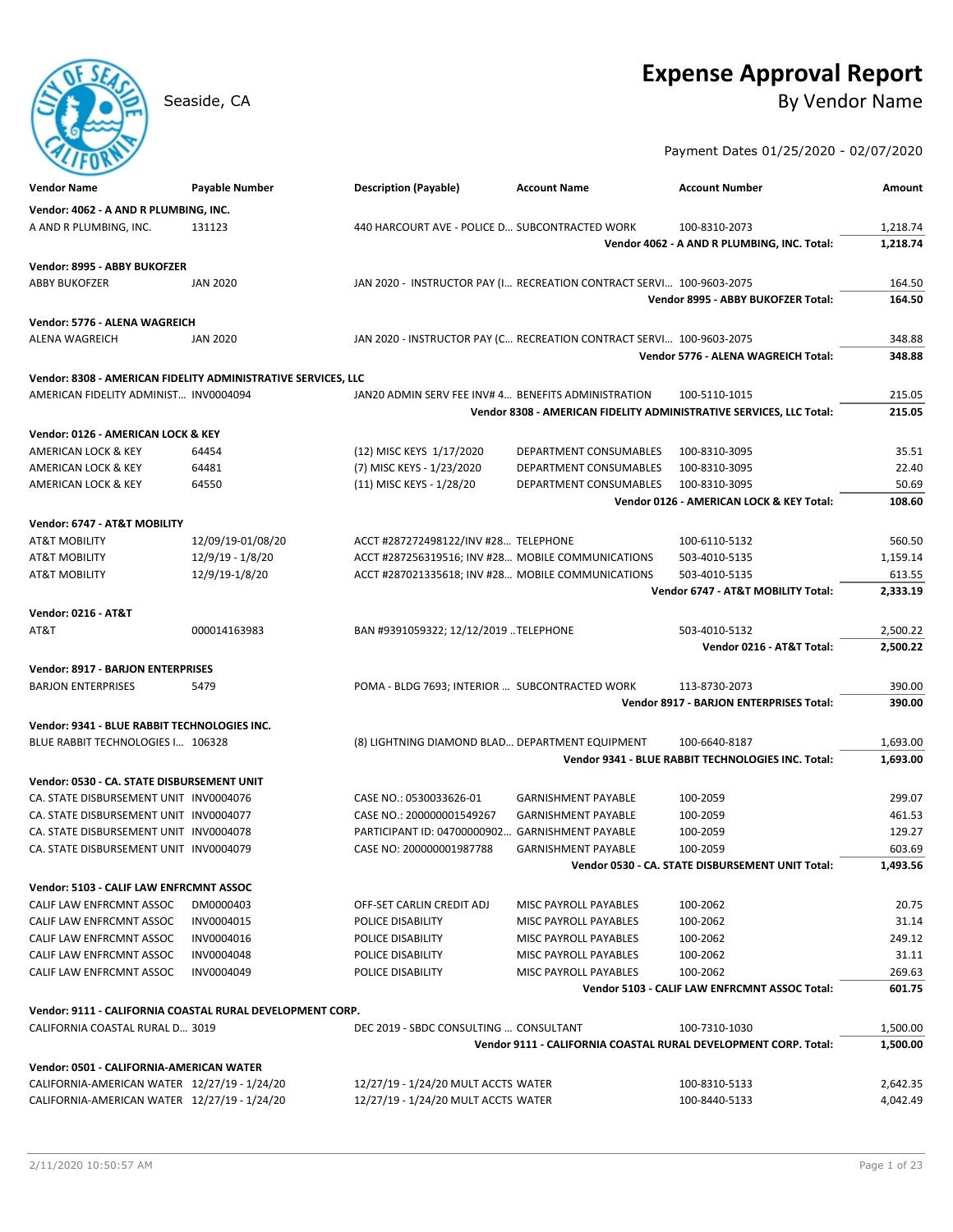| <b>Expense Approval Report</b>                      |                       |                                                                      |                       | Payment Dates: 01/25/2020 - 02/07/2020                    |          |
|-----------------------------------------------------|-----------------------|----------------------------------------------------------------------|-----------------------|-----------------------------------------------------------|----------|
| <b>Vendor Name</b>                                  | <b>Payable Number</b> | <b>Description (Payable)</b>                                         | <b>Account Name</b>   | <b>Account Number</b>                                     | Amount   |
| CALIFORNIA-AMERICAN WATER 12/27/19 - 1/24/20        |                       | 12/27/19 - 1/24/20 MULT ACCTS WATER                                  |                       | 103-8710-5133                                             | 756.44   |
| CALIFORNIA-AMERICAN WATER 12/27/19 - 1/24/20        |                       | 12/27/19 - 1/24/20 MULT ACCTS WATER                                  |                       | 210-8420-5133                                             | 2,364.28 |
| CALIFORNIA-AMERICAN WATER 12/27/19 - 1/24/20        |                       | 12/27/19 - 1/24/20 MULT ACCTS AFFORDABLE HOUSING                     |                       | 973-9710-9526                                             | 158.52   |
|                                                     |                       |                                                                      |                       | Vendor 0501 - CALIFORNIA-AMERICAN WATER Total:            | 9,964.08 |
| Vendor: 4508 - CALPERS LONG-TERM CARE PROGRAM       |                       |                                                                      |                       |                                                           |          |
| CALPERS LONG-TERM CARE PR INV0003998                |                       | <b>EMPLOYEE PREMIUM</b>                                              | MISC PAYROLL PAYABLES | 100-2062                                                  | 153.65   |
|                                                     |                       |                                                                      |                       | Vendor 4508 - CALPERS LONG-TERM CARE PROGRAM Total:       | 153.65   |
|                                                     |                       |                                                                      |                       |                                                           |          |
| Vendor: 9366 - CLARK PEST CONTROL OF STOCKTON, INC. |                       |                                                                      |                       |                                                           |          |
| CLARK PEST CONTROL OF STOC 25646545                 |                       | PEST-AWAY SVC - LOCATION 27 SUBCONTRACTED WORK                       |                       | 113-8730-2073                                             | 199.00   |
| CLARK PEST CONTROL OF STOC 25676157                 |                       | PEST-AWAY SVC - LOCATION 27 SUBCONTRACTED WORK                       |                       | 113-8730-2073                                             | 285.00   |
|                                                     |                       |                                                                      |                       | Vendor 9366 - CLARK PEST CONTROL OF STOCKTON, INC. Total: | 484.00   |
| Vendor: 8426 - CLIFTONLARSONALLEN LLP               |                       |                                                                      |                       |                                                           |          |
| CLIFTONLARSONALLEN LLP                              | 2359743               | AUDIT SVCS THROUGH 1/30/20 CITY AUDIT                                |                       | 100-5110-1025                                             | 2,195.00 |
|                                                     |                       |                                                                      |                       | Vendor 8426 - CLIFTONLARSONALLEN LLP Total:               | 2,195.00 |
| Vendor: 7506 - CODE PUBLISHING, INC.                |                       |                                                                      |                       |                                                           |          |
| CODE PUBLISHING, INC.                               | 65700                 | MUNI CODE WEB UPDATE- (23) CITY CODE UPDATE                          |                       | 100-2021-2067                                             | 555.00   |
|                                                     |                       |                                                                      |                       | Vendor 7506 - CODE PUBLISHING, INC. Total:                | 555.00   |
| Vendor: 7644 - COMCAST BUSINESS                     |                       |                                                                      |                       |                                                           |          |
| <b>COMCAST BUSINESS</b>                             | 94576868              | ACCT #939827683; 1/15/2020 BDATA COMMUNICATION                       |                       | 503-4010-5138                                             | 4,697.49 |
|                                                     |                       |                                                                      |                       | Vendor 7644 - COMCAST BUSINESS Total:                     | 4,697.49 |
|                                                     |                       |                                                                      |                       |                                                           |          |
| Vendor: 6204 - CONCERN HEALTH                       |                       |                                                                      |                       |                                                           |          |
| <b>CONCERN HEALTH</b>                               | CN2007071             | JAN 2020 - PER EMPLOYEE PER EMPLOYEE ASSISTANCE PROGR 100-2031-1038  |                       |                                                           | 717.75   |
|                                                     |                       |                                                                      |                       | Vendor 6204 - CONCERN HEALTH Total:                       | 717.75   |
| Vendor: 8493 - CORODATA RECORDS MGMT., INC.         |                       |                                                                      |                       |                                                           |          |
| CORODATA RECORDS MGMT., I RS3139122                 |                       | DEC 2019 - RECORDS STORAGE  CONTRACT SERVICES                        |                       | 100-2021-2075                                             | 543.88   |
|                                                     |                       |                                                                      |                       | Vendor 8493 - CORODATA RECORDS MGMT., INC. Total:         | 543.88   |
| Vendor: 4838 - CORPORATE RISK HOLDINGS III, INC.    |                       |                                                                      |                       |                                                           |          |
| CORPORATE RISK HOLDINGS III,  P0917739              |                       | OCT 2019 - BACKGROUND SCRE SUBCONTRACTED WORK                        |                       | 951-8820-2073                                             | 109.40   |
|                                                     |                       |                                                                      |                       | Vendor 4838 - CORPORATE RISK HOLDINGS III, INC. Total:    | 109.40   |
| Vendor: 2279 - COUNTY OF MONTEREY IT DEPT.          |                       |                                                                      |                       |                                                           |          |
| COUNTY OF MONTEREY IT DEPT. 822 11/2019             |                       | NOV 2019 - SEASIDE POLICE (82 COMPUTER SUPPLIES/SOFTWA 100-6110-3102 |                       |                                                           | 1,245.50 |
| COUNTY OF MONTEREY IT DEPT. 822 11/2019             |                       | NOV 2019 - SEASIDE POLICE (82 RADIO REPAIR                           |                       | 100-6120-2052                                             | 325.00   |
| COUNTY OF MONTEREY IT DEPT. 847 11/2019             |                       | NOV 2019 - SEASIDE FIRE DEPT  MOBILE COMMUNICATIONS                  |                       | 100-6640-5135                                             | 448.38   |
|                                                     |                       |                                                                      |                       | Vendor 2279 - COUNTY OF MONTEREY IT DEPT. Total:          | 2,018.88 |
|                                                     |                       |                                                                      |                       |                                                           |          |
| Vendor: 4052 - CPS HR CONSULTING                    |                       |                                                                      |                       |                                                           |          |
| CPS HR CONSULTING                                   | SOP50540              | FIRE ENGINEER EXAM / ACCT # POLICE & FIRE EXAMS                      |                       | 100-2031-2065                                             | 423.50   |
|                                                     |                       |                                                                      |                       | Vendor 4052 - CPS HR CONSULTING Total:                    | 423.50   |
| Vendor: 6664 - CULLIGAN WATER CONDITIONING          |                       |                                                                      |                       |                                                           |          |
| CULLIGAN WATER CONDITIONI 1167439                   |                       | FEB 2020 - POU RENTAL FOR LO DEPARTMENT CONSUMABLES                  |                       | 100-8310-3095                                             | 216.00   |
| CULLIGAN WATER CONDITIONI 1167439                   |                       | FEB 2020 - POU RENTAL FOR LO DEPARTMENT CONSUMABLES                  |                       | 113-8730-3095                                             | 68.00    |
|                                                     |                       |                                                                      |                       | Vendor 6664 - CULLIGAN WATER CONDITIONING Total:          | 284.00   |
| Vendor: 6438 - CWEA                                 |                       |                                                                      |                       |                                                           |          |
| <b>CWEA</b>                                         | 0003957141            | JOSE F. CARDONA - ASSOCIATI DUES & MEMBERSHIP                        |                       | 100-8410-4122                                             | 192.00   |
|                                                     |                       |                                                                      |                       | Vendor 6438 - CWEA Total:                                 | 192.00   |
| Vendor: 0922 - CYPRESS COAST FORD-LINCOLN           |                       |                                                                      |                       |                                                           |          |
| CYPRESS COAST FORD-LINCOLN 347657                   |                       | TAG #T4634; REPLACE RADIAT OUTSIDE REPAIRS                           |                       | 501-8520-6148                                             | 1,155.54 |
|                                                     |                       |                                                                      |                       | Vendor 0922 - CYPRESS COAST FORD-LINCOLN Total:           | 1,155.54 |
|                                                     |                       |                                                                      |                       |                                                           |          |
| Vendor: 6727 - DATAPROSE, INC.                      |                       |                                                                      |                       |                                                           |          |
| DATAPROSE, INC.                                     | 3P47053               | 8.5x11 INSERT FOR WATER RAT OUTSIDE PRINTING SERVICE                 |                       | 401-8610-2053                                             | 199.65   |
|                                                     |                       |                                                                      |                       | Vendor 6727 - DATAPROSE, INC. Total:                      | 199.65   |
| Vendor: 5854 - DELLA MORA HEATING,                  |                       |                                                                      |                       |                                                           |          |
| DELLA MORA HEATING,                                 | 13306                 | BLDG #4380 - INSTALL NEW BL SUBCONTRACTED WORK                       |                       | 113-8730-2073                                             | 750.00   |
|                                                     |                       |                                                                      |                       | Vendor 5854 - DELLA MORA HEATING, Total:                  | 750.00   |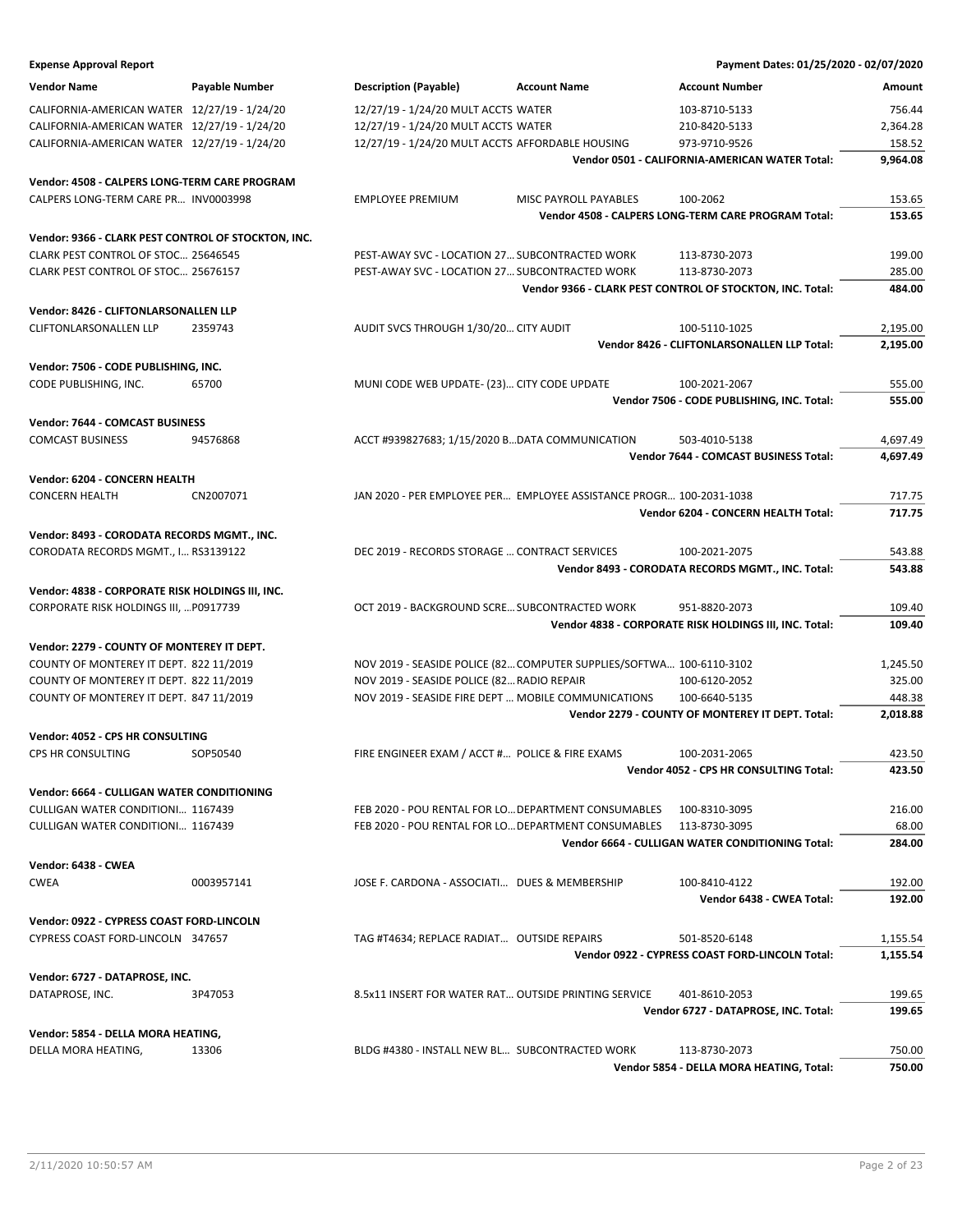| <b>Expense Approval Report</b>                            |                       |                                                                       |                        | Payment Dates: 01/25/2020 - 02/07/2020                          |                |
|-----------------------------------------------------------|-----------------------|-----------------------------------------------------------------------|------------------------|-----------------------------------------------------------------|----------------|
| <b>Vendor Name</b>                                        | <b>Payable Number</b> | <b>Description (Payable)</b>                                          | <b>Account Name</b>    | <b>Account Number</b>                                           | Amount         |
| Vendor: 4896 - DEPARTMENT OF JUSTICE                      |                       |                                                                       |                        |                                                                 |                |
| DEPARTMENT OF JUSTICE                                     | 426674                | DEC 2019 - (1) FINGERPRINT AP BACKGROUND INVESTIGATION 100-9310-1027  |                        |                                                                 | 32.00          |
|                                                           |                       |                                                                       |                        | Vendor 4896 - DEPARTMENT OF JUSTICE Total:                      | 32.00          |
| Vendor: 1020 - DEPARTMENT OF TRANSPORTATION               |                       |                                                                       |                        |                                                                 |                |
| DEPARTMENT OF TRANSPORTA SL200466                         |                       | OCT 2019 - DEC 2019 SIGNALS &TRAFFIC SIGNAL MAINTENANCE 210-8210-2077 |                        |                                                                 | 1,827.06       |
|                                                           |                       |                                                                       |                        | <b>Vendor 1020 - DEPARTMENT OF TRANSPORTATION Total:</b>        | 1,827.06       |
| Vendor: 1048 - DOCTORS ON DUTY MEDICAL GROUP              |                       |                                                                       |                        |                                                                 |                |
| DOCTORS ON DUTY MEDICAL G 1155029                         |                       | RECREATION DEPT TB TEST - 11 SUBCONTRACTED WORK                       |                        | 100-9100-2073                                                   | 35.00          |
| DOCTORS ON DUTY MEDICAL G 1160105                         |                       | RECREATION DEPT TB TEST - 11 SUBCONTRACTED WORK                       |                        | 100-9100-2073                                                   | 35.00          |
| DOCTORS ON DUTY MEDICAL G 1160395                         |                       | RECREATION DEPT TB TEST - 11 SUBCONTRACTED WORK                       |                        | 100-9100-2073                                                   | 35.00          |
| DOCTORS ON DUTY MEDICAL G 1161984                         |                       | RECREATION DEPT TB TST - 11/ SUBCONTRACTED WORK                       |                        | 100-9100-2073                                                   | 35.00          |
| DOCTORS ON DUTY MEDICAL G 1165148                         |                       | RECREATION DEPT - TB TEST 12 SUBCONTRACTED WORK                       |                        | 100-9100-2073                                                   | 35.00          |
| DOCTORS ON DUTY MEDICAL G 1165650                         |                       | RECREATION DEPT - TB TEST - 1 SUBCONTRACTED WORK                      |                        | 100-9100-2073                                                   | 35.00          |
| DOCTORS ON DUTY MEDICAL G 1171465                         |                       | RECREATION DEPT TB TEST - 12 SUBCONTRACTED WORK                       |                        | 100-9100-2073                                                   | 35.00          |
| DOCTORS ON DUTY MEDICAL G 1176199                         |                       | RECREATION DEPT - TB TEST 12 SUBCONTRACTED WORK                       |                        | 100-9100-2073                                                   | 35.00          |
| DOCTORS ON DUTY MEDICAL G 1109955.                        |                       | CREDIT FOR OVERPAYMENT ON  SUBCONTRACTED WORK                         |                        | 951-8820-2073                                                   | $-30.00$       |
| DOCTORS ON DUTY MEDICAL G 1165143                         |                       | PUBLIC WORKS DEPT - HEP B 12 SUBCONTRACTED WORK                       |                        | 951-8820-2073                                                   | 93.00          |
| DOCTORS ON DUTY MEDICAL G 1165231                         |                       | PUBLIC WORKS DMV PHYSICAL - SUBCONTRACTED WORK                        |                        | 951-8820-2073                                                   | 150.00         |
|                                                           |                       |                                                                       |                        | Vendor 1048 - DOCTORS ON DUTY MEDICAL GROUP Total:              | 493.00         |
| Vendor: 7106 - D'VINE SIGNS AND GRAPHICS                  |                       |                                                                       |                        |                                                                 |                |
| D'VINE SIGNS AND GRAPHICS                                 | <b>INV-18109</b>      | (18) 6"x14" NUMBERS, RED AND. OUTSIDE PRINTING SERVICE                |                        | 100-6610-2053                                                   | 155.35         |
|                                                           |                       |                                                                       |                        | Vendor 7106 - D'VINE SIGNS AND GRAPHICS Total:                  | 155.35         |
| Vendor: 1152 - ENTENMANN-ROVIN COMPANY                    |                       |                                                                       |                        |                                                                 |                |
| ENTENMANN-ROVIN COMPANY 0149333-IN                        |                       | (1) SEASIDE PD D130TT DOME  OTHER EXPENSE                             |                        | 100-6110-2078                                                   | 125.47         |
|                                                           |                       |                                                                       |                        | Vendor 1152 - ENTENMANN-ROVIN COMPANY Total:                    | 125.47         |
|                                                           |                       |                                                                       |                        |                                                                 |                |
| <b>Vendor: 1176 - EWING IRRIGATION PRODUCTS</b>           |                       |                                                                       |                        |                                                                 |                |
| EWING IRRIGATION PRODUCTS 8942387                         |                       | (1) BEST DIMENSION - WEED C DEPARTMENT CONSUMABLES                    |                        | 100-8420-3095<br>Vendor 1176 - EWING IRRIGATION PRODUCTS Total: | 55.25<br>55.25 |
|                                                           |                       |                                                                       |                        |                                                                 |                |
| Vendor: 5969 - FASTENAL COMPANY                           |                       |                                                                       |                        |                                                                 |                |
| <b>FASTENAL COMPANY</b>                                   | CASEA97522            | SUPPLIES FOR PARKS DEPT - RU DEPARTMENT CONSUMABLES                   |                        | 100-8420-3095                                                   | 23.32          |
| <b>FASTENAL COMPANY</b>                                   | CASEA97535            | SUPPLIES FOR STREETS DEPT                                             | DEPARTMENT CONSUMABLES | 210-8110-3095                                                   | 31.78          |
|                                                           |                       |                                                                       |                        | Vendor 5969 - FASTENAL COMPANY Total:                           | 55.10          |
| Vendor: 8338 - FEDEX                                      |                       |                                                                       |                        |                                                                 |                |
| <b>FEDEX</b>                                              | 6-914-30008           | ACCT #6266-0569-9 / SHIPMENTMAIL SERVICES                             |                        | 100-6110-4124                                                   | 15.77          |
|                                                           |                       |                                                                       |                        | Vendor 8338 - FEDEX Total:                                      | 15.77          |
| Vendor: 1188 - FERGUSON ENTERPRISES INC #686              |                       |                                                                       |                        |                                                                 |                |
| FERGUSON ENTERPRISES INC # 8269020                        |                       | CUTINO PARK - (1) HOSE BIBB  DEPARTMENT CONSUMABLES                   |                        | 100-8420-3095                                                   | 13.46          |
| FERGUSON ENTERPRISES INC # 8231557                        |                       | BLDG 7693-ELEC LAV FCT BATRY DEPARTMENT CONSUMABLES                   |                        | 113-8730-3095                                                   | 700.47         |
| FERGUSON ENTERPRISES INC # 8265549                        |                       | BLDG 7693 - PLAS P TRAP, 2HDL DEPARTMENT CONSUMABLES                  |                        | 113-8730-3095                                                   | 140.23         |
| FERGUSON ENTERPRISES INC # 8267274                        |                       | BLDG 4399 - (2) REP KIT, (2) DU DEPARTMENT CONSUMABLES                |                        | 113-8730-3095                                                   | 86.84          |
| FERGUSON ENTERPRISES INC # 8267967                        |                       | STORM DRAINS - (1) 15 ADJ WR CONSUMABLES                              |                        | 271-8110-3095                                                   | 48.93          |
|                                                           |                       |                                                                       |                        | Vendor 1188 - FERGUSON ENTERPRISES INC #686 Total:              | 989.93         |
| Vendor: 1224 - FIRST ALARM                                |                       |                                                                       |                        |                                                                 |                |
| <b>FIRST ALARM</b>                                        | 521449                | 2/1/20 - 4/30/20 - MONITORIN ALARM SERVICE                            |                        | 100-8310-2070                                                   | 1,717.80       |
|                                                           |                       |                                                                       |                        | Vendor 1224 - FIRST ALARM Total:                                | 1,717.80       |
| Vendor: 7217 - FRANK J. CHRISTIE                          |                       |                                                                       |                        |                                                                 |                |
| <b>FRANK J. CHRISTIE</b>                                  | 246705                | (2) VINYL LETTERING ON ST SIG DEPARTMENT CONSUMABLES                  |                        | 210-8110-3095                                                   | 100.00         |
| FRANK J. CHRISTIE                                         | 767496                | (1) VINYL LETTERING, (2) LOGOS BODY REPAIR & PAINTING                 |                        | 501-8520-6149                                                   | 200.00         |
|                                                           |                       |                                                                       |                        | Vendor 7217 - FRANK J. CHRISTIE Total:                          | 300.00         |
|                                                           |                       |                                                                       |                        |                                                                 |                |
| Vendor: 6224 - FRED D. HARDEE, JR.<br>FRED D. HARDEE, JR. | SSPD 20-01            | (1) BACKGROUND INVESTIGATI BACKGROUND INVESTIGATION 100-6110-1027     |                        |                                                                 | 1,518.98       |
|                                                           |                       |                                                                       |                        | Vendor 6224 - FRED D. HARDEE, JR. Total:                        | 1,518.98       |
|                                                           |                       |                                                                       |                        |                                                                 |                |
| Vendor: 9288 - GLENN BELL                                 |                       |                                                                       |                        |                                                                 |                |
| <b>GLENN BELL</b>                                         | 2/3/20                | SOLO GUITAR MUSIC ON 2/3/20. SENIOR ACTIVITIES                        |                        | 251-9500-7125                                                   | 75.00          |
|                                                           |                       |                                                                       |                        | Vendor 9288 - GLENN BELL Total:                                 | 75.00          |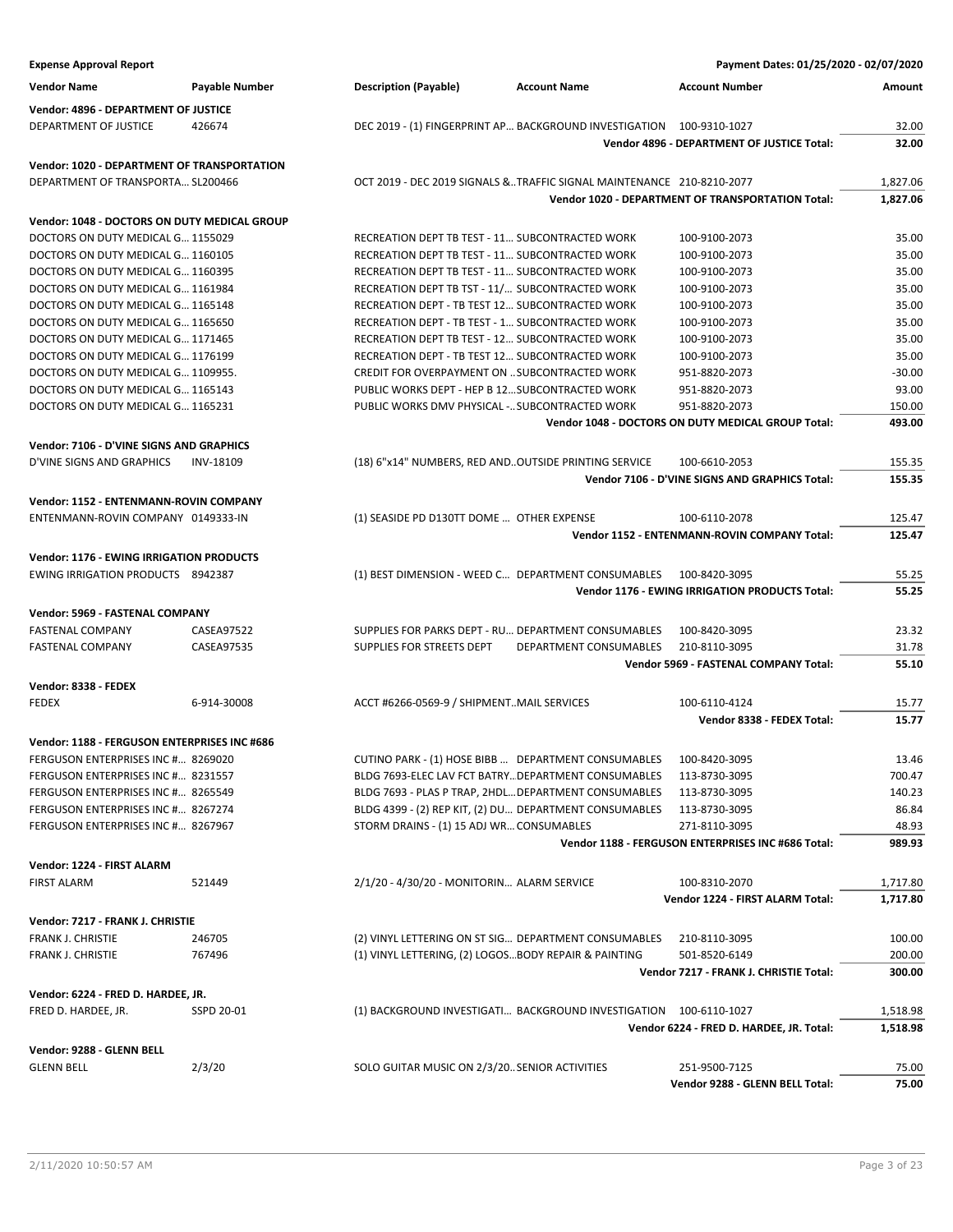| <b>Expense Approval Report</b>                                           |                       |                                                                      |                                                  | Payment Dates: 01/25/2020 - 02/07/2020                           |                |
|--------------------------------------------------------------------------|-----------------------|----------------------------------------------------------------------|--------------------------------------------------|------------------------------------------------------------------|----------------|
| <b>Vendor Name</b>                                                       | <b>Payable Number</b> | <b>Description (Payable)</b>                                         | <b>Account Name</b>                              | <b>Account Number</b>                                            | Amount         |
| Vendor: 1372 - GOLDFARB & LIPMAN LLP                                     |                       |                                                                      |                                                  |                                                                  |                |
| <b>GOLDFARB &amp; LIPMAN LLP</b>                                         | 134286                | <b>GENERAL FEES THROUGH 12/31CITY AUDIT</b>                          |                                                  | 100-5110-1025                                                    | 280.00         |
|                                                                          |                       |                                                                      |                                                  | Vendor 1372 - GOLDFARB & LIPMAN LLP Total:                       | 280.00         |
| Vendor: 7470 - GOVERNMENT TRAINING AGENCY                                |                       |                                                                      |                                                  |                                                                  |                |
| GOVERNMENT TRAINING AGEN 48176                                           |                       | ANGELA MYERS - RECORDS CLE TRAINING & EDUCATION                      |                                                  | 100-6110-1029                                                    | 525.00         |
| GOVERNMENT TRAINING AGEN 48177                                           |                       | APRIL KANAGAKI - RECORDS CL TRAINING & EDUCATION                     |                                                  | 100-6110-1029                                                    | 525.00         |
|                                                                          |                       |                                                                      |                                                  | Vendor 7470 - GOVERNMENT TRAINING AGENCY Total:                  | 1,050.00       |
| Vendor: 1392 - GRANITE ROCK COMPANY                                      |                       |                                                                      |                                                  |                                                                  |                |
| <b>GRANITE ROCK COMPANY</b>                                              | 1217126               | (3) GLOVES FOR POT HOLE REPA DEPARTMENT CONSUMABLES                  |                                                  | 210-8110-3095                                                    | 16.55          |
| <b>GRANITE ROCK COMPANY</b>                                              | 1218380               | TICKET #691243; .69 TONS DEC DEPARTMENT CONSUMABLES                  |                                                  | 210-8110-3095                                                    | 54.28          |
| <b>GRANITE ROCK COMPANY</b>                                              | 1218339               | TICKET #691241; 2.36 TONS SA CONSUMABLES                             |                                                  | 271-8110-3095                                                    | 140.52         |
|                                                                          |                       |                                                                      |                                                  | Vendor 1392 - GRANITE ROCK COMPANY Total:                        | 211.35         |
| Vendor: 7605 - GREEN RUBBER-KENNEDY AG                                   |                       |                                                                      |                                                  |                                                                  |                |
| GREEN RUBBER-KENNEDY AG                                                  | S-650334              | (1) TINGLEY FLITE, 16" BLUE, C VEHICLE PARTS                         |                                                  | 501-8520-6144                                                    | 101.25         |
|                                                                          |                       |                                                                      |                                                  | Vendor 7605 - GREEN RUBBER-KENNEDY AG Total:                     | 101.25         |
|                                                                          |                       |                                                                      |                                                  |                                                                  |                |
| Vendor: 3154 - GREEN VALLEY LANSCAPE INC.                                |                       |                                                                      |                                                  |                                                                  |                |
| GREEN VALLEY LANSCAPE INC.                                               | 36268                 | .75 TOPSOIL, PER YARD - SOPER DEPARTMENT CONSUMABLES                 |                                                  | 100-8420-3095<br>Vendor 3154 - GREEN VALLEY LANSCAPE INC. Total: | 42.61          |
|                                                                          |                       |                                                                      |                                                  |                                                                  | 42.61          |
| <b>Vendor: 6372 - GUARDIAN-ALTERNATE FUNDED</b>                          |                       |                                                                      |                                                  |                                                                  |                |
| GUARDIAN-ALTERNATE FUNDED INV0004091                                     |                       | DECEMBER 2019 CLAIMS                                                 | <b>DENTAL PAYABLE</b>                            | 502-2066                                                         | 9,326.34       |
| GUARDIAN-ALTERNATE FUNDED INV0004096                                     |                       | JANUARY 2020 CLAIMS                                                  | <b>DENTAL PAYABLE</b>                            | 502-2066                                                         | 8,718.16       |
|                                                                          |                       |                                                                      |                                                  | Vendor 6372 - GUARDIAN-ALTERNATE FUNDED Total:                   | 18,044.50      |
| Vendor: 5753 - HEIHACHIRO TAKARABE                                       |                       |                                                                      |                                                  |                                                                  |                |
| <b>HEIHACHIRO TAKARABE</b>                                               | <b>JAN 2020</b>       | JAN 2020 - INSTRUCTOR PAY (T RECREATION CONTRACT SERVI 100-9603-2075 |                                                  |                                                                  | 292.32         |
|                                                                          |                       |                                                                      |                                                  | Vendor 5753 - HEIHACHIRO TAKARABE Total:                         | 292.32         |
| Vendor: 1561 - HOME DEPOT CREDIT SERVICES                                |                       |                                                                      |                                                  |                                                                  |                |
| HOME DEPOT CREDIT SERVICES 2050337                                       |                       | PATTULLO SWM CTR - 12/27/19 DEPARTMENT CONSUMABLES                   |                                                  | 100-8310-3095                                                    | 272.91         |
| HOME DEPOT CREDIT SERVICES 3281781                                       |                       | CORP YARD SUPPLIES - 12/16/19 DEPARTMENT CONSUMABLES                 |                                                  | 100-8310-3095                                                    | 23.13          |
| HOME DEPOT CREDIT SERVICES 43425                                         |                       | PARKS DEPT - 12/19/19                                                | DEPARTMENT CONSUMABLES                           | 100-8310-3095                                                    | 78.54          |
| HOME DEPOT CREDIT SERVICES 8281291                                       |                       | BUILDINGS DEPT - 12/11/19                                            | DEPARTMENT CONSUMABLES                           | 100-8310-3095                                                    | 30.61          |
| HOME DEPOT CREDIT SERVICES 9400968                                       |                       | BUILDINGS DEPT - 12/20/19                                            | DEPARTMENT CONSUMABLES                           | 100-8310-3095                                                    | 145.78         |
| HOME DEPOT CREDIT SERVICES 2273409                                       |                       | PARKS DEPT - 12/17/19                                                | DEPARTMENT CONSUMABLES                           | 100-8420-3095                                                    | 82.99          |
| HOME DEPOT CREDIT SERVICES 2281916                                       |                       | STREETS DEPT - 12/17/19                                              | DEPARTMENT CONSUMABLES                           | 100-8420-3095                                                    | 18.27          |
| HOME DEPOT CREDIT SERVICES 6033632                                       |                       | PARKS DEPT - 12/23/19                                                | DEPARTMENT CONSUMABLES                           | 100-8420-3095                                                    | 35.25          |
| HOME DEPOT CREDIT SERVICES 6273981                                       |                       | PARKS DEPT - 12/23/19                                                | DEPARTMENT CONSUMABLES                           | 100-8420-3095                                                    | 19.49          |
| HOME DEPOT CREDIT SERVICES 6370605                                       |                       | PARKS DEPT - 12/23/19                                                | DEPARTMENT CONSUMABLES                           | 100-8420-3095                                                    | 21.82          |
| HOME DEPOT CREDIT SERVICES 8064570                                       |                       | PARKS DEPT - 12/11/19                                                | DEPARTMENT CONSUMABLES                           | 100-8420-3095                                                    | 9.70           |
| HOME DEPOT CREDIT SERVICES 8534065                                       |                       | PARKS DEPT - 12/11/19                                                | DEPARTMENT CONSUMABLES                           | 100-8420-3095                                                    | 17.46          |
| HOME DEPOT CREDIT SERVICES 9350766                                       |                       | STREETS DEPT - 12/30/19                                              | DEPARTMENT CONSUMABLES                           | 100-8420-3095                                                    | 34.41          |
| HOME DEPOT CREDIT SERVICES 6042767                                       |                       | PARKS DEPT - 12/13/19                                                | DEPARTMENT CONSUMABLES                           | 100-8430-3095                                                    | 17.39          |
| HOME DEPOT CREDIT SERVICES 6360565                                       |                       | PARKS DEPT - 12/13/19                                                | DEPARTMENT CONSUMABLES                           | 100-8430-3095                                                    | 46.76          |
| HOME DEPOT CREDIT SERVICES 7370507                                       |                       | STREETS DEPT - 12/12/19                                              | DEPARTMENT CONSUMABLES                           | 100-8430-3095                                                    | 24.74          |
| HOME DEPOT CREDIT SERVICES 7405183                                       |                       | STREETS DEPT - 12/12/19                                              | DEPARTMENT CONSUMABLES                           | 100-8430-3095                                                    | 32.53          |
| HOME DEPOT CREDIT SERVICES 7522431                                       |                       | PARKS DEPT - 12/12/19                                                | DEPARTMENT CONSUMABLES<br>DEPARTMENT CONSUMABLES | 100-8450-3095                                                    | 122.16         |
| HOME DEPOT CREDIT SERVICES 1513295<br>HOME DEPOT CREDIT SERVICES 1513296 |                       | POMA DEPT - 12/18/19<br>POMA DEPT - 12/18/19                         | DEPARTMENT CONSUMABLES                           | 113-8730-3095                                                    | 75.23<br>21.96 |
| HOME DEPOT CREDIT SERVICES 1513297                                       |                       | POMA DEPT - 12/18/19                                                 | DEPARTMENT CONSUMABLES                           | 113-8730-3095<br>113-8730-3095                                   | 14.35          |
| HOME DEPOT CREDIT SERVICES 1613745                                       |                       | POMA DEPT - 12/18/19                                                 | DEPARTMENT CONSUMABLES                           | 113-8730-3095                                                    | 37.89          |
| HOME DEPOT CREDIT SERVICES 2056498                                       |                       | POMA DEPT - 12/17/19                                                 | DEPARTMENT CONSUMABLES                           | 113-8730-3095                                                    | 25.09          |
| HOME DEPOT CREDIT SERVICES 2534794                                       |                       | POMA DEPT - 12/17/19                                                 | DEPARTMENT CONSUMABLES                           | 113-8730-3095                                                    | 30.02          |
| HOME DEPOT CREDIT SERVICES 2540160                                       |                       | POMA DEPT - 12/17/19                                                 | DEPARTMENT CONSUMABLES                           | 113-8730-3095                                                    | 12.30          |
| HOME DEPOT CREDIT SERVICES 3513122                                       |                       | POMA DEPT - 12/116/19                                                | DEPARTMENT CONSUMABLES                           | 113-8730-3095                                                    | 42.12          |
| HOME DEPOT CREDIT SERVICES 3541380                                       |                       | POMA DEPT - 12/26/19                                                 | DEPARTMENT CONSUMABLES                           | 113-8730-3095                                                    | 8.26           |
| HOME DEPOT CREDIT SERVICES 3613629                                       |                       | POMA DEPT - 12/16/19                                                 | DEPARTMENT CONSUMABLES                           | 113-8730-3095                                                    | 44.06          |
| HOME DEPOT CREDIT SERVICES 3614125                                       |                       | POMA DEPT - 12/26/19                                                 | DEPARTMENT CONSUMABLES                           | 113-8730-3095                                                    | 28.24          |
| HOME DEPOT CREDIT SERVICES 3620030                                       |                       | POMA DEPT - 12/26/19                                                 | DEPARTMENT CONSUMABLES                           | 113-8730-3095                                                    | 56.66          |
| HOME DEPOT CREDIT SERVICES 4391627                                       |                       | POMA DEPT - 12/5/19                                                  | DEPARTMENT CONSUMABLES                           | 113-8730-3095                                                    | 45.85          |
| HOME DEPOT CREDIT SERVICES 4391628                                       |                       | POMA DEPT - 12/5/19                                                  | DEPARTMENT CONSUMABLES                           | 113-8730-3095                                                    | 29.20          |
|                                                                          |                       |                                                                      |                                                  |                                                                  |                |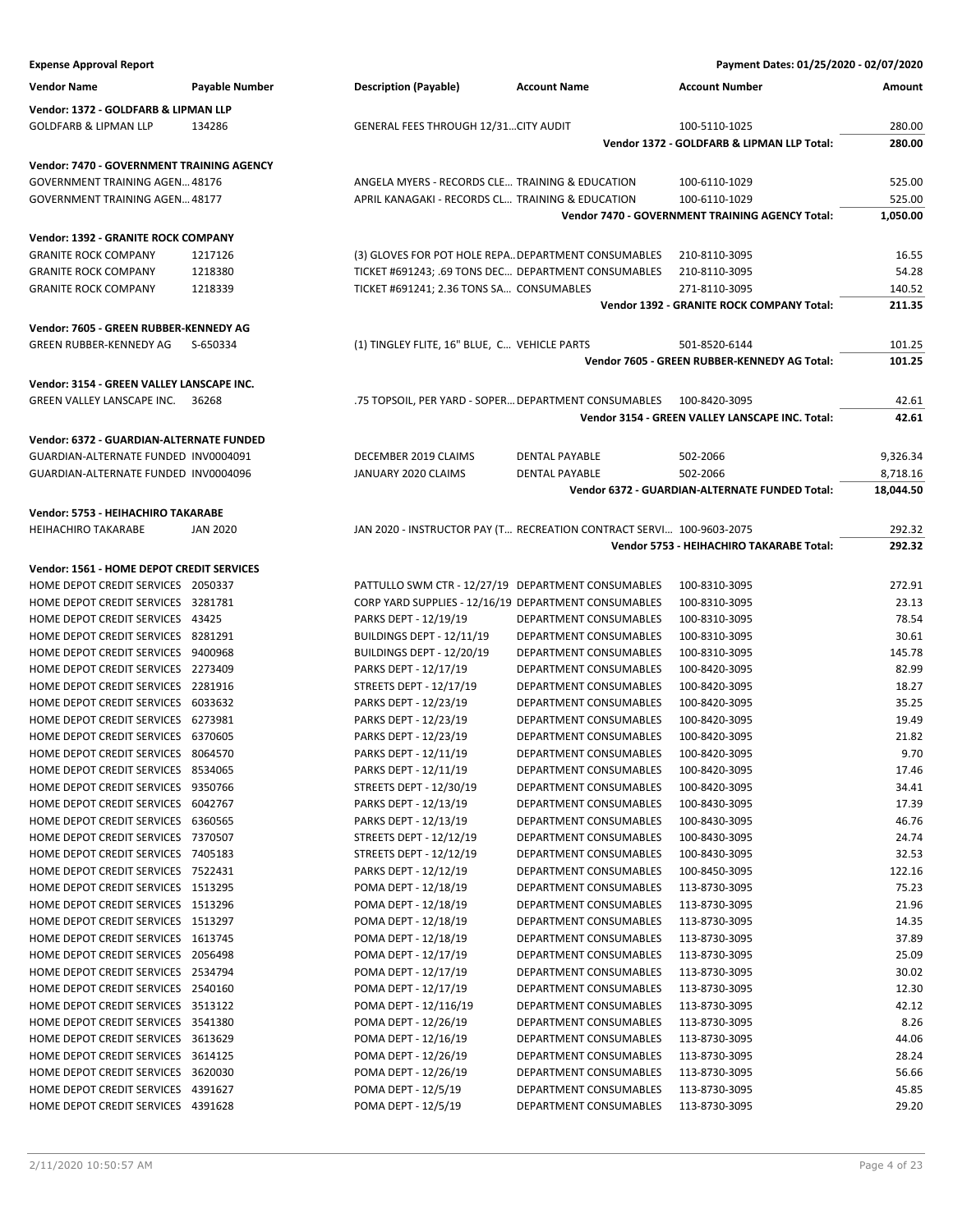| Vendor Name                                                              | Payable Number | <b>Description (Payable)</b>                   | <b>Account Name</b>                    | <b>Account Number</b>                                            | Amount    |
|--------------------------------------------------------------------------|----------------|------------------------------------------------|----------------------------------------|------------------------------------------------------------------|-----------|
| HOME DEPOT CREDIT SERVICES 6057589                                       |                | POMA DEPT - 12/23/19                           | DEPARTMENT CONSUMABLES                 | 113-8730-3095                                                    | 37.67     |
| HOME DEPOT CREDIT SERVICES 64220                                         |                | POMA DEPT - 12/9/19                            | DEPARTMENT CONSUMABLES                 | 113-8730-3095                                                    | 212.94    |
| HOME DEPOT CREDIT SERVICES 6530818                                       |                | POMA DEPT - 1/2/20                             | DEPARTMENT CONSUMABLES                 | 113-8730-3095                                                    | 66.10     |
| HOME DEPOT CREDIT SERVICES 6541188                                       |                | POMA DEPT - 12/23/19                           | DEPARTMENT CONSUMABLES                 | 113-8730-3095                                                    | 17.43     |
| HOME DEPOT CREDIT SERVICES 6541189                                       |                | POMA DEPT - 12/23/19                           | DEPARTMENT CONSUMABLES                 | 113-8730-3095                                                    | 12.57     |
| HOME DEPOT CREDIT SERVICES 7512854                                       |                | POMA DEPT - 12/12/19                           | DEPARTMENT CONSUMABLES                 | 113-8730-3095                                                    | 5.87      |
| HOME DEPOT CREDIT SERVICES 7512855                                       |                | POMA DEPT - 12/12/19                           | DEPARTMENT CONSUMABLES                 | 113-8730-3095                                                    | 33.08     |
| HOME DEPOT CREDIT SERVICES 8522419                                       |                | POMA DEPT - 12/11/19                           | DEPARTMENT CONSUMABLES                 | 113-8730-3095                                                    | 31.89     |
| HOME DEPOT CREDIT SERVICES 8523481                                       |                | POMA DEPT - 12/31/19                           | DEPARTMENT CONSUMABLES                 | 113-8730-3095                                                    | 18.66     |
| HOME DEPOT CREDIT SERVICES 8523482                                       |                | POMA DEPT - 12/31/19                           | DEPARTMENT CONSUMABLES                 | 113-8730-3095                                                    | 15.82     |
| HOME DEPOT CREDIT SERVICES 9530458                                       |                | POMA DEPT - 12/30/19                           | DEPARTMENT CONSUMABLES                 | 113-8730-3095                                                    | 17.46     |
| HOME DEPOT CREDIT SERVICES 9530459                                       |                | POMA DEPT - 12/30/19                           | DEPARTMENT CONSUMABLES                 | 113-8730-3095                                                    | 48.02     |
| HOME DEPOT CREDIT SERVICES 9544582                                       |                | POMA DEPT - 12/10/19                           | DEPARTMENT CONSUMABLES                 | 113-8730-3095                                                    | 45.05     |
| HOME DEPOT CREDIT SERVICES 3280724                                       |                | STREETS DEPT - 12/6/19                         | DEPARTMENT CONSUMABLES                 | 210-8110-3095                                                    | 8.60      |
| HOME DEPOT CREDIT SERVICES 3392305                                       |                | STREETS DEPT - 12/26/19                        | DEPARTMENT CONSUMABLES                 | 210-8110-3095                                                    | 87.18     |
| HOME DEPOT CREDIT SERVICES 3544040                                       |                | STREETS DEPT - 12/6/19                         | DEPARTMENT CONSUMABLES                 | 210-8110-3095                                                    | 74.71     |
| HOME DEPOT CREDIT SERVICES 360645                                        |                | STREETS DEPT - 12/19/19                        | DEPARTMENT CONSUMABLES                 | 210-8110-3095                                                    | 76.41     |
| HOME DEPOT CREDIT SERVICES 4246994                                       |                | STREETS DEPT 12/5/19                           | DEPARTMENT CONSUMABLES                 | 210-8110-3095                                                    | 34.83     |
| HOME DEPOT CREDIT SERVICES 4350480                                       |                | STREETS DEPT - 12/5/19                         | DEPARTMENT CONSUMABLES                 | 210-8110-3095                                                    | 89.51     |
| HOME DEPOT CREDIT SERVICES 4350482                                       |                | STREETS DEPT - 12/5/19                         | DEPARTMENT CONSUMABLES                 | 210-8110-3095                                                    | 78.74     |
| HOME DEPOT CREDIT SERVICES 5542348                                       |                | STREETS DEPT - 1/3/20                          | DEPARTMENT CONSUMABLES                 | 210-8110-3095                                                    | 25.40     |
| HOME DEPOT CREDIT SERVICES 7624313                                       |                | STREETS DEPT - 12/12/19                        | DEPARTMENT CONSUMABLES                 | 210-8110-3095                                                    | 16.51     |
| HOME DEPOT CREDIT SERVICES 8055399                                       |                | STREETS DEPT - 12/11/19                        | DEPARTMENT CONSUMABLES                 | 210-8110-3095                                                    | 64.83     |
| HOME DEPOT CREDIT SERVICES 9360670                                       |                | STREETS DEPT - 12/20/19                        | <b>DEPARTMENT CONSUMABLES</b>          | 210-8110-3095                                                    | 27.28     |
|                                                                          |                | <b>WATER DEPT - 12/5/19</b>                    |                                        | 401-8620-3095                                                    | 32.75     |
| HOME DEPOT CREDIT SERVICES 4360426<br>HOME DEPOT CREDIT SERVICES 1973343 |                |                                                | DEPARTMENT CONSUMABLES                 |                                                                  | 13.09     |
| HOME DEPOT CREDIT SERVICES 1281962                                       |                | <b>VEHICLE DEPT - 12/18/19</b>                 | <b>TOOLS</b><br>DEPARTMENT CONSUMABLES | 501-8520-3107<br>951-8820-3095                                   |           |
|                                                                          |                | SEWER DEPT - 12/18/19                          |                                        |                                                                  | 14.73     |
| HOME DEPOT CREDIT SERVICES 2534793                                       |                | SEWER DEPT - 12/17/19                          | DEPARTMENT CONSUMABLES                 | 951-8820-3095<br>Vendor 1561 - HOME DEPOT CREDIT SERVICES Total: | 16.41     |
|                                                                          |                |                                                |                                        |                                                                  | 2,728.71  |
|                                                                          |                |                                                |                                        |                                                                  |           |
| Vendor: 4920 - ICMA RETIREMENT TRUST-457                                 |                |                                                |                                        |                                                                  |           |
| ICMA RETIREMENT TRUST-457                                                | CM0000351      | <b>CONTRIBUTIONS</b>                           | DEFERRED COMP PAYABLE                  | 100-2060                                                         | -392.17   |
| ICMA RETIREMENT TRUST-457                                                | CM0000351      | <b>CONTRIBUTIONS</b>                           | DEFERRED COMP PAYABLE                  | 100-2060                                                         | -474.66   |
| ICMA RETIREMENT TRUST-457                                                | CM0000351      | <b>CONTRIBUTIONS</b>                           | DEFERRED COMP PAYABLE                  | 100-2060                                                         | $-75.00$  |
| ICMA RETIREMENT TRUST-457                                                | CM0000351      | <b>CONTRIBUTIONS</b>                           | DEFERRED COMP PAYABLE                  | 100-2060                                                         | $-106.08$ |
| ICMA RETIREMENT TRUST-457                                                | CM0000351      | <b>CONTRIBUTIONS</b>                           | DEFERRED COMP PAYABLE                  | 100-2060                                                         | $-124.95$ |
| ICMA RETIREMENT TRUST-457                                                | CM0000352      | OGDEN LOAN PAYMENT ENDED DEFERRED COMP PAYABLE |                                        | 100-2060                                                         | $-78.25$  |
| ICMA RETIREMENT TRUST-457                                                | CM0000353      | <b>KELSO LOAN PAYMENT ENDED</b>                | DEFERRED COMP PAYABLE                  | 100-2060                                                         | $-59.14$  |
| ICMA RETIREMENT TRUST-457                                                | CM0000354      | LLANTERO LOAN PAYMENT EN DEFERRED COMP PAYABLE |                                        | 100-2060                                                         | $-305.87$ |
| ICMA RETIREMENT TRUST-457                                                | INV0004082     | ICMA LOAN 11                                   | DEFERRED COMP PAYABLE                  | 100-2060                                                         | 682.18    |
| ICMA RETIREMENT TRUST-457                                                | INV0004084     | <b>CONTRIBUTIONS</b>                           | DEFERRED COMP PAYABLE                  | 100-2060                                                         | 790.64    |
| ICMA RETIREMENT TRUST-457                                                | INV0004084     | <b>CONTRIBUTIONS</b>                           | DEFERRED COMP PAYABLE                  | 100-2060                                                         | 504.56    |
| ICMA RETIREMENT TRUST-457                                                | INV0004084     | <b>CONTRIBUTIONS</b>                           | DEFERRED COMP PAYABLE                  | 100-2060                                                         | 538.66    |
| ICMA RETIREMENT TRUST-457                                                | INV0004084     | <b>CONTRIBUTIONS</b>                           | DEFERRED COMP PAYABLE                  | 100-2060                                                         | 77.60     |
| ICMA RETIREMENT TRUST-457                                                | INV0004084     | <b>CONTRIBUTIONS</b>                           | DEFERRED COMP PAYABLE                  | 100-2060                                                         | 1,290.09  |
| ICMA RETIREMENT TRUST-457                                                | INV0004084     | <b>CONTRIBUTIONS</b>                           | DEFERRED COMP PAYABLE                  | 100-2060                                                         | 1,036.17  |
| ICMA RETIREMENT TRUST-457                                                | INV0004084     | <b>CONTRIBUTIONS</b>                           | DEFERRED COMP PAYABLE                  | 100-2060                                                         | 949.32    |
| ICMA RETIREMENT TRUST-457                                                | INV0004084     | <b>CONTRIBUTIONS</b>                           | DEFERRED COMP PAYABLE                  | 100-2060                                                         | 594.37    |
| ICMA RETIREMENT TRUST-457                                                | INV0004084     | <b>CONTRIBUTIONS</b>                           | DEFERRED COMP PAYABLE                  | 103-2060                                                         | 8.40      |
| ICMA RETIREMENT TRUST-457                                                | INV0004084     | <b>CONTRIBUTIONS</b>                           | DEFERRED COMP PAYABLE                  | 103-2060                                                         | 13.25     |
| ICMA RETIREMENT TRUST-457                                                | INV0004084     | <b>CONTRIBUTIONS</b>                           | DEFERRED COMP PAYABLE                  | 113-2060                                                         | 57.10     |
| ICMA RETIREMENT TRUST-457                                                | INV0004084     | <b>CONTRIBUTIONS</b>                           | DEFERRED COMP PAYABLE                  | 113-2060                                                         | 5.47      |
| ICMA RETIREMENT TRUST-457                                                | INV0004084     | <b>CONTRIBUTIONS</b>                           | DEFERRED COMP PAYABLE                  | 210-2060                                                         | 2.43      |
| ICMA RETIREMENT TRUST-457                                                | INV0004084     | <b>CONTRIBUTIONS</b>                           | DEFERRED COMP PAYABLE                  | 210-2060                                                         | 143.33    |
| ICMA RETIREMENT TRUST-457                                                | INV0004084     | <b>CONTRIBUTIONS</b>                           | DEFERRED COMP PAYABLE                  | 210-2060                                                         | 49.89     |
| ICMA RETIREMENT TRUST-457                                                | INV0004084     | <b>CONTRIBUTIONS</b>                           | DEFERRED COMP PAYABLE                  | 271-2060                                                         | 102.32    |
| ICMA RETIREMENT TRUST-457                                                | INV0004084     | <b>CONTRIBUTIONS</b>                           | DEFERRED COMP PAYABLE                  | 271-2060                                                         | 1.23      |
| ICMA RETIREMENT TRUST-457                                                | INV0004084     | <b>CONTRIBUTIONS</b>                           | DEFERRED COMP PAYABLE                  | 271-2060                                                         | 2.85      |
| ICMA RETIREMENT TRUST-457                                                | INV0004084     | <b>CONTRIBUTIONS</b>                           | DEFERRED COMP PAYABLE                  | 271-2060                                                         | 112.79    |
| ICMA RETIREMENT TRUST-457                                                | INV0004084     | <b>CONTRIBUTIONS</b>                           | DEFERRED COMP PAYABLE                  | 271-2060                                                         | 97.09     |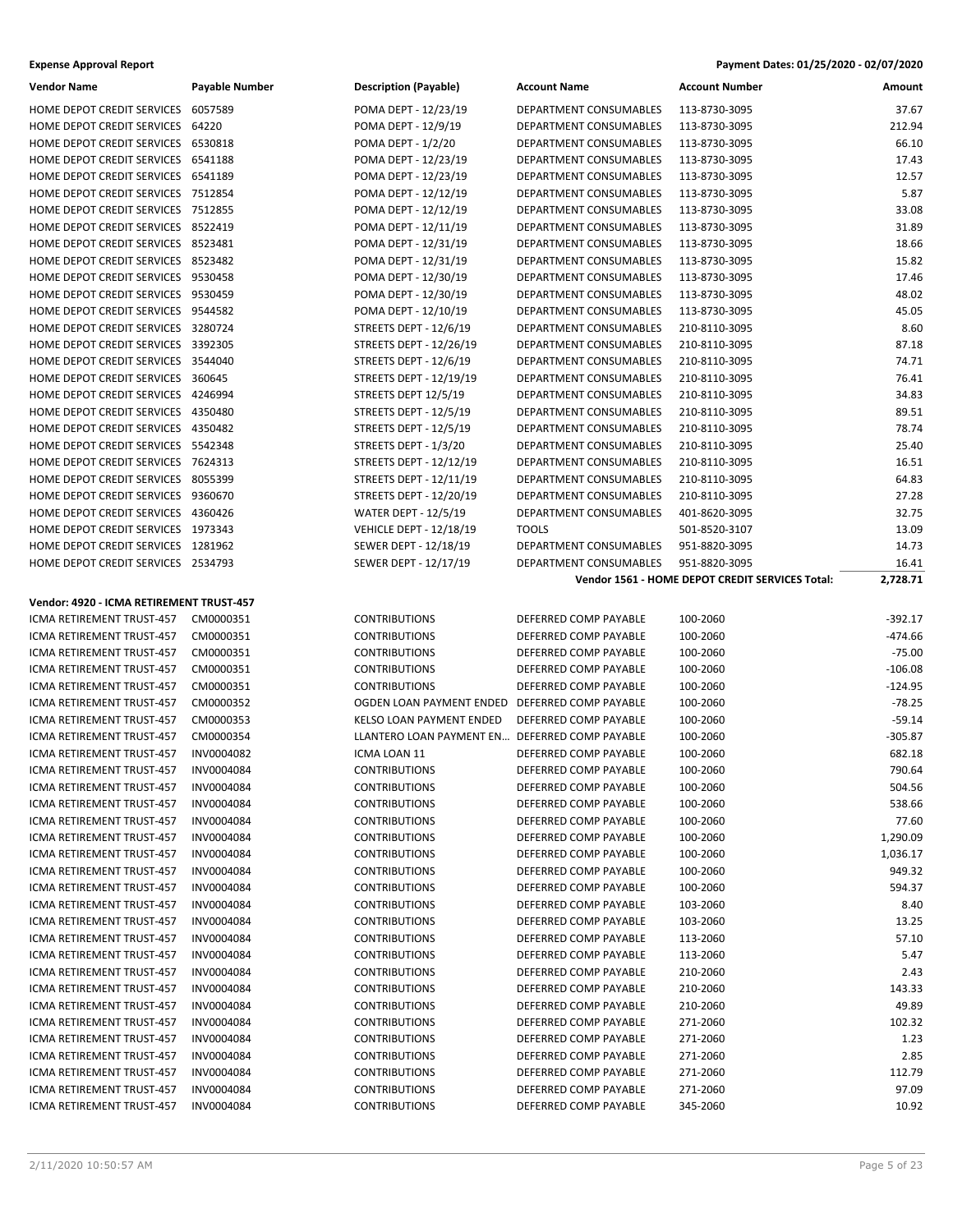| INV0004084<br><b>CONTRIBUTIONS</b><br>DEFERRED COMP PAYABLE<br>401-2060<br>106.01<br>ICMA RETIREMENT TRUST-457<br>28.55<br>INV0004084<br><b>CONTRIBUTIONS</b><br>DEFERRED COMP PAYABLE<br>401-2060<br>ICMA RETIREMENT TRUST-457<br>INV0004084<br><b>CONTRIBUTIONS</b><br>DEFERRED COMP PAYABLE<br>501-2060<br>62.32<br>ICMA RETIREMENT TRUST-457<br>ICMA RETIREMENT TRUST-457<br>INV0004084<br><b>CONTRIBUTIONS</b><br>DEFERRED COMP PAYABLE<br>503-2060<br>486.56<br>75.77<br>ICMA RETIREMENT TRUST-457<br>INV0004082<br>ICMA LOAN 11<br><b>DEFERRED COMP PAYABLE</b><br>951-2060<br>57.10<br>951-2060<br>ICMA RETIREMENT TRUST-457<br>INV0004084<br><b>CONTRIBUTIONS</b><br>DEFERRED COMP PAYABLE<br>3.82<br>DEFERRED COMP PAYABLE<br>951-2060<br>ICMA RETIREMENT TRUST-457<br>INV0004084<br><b>CONTRIBUTIONS</b><br>ICMA RETIREMENT TRUST-457<br>INV0004084<br><b>CONTRIBUTIONS</b><br>DEFERRED COMP PAYABLE<br>951-2060<br>38.42<br>Vendor 4920 - ICMA RETIREMENT TRUST-457 Total:<br>6,313.09<br>Vendor: 5266 - INTL ASSOC OF FIREFIGHTER<br>INTL ASSOC OF FIREFIGHTER<br><b>DUES</b><br>MISC PAYROLL PAYABLES<br>1,050.00<br>INV0003995<br>100-2062<br>INTL ASSOC OF FIREFIGHTER<br>INV0004030<br><b>DUES</b><br>MISC PAYROLL PAYABLES<br>100-2062<br>1,019.49<br>INTL ASSOC OF FIREFIGHTER<br>INV0004030<br><b>DUES</b><br>MISC PAYROLL PAYABLES<br>218-2062<br>30.51<br>Vendor 5266 - INTL ASSOC OF FIREFIGHTER Total:<br>2,100.00<br>Vendor: 8022 - JEFF K. BILLS<br>(1) SUREHIRE ASSESSMENT 1/6 CONSULTANT<br>JEFF K. BILLS<br>511620<br>100-2031-1030<br>400.00<br>(9) SUREHIRE ASSESSMENTS 1/ BACKGROUND INVESTIGATION<br>JEFF K. BILLS<br>100-6110-1027<br>3,600.00<br>5212120<br>Vendor 8022 - JEFF K. BILLS Total:<br>4,000.00<br>Vendor: 1743 - JOHNSTONE SUPPLY FRESNO<br>JOHNSTONE SUPPLY FRESNO<br>S1930488.001<br>(2) ACTUATOR MODULATING 1 VEHICLE PARTS<br>501-8520-6144<br>1,009.00<br>Vendor 1743 - JOHNSTONE SUPPLY FRESNO Total:<br>1,009.00<br>Vendor: 9364 - JULIA KELLER<br><b>JULIA KELLER</b><br>126201<br>REFUND FOR OLDEMEYER CTR  CENTER RENTAL<br>100-3672<br>568.00<br>568.00<br>Vendor 9364 - JULIA KELLER Total:<br>Vendor: 1798 - KELLY-MOORE PAINT COMPANY<br>KELLY-MOORE PAINT COMPANY 802-00000722394<br>(5) TRIM PUMP STRAINER 3PK<br>DEPARTMENT CONSUMABLES<br>210-8110-3095<br>10.32<br>10.32<br>Vendor 1798 - KELLY-MOORE PAINT COMPANY Total:<br>Vendor: 8558 - KION<br>505497-1<br><b>KION</b><br>JAN 2020 - Seaside P.D. Recruit PERSONNEL RECRUITMENT<br>100-6110-2064<br>340.00<br>340.00<br>Vendor 8558 - KION Total:<br>Vendor: 0912 - L.N. CURTIS & SONS<br>L.N. CURTIS & SONS<br>INV352718<br>(5) CLASSIX JACKET - GLOBE CU SAFETY EQUIPMENT<br>5,218.85<br>100-6660-3097<br>L.N. CURTIS & SONS<br>(5) GLOBE MFG CUSTOM<br>SAFETY EQUIPMENT<br>4,507.80<br><b>INV355309</b><br>100-6660-3097<br>L.N. CURTIS & SONS<br>INV352732<br>(4) CLASSIX JACKET, (4) GLOBE  SAFETY EQUIPMENT<br>231-6660-3097<br>7,773.62<br>Vendor 0912 - L.N. CURTIS & SONS Total:<br>17,500.27<br>Vendor: 7488 - L3HARRIS TECHNOLOGIES, INC.<br>L3HARRIS TECHNOLOGIES, INC. 93335956<br>(40) BATTERY, LI-POLYMER<br>6,253.41<br>DEPARTMENT EQUIPMENT<br>100-6120-8187<br>6,253.41<br>Vendor 7488 - L3HARRIS TECHNOLOGIES, INC. Total:<br>Vendor: 5462 - LABORERS NATIONAL PENSION<br>LIUNA PENSION<br>2,274.18<br>LABORERS NATIONAL PENSION<br>INV0004017<br>LIUNA PENSION PAYABLE<br>100-2064<br>INV0004050<br>1,927.63<br>LABORERS NATIONAL PENSION<br>LIUNA PENSION<br>LIUNA PENSION PAYABLE<br>100-2064<br>2,086.40<br>LABORERS NATIONAL PENSION<br>INV0004080<br>LIUNA PENSION<br>LIUNA PENSION PAYABLE<br>100-2064<br>78.34<br>LABORERS NATIONAL PENSION<br>INV0004017<br>LIUNA PENSION<br>LIUNA PENSION PAYABLE<br>103-2064<br>74.91<br>LABORERS NATIONAL PENSION<br>INV0004050<br>LIUNA PENSION<br>LIUNA PENSION PAYABLE<br>103-2064<br>LIUNA PENSION<br>LIUNA PENSION PAYABLE<br>89.90<br>LABORERS NATIONAL PENSION<br>INV0004080<br>103-2064<br>LABORERS NATIONAL PENSION<br>INV0004017<br>LIUNA PENSION<br>LIUNA PENSION PAYABLE<br>29.45<br>113-2064<br>LIUNA PENSION<br>13.72<br>LABORERS NATIONAL PENSION<br>INV0004050<br>LIUNA PENSION PAYABLE<br>113-2064<br>47.32<br>LABORERS NATIONAL PENSION<br>INV0004080<br>LIUNA PENSION<br>LIUNA PENSION PAYABLE<br>113-2064<br>344.60<br>LABORERS NATIONAL PENSION<br>INV0004017<br>LIUNA PENSION<br>LIUNA PENSION PAYABLE<br>210-2064<br>602.07<br>LABORERS NATIONAL PENSION<br>INV0004050<br>LIUNA PENSION<br>LIUNA PENSION PAYABLE<br>210-2064<br>LIUNA PENSION<br>301.21<br>LABORERS NATIONAL PENSION<br>INV0004080<br>LIUNA PENSION PAYABLE<br>210-2064<br>443.12<br>LABORERS NATIONAL PENSION<br>INV0004017<br>LIUNA PENSION<br>LIUNA PENSION PAYABLE<br>271-2064<br>408.61<br>LABORERS NATIONAL PENSION<br>INV0004050<br>LIUNA PENSION<br>LIUNA PENSION PAYABLE<br>271-2064<br>592.66<br>LABORERS NATIONAL PENSION<br>INV0004080<br>LIUNA PENSION<br>LIUNA PENSION PAYABLE<br>271-2064<br>LIUNA PENSION<br>3.39<br>LABORERS NATIONAL PENSION<br>INV0004017<br>LIUNA PENSION PAYABLE<br>345-2064 | <b>Vendor Name</b>        | <b>Payable Number</b> | <b>Description (Payable)</b> | <b>Account Name</b>   | <b>Account Number</b> | Amount |
|-------------------------------------------------------------------------------------------------------------------------------------------------------------------------------------------------------------------------------------------------------------------------------------------------------------------------------------------------------------------------------------------------------------------------------------------------------------------------------------------------------------------------------------------------------------------------------------------------------------------------------------------------------------------------------------------------------------------------------------------------------------------------------------------------------------------------------------------------------------------------------------------------------------------------------------------------------------------------------------------------------------------------------------------------------------------------------------------------------------------------------------------------------------------------------------------------------------------------------------------------------------------------------------------------------------------------------------------------------------------------------------------------------------------------------------------------------------------------------------------------------------------------------------------------------------------------------------------------------------------------------------------------------------------------------------------------------------------------------------------------------------------------------------------------------------------------------------------------------------------------------------------------------------------------------------------------------------------------------------------------------------------------------------------------------------------------------------------------------------------------------------------------------------------------------------------------------------------------------------------------------------------------------------------------------------------------------------------------------------------------------------------------------------------------------------------------------------------------------------------------------------------------------------------------------------------------------------------------------------------------------------------------------------------------------------------------------------------------------------------------------------------------------------------------------------------------------------------------------------------------------------------------------------------------------------------------------------------------------------------------------------------------------------------------------------------------------------------------------------------------------------------------------------------------------------------------------------------------------------------------------------------------------------------------------------------------------------------------------------------------------------------------------------------------------------------------------------------------------------------------------------------------------------------------------------------------------------------------------------------------------------------------------------------------------------------------------------------------------------------------------------------------------------------------------------------------------------------------------------------------------------------------------------------------------------------------------------------------------------------------------------------------------------------------------------------------------------------------------------------------------------------------------------------------------------------------------------------------------------------------------------------------------------------------------------------------------------------------------------------------------------------------------------------------------------------------------------------------------------------------------------------------------------------------------------------------------------------------------------------------------------------------------------------------------------------------------------------------------------------------------------------------------------------------------------------------------------------------------------------------------------------------------------------------------------------------------------------------------------------------------------------------------------------------------------------------------------------------|---------------------------|-----------------------|------------------------------|-----------------------|-----------------------|--------|
|                                                                                                                                                                                                                                                                                                                                                                                                                                                                                                                                                                                                                                                                                                                                                                                                                                                                                                                                                                                                                                                                                                                                                                                                                                                                                                                                                                                                                                                                                                                                                                                                                                                                                                                                                                                                                                                                                                                                                                                                                                                                                                                                                                                                                                                                                                                                                                                                                                                                                                                                                                                                                                                                                                                                                                                                                                                                                                                                                                                                                                                                                                                                                                                                                                                                                                                                                                                                                                                                                                                                                                                                                                                                                                                                                                                                                                                                                                                                                                                                                                                                                                                                                                                                                                                                                                                                                                                                                                                                                                                                                                                                                                                                                                                                                                                                                                                                                                                                                                                                                                                                                                 |                           |                       |                              |                       |                       |        |
|                                                                                                                                                                                                                                                                                                                                                                                                                                                                                                                                                                                                                                                                                                                                                                                                                                                                                                                                                                                                                                                                                                                                                                                                                                                                                                                                                                                                                                                                                                                                                                                                                                                                                                                                                                                                                                                                                                                                                                                                                                                                                                                                                                                                                                                                                                                                                                                                                                                                                                                                                                                                                                                                                                                                                                                                                                                                                                                                                                                                                                                                                                                                                                                                                                                                                                                                                                                                                                                                                                                                                                                                                                                                                                                                                                                                                                                                                                                                                                                                                                                                                                                                                                                                                                                                                                                                                                                                                                                                                                                                                                                                                                                                                                                                                                                                                                                                                                                                                                                                                                                                                                 |                           |                       |                              |                       |                       |        |
|                                                                                                                                                                                                                                                                                                                                                                                                                                                                                                                                                                                                                                                                                                                                                                                                                                                                                                                                                                                                                                                                                                                                                                                                                                                                                                                                                                                                                                                                                                                                                                                                                                                                                                                                                                                                                                                                                                                                                                                                                                                                                                                                                                                                                                                                                                                                                                                                                                                                                                                                                                                                                                                                                                                                                                                                                                                                                                                                                                                                                                                                                                                                                                                                                                                                                                                                                                                                                                                                                                                                                                                                                                                                                                                                                                                                                                                                                                                                                                                                                                                                                                                                                                                                                                                                                                                                                                                                                                                                                                                                                                                                                                                                                                                                                                                                                                                                                                                                                                                                                                                                                                 |                           |                       |                              |                       |                       |        |
|                                                                                                                                                                                                                                                                                                                                                                                                                                                                                                                                                                                                                                                                                                                                                                                                                                                                                                                                                                                                                                                                                                                                                                                                                                                                                                                                                                                                                                                                                                                                                                                                                                                                                                                                                                                                                                                                                                                                                                                                                                                                                                                                                                                                                                                                                                                                                                                                                                                                                                                                                                                                                                                                                                                                                                                                                                                                                                                                                                                                                                                                                                                                                                                                                                                                                                                                                                                                                                                                                                                                                                                                                                                                                                                                                                                                                                                                                                                                                                                                                                                                                                                                                                                                                                                                                                                                                                                                                                                                                                                                                                                                                                                                                                                                                                                                                                                                                                                                                                                                                                                                                                 |                           |                       |                              |                       |                       |        |
|                                                                                                                                                                                                                                                                                                                                                                                                                                                                                                                                                                                                                                                                                                                                                                                                                                                                                                                                                                                                                                                                                                                                                                                                                                                                                                                                                                                                                                                                                                                                                                                                                                                                                                                                                                                                                                                                                                                                                                                                                                                                                                                                                                                                                                                                                                                                                                                                                                                                                                                                                                                                                                                                                                                                                                                                                                                                                                                                                                                                                                                                                                                                                                                                                                                                                                                                                                                                                                                                                                                                                                                                                                                                                                                                                                                                                                                                                                                                                                                                                                                                                                                                                                                                                                                                                                                                                                                                                                                                                                                                                                                                                                                                                                                                                                                                                                                                                                                                                                                                                                                                                                 |                           |                       |                              |                       |                       |        |
|                                                                                                                                                                                                                                                                                                                                                                                                                                                                                                                                                                                                                                                                                                                                                                                                                                                                                                                                                                                                                                                                                                                                                                                                                                                                                                                                                                                                                                                                                                                                                                                                                                                                                                                                                                                                                                                                                                                                                                                                                                                                                                                                                                                                                                                                                                                                                                                                                                                                                                                                                                                                                                                                                                                                                                                                                                                                                                                                                                                                                                                                                                                                                                                                                                                                                                                                                                                                                                                                                                                                                                                                                                                                                                                                                                                                                                                                                                                                                                                                                                                                                                                                                                                                                                                                                                                                                                                                                                                                                                                                                                                                                                                                                                                                                                                                                                                                                                                                                                                                                                                                                                 |                           |                       |                              |                       |                       |        |
|                                                                                                                                                                                                                                                                                                                                                                                                                                                                                                                                                                                                                                                                                                                                                                                                                                                                                                                                                                                                                                                                                                                                                                                                                                                                                                                                                                                                                                                                                                                                                                                                                                                                                                                                                                                                                                                                                                                                                                                                                                                                                                                                                                                                                                                                                                                                                                                                                                                                                                                                                                                                                                                                                                                                                                                                                                                                                                                                                                                                                                                                                                                                                                                                                                                                                                                                                                                                                                                                                                                                                                                                                                                                                                                                                                                                                                                                                                                                                                                                                                                                                                                                                                                                                                                                                                                                                                                                                                                                                                                                                                                                                                                                                                                                                                                                                                                                                                                                                                                                                                                                                                 |                           |                       |                              |                       |                       |        |
|                                                                                                                                                                                                                                                                                                                                                                                                                                                                                                                                                                                                                                                                                                                                                                                                                                                                                                                                                                                                                                                                                                                                                                                                                                                                                                                                                                                                                                                                                                                                                                                                                                                                                                                                                                                                                                                                                                                                                                                                                                                                                                                                                                                                                                                                                                                                                                                                                                                                                                                                                                                                                                                                                                                                                                                                                                                                                                                                                                                                                                                                                                                                                                                                                                                                                                                                                                                                                                                                                                                                                                                                                                                                                                                                                                                                                                                                                                                                                                                                                                                                                                                                                                                                                                                                                                                                                                                                                                                                                                                                                                                                                                                                                                                                                                                                                                                                                                                                                                                                                                                                                                 |                           |                       |                              |                       |                       |        |
|                                                                                                                                                                                                                                                                                                                                                                                                                                                                                                                                                                                                                                                                                                                                                                                                                                                                                                                                                                                                                                                                                                                                                                                                                                                                                                                                                                                                                                                                                                                                                                                                                                                                                                                                                                                                                                                                                                                                                                                                                                                                                                                                                                                                                                                                                                                                                                                                                                                                                                                                                                                                                                                                                                                                                                                                                                                                                                                                                                                                                                                                                                                                                                                                                                                                                                                                                                                                                                                                                                                                                                                                                                                                                                                                                                                                                                                                                                                                                                                                                                                                                                                                                                                                                                                                                                                                                                                                                                                                                                                                                                                                                                                                                                                                                                                                                                                                                                                                                                                                                                                                                                 |                           |                       |                              |                       |                       |        |
|                                                                                                                                                                                                                                                                                                                                                                                                                                                                                                                                                                                                                                                                                                                                                                                                                                                                                                                                                                                                                                                                                                                                                                                                                                                                                                                                                                                                                                                                                                                                                                                                                                                                                                                                                                                                                                                                                                                                                                                                                                                                                                                                                                                                                                                                                                                                                                                                                                                                                                                                                                                                                                                                                                                                                                                                                                                                                                                                                                                                                                                                                                                                                                                                                                                                                                                                                                                                                                                                                                                                                                                                                                                                                                                                                                                                                                                                                                                                                                                                                                                                                                                                                                                                                                                                                                                                                                                                                                                                                                                                                                                                                                                                                                                                                                                                                                                                                                                                                                                                                                                                                                 |                           |                       |                              |                       |                       |        |
|                                                                                                                                                                                                                                                                                                                                                                                                                                                                                                                                                                                                                                                                                                                                                                                                                                                                                                                                                                                                                                                                                                                                                                                                                                                                                                                                                                                                                                                                                                                                                                                                                                                                                                                                                                                                                                                                                                                                                                                                                                                                                                                                                                                                                                                                                                                                                                                                                                                                                                                                                                                                                                                                                                                                                                                                                                                                                                                                                                                                                                                                                                                                                                                                                                                                                                                                                                                                                                                                                                                                                                                                                                                                                                                                                                                                                                                                                                                                                                                                                                                                                                                                                                                                                                                                                                                                                                                                                                                                                                                                                                                                                                                                                                                                                                                                                                                                                                                                                                                                                                                                                                 |                           |                       |                              |                       |                       |        |
|                                                                                                                                                                                                                                                                                                                                                                                                                                                                                                                                                                                                                                                                                                                                                                                                                                                                                                                                                                                                                                                                                                                                                                                                                                                                                                                                                                                                                                                                                                                                                                                                                                                                                                                                                                                                                                                                                                                                                                                                                                                                                                                                                                                                                                                                                                                                                                                                                                                                                                                                                                                                                                                                                                                                                                                                                                                                                                                                                                                                                                                                                                                                                                                                                                                                                                                                                                                                                                                                                                                                                                                                                                                                                                                                                                                                                                                                                                                                                                                                                                                                                                                                                                                                                                                                                                                                                                                                                                                                                                                                                                                                                                                                                                                                                                                                                                                                                                                                                                                                                                                                                                 |                           |                       |                              |                       |                       |        |
|                                                                                                                                                                                                                                                                                                                                                                                                                                                                                                                                                                                                                                                                                                                                                                                                                                                                                                                                                                                                                                                                                                                                                                                                                                                                                                                                                                                                                                                                                                                                                                                                                                                                                                                                                                                                                                                                                                                                                                                                                                                                                                                                                                                                                                                                                                                                                                                                                                                                                                                                                                                                                                                                                                                                                                                                                                                                                                                                                                                                                                                                                                                                                                                                                                                                                                                                                                                                                                                                                                                                                                                                                                                                                                                                                                                                                                                                                                                                                                                                                                                                                                                                                                                                                                                                                                                                                                                                                                                                                                                                                                                                                                                                                                                                                                                                                                                                                                                                                                                                                                                                                                 |                           |                       |                              |                       |                       |        |
|                                                                                                                                                                                                                                                                                                                                                                                                                                                                                                                                                                                                                                                                                                                                                                                                                                                                                                                                                                                                                                                                                                                                                                                                                                                                                                                                                                                                                                                                                                                                                                                                                                                                                                                                                                                                                                                                                                                                                                                                                                                                                                                                                                                                                                                                                                                                                                                                                                                                                                                                                                                                                                                                                                                                                                                                                                                                                                                                                                                                                                                                                                                                                                                                                                                                                                                                                                                                                                                                                                                                                                                                                                                                                                                                                                                                                                                                                                                                                                                                                                                                                                                                                                                                                                                                                                                                                                                                                                                                                                                                                                                                                                                                                                                                                                                                                                                                                                                                                                                                                                                                                                 |                           |                       |                              |                       |                       |        |
|                                                                                                                                                                                                                                                                                                                                                                                                                                                                                                                                                                                                                                                                                                                                                                                                                                                                                                                                                                                                                                                                                                                                                                                                                                                                                                                                                                                                                                                                                                                                                                                                                                                                                                                                                                                                                                                                                                                                                                                                                                                                                                                                                                                                                                                                                                                                                                                                                                                                                                                                                                                                                                                                                                                                                                                                                                                                                                                                                                                                                                                                                                                                                                                                                                                                                                                                                                                                                                                                                                                                                                                                                                                                                                                                                                                                                                                                                                                                                                                                                                                                                                                                                                                                                                                                                                                                                                                                                                                                                                                                                                                                                                                                                                                                                                                                                                                                                                                                                                                                                                                                                                 |                           |                       |                              |                       |                       |        |
|                                                                                                                                                                                                                                                                                                                                                                                                                                                                                                                                                                                                                                                                                                                                                                                                                                                                                                                                                                                                                                                                                                                                                                                                                                                                                                                                                                                                                                                                                                                                                                                                                                                                                                                                                                                                                                                                                                                                                                                                                                                                                                                                                                                                                                                                                                                                                                                                                                                                                                                                                                                                                                                                                                                                                                                                                                                                                                                                                                                                                                                                                                                                                                                                                                                                                                                                                                                                                                                                                                                                                                                                                                                                                                                                                                                                                                                                                                                                                                                                                                                                                                                                                                                                                                                                                                                                                                                                                                                                                                                                                                                                                                                                                                                                                                                                                                                                                                                                                                                                                                                                                                 |                           |                       |                              |                       |                       |        |
|                                                                                                                                                                                                                                                                                                                                                                                                                                                                                                                                                                                                                                                                                                                                                                                                                                                                                                                                                                                                                                                                                                                                                                                                                                                                                                                                                                                                                                                                                                                                                                                                                                                                                                                                                                                                                                                                                                                                                                                                                                                                                                                                                                                                                                                                                                                                                                                                                                                                                                                                                                                                                                                                                                                                                                                                                                                                                                                                                                                                                                                                                                                                                                                                                                                                                                                                                                                                                                                                                                                                                                                                                                                                                                                                                                                                                                                                                                                                                                                                                                                                                                                                                                                                                                                                                                                                                                                                                                                                                                                                                                                                                                                                                                                                                                                                                                                                                                                                                                                                                                                                                                 |                           |                       |                              |                       |                       |        |
|                                                                                                                                                                                                                                                                                                                                                                                                                                                                                                                                                                                                                                                                                                                                                                                                                                                                                                                                                                                                                                                                                                                                                                                                                                                                                                                                                                                                                                                                                                                                                                                                                                                                                                                                                                                                                                                                                                                                                                                                                                                                                                                                                                                                                                                                                                                                                                                                                                                                                                                                                                                                                                                                                                                                                                                                                                                                                                                                                                                                                                                                                                                                                                                                                                                                                                                                                                                                                                                                                                                                                                                                                                                                                                                                                                                                                                                                                                                                                                                                                                                                                                                                                                                                                                                                                                                                                                                                                                                                                                                                                                                                                                                                                                                                                                                                                                                                                                                                                                                                                                                                                                 |                           |                       |                              |                       |                       |        |
|                                                                                                                                                                                                                                                                                                                                                                                                                                                                                                                                                                                                                                                                                                                                                                                                                                                                                                                                                                                                                                                                                                                                                                                                                                                                                                                                                                                                                                                                                                                                                                                                                                                                                                                                                                                                                                                                                                                                                                                                                                                                                                                                                                                                                                                                                                                                                                                                                                                                                                                                                                                                                                                                                                                                                                                                                                                                                                                                                                                                                                                                                                                                                                                                                                                                                                                                                                                                                                                                                                                                                                                                                                                                                                                                                                                                                                                                                                                                                                                                                                                                                                                                                                                                                                                                                                                                                                                                                                                                                                                                                                                                                                                                                                                                                                                                                                                                                                                                                                                                                                                                                                 |                           |                       |                              |                       |                       |        |
|                                                                                                                                                                                                                                                                                                                                                                                                                                                                                                                                                                                                                                                                                                                                                                                                                                                                                                                                                                                                                                                                                                                                                                                                                                                                                                                                                                                                                                                                                                                                                                                                                                                                                                                                                                                                                                                                                                                                                                                                                                                                                                                                                                                                                                                                                                                                                                                                                                                                                                                                                                                                                                                                                                                                                                                                                                                                                                                                                                                                                                                                                                                                                                                                                                                                                                                                                                                                                                                                                                                                                                                                                                                                                                                                                                                                                                                                                                                                                                                                                                                                                                                                                                                                                                                                                                                                                                                                                                                                                                                                                                                                                                                                                                                                                                                                                                                                                                                                                                                                                                                                                                 |                           |                       |                              |                       |                       |        |
|                                                                                                                                                                                                                                                                                                                                                                                                                                                                                                                                                                                                                                                                                                                                                                                                                                                                                                                                                                                                                                                                                                                                                                                                                                                                                                                                                                                                                                                                                                                                                                                                                                                                                                                                                                                                                                                                                                                                                                                                                                                                                                                                                                                                                                                                                                                                                                                                                                                                                                                                                                                                                                                                                                                                                                                                                                                                                                                                                                                                                                                                                                                                                                                                                                                                                                                                                                                                                                                                                                                                                                                                                                                                                                                                                                                                                                                                                                                                                                                                                                                                                                                                                                                                                                                                                                                                                                                                                                                                                                                                                                                                                                                                                                                                                                                                                                                                                                                                                                                                                                                                                                 |                           |                       |                              |                       |                       |        |
|                                                                                                                                                                                                                                                                                                                                                                                                                                                                                                                                                                                                                                                                                                                                                                                                                                                                                                                                                                                                                                                                                                                                                                                                                                                                                                                                                                                                                                                                                                                                                                                                                                                                                                                                                                                                                                                                                                                                                                                                                                                                                                                                                                                                                                                                                                                                                                                                                                                                                                                                                                                                                                                                                                                                                                                                                                                                                                                                                                                                                                                                                                                                                                                                                                                                                                                                                                                                                                                                                                                                                                                                                                                                                                                                                                                                                                                                                                                                                                                                                                                                                                                                                                                                                                                                                                                                                                                                                                                                                                                                                                                                                                                                                                                                                                                                                                                                                                                                                                                                                                                                                                 |                           |                       |                              |                       |                       |        |
|                                                                                                                                                                                                                                                                                                                                                                                                                                                                                                                                                                                                                                                                                                                                                                                                                                                                                                                                                                                                                                                                                                                                                                                                                                                                                                                                                                                                                                                                                                                                                                                                                                                                                                                                                                                                                                                                                                                                                                                                                                                                                                                                                                                                                                                                                                                                                                                                                                                                                                                                                                                                                                                                                                                                                                                                                                                                                                                                                                                                                                                                                                                                                                                                                                                                                                                                                                                                                                                                                                                                                                                                                                                                                                                                                                                                                                                                                                                                                                                                                                                                                                                                                                                                                                                                                                                                                                                                                                                                                                                                                                                                                                                                                                                                                                                                                                                                                                                                                                                                                                                                                                 |                           |                       |                              |                       |                       |        |
|                                                                                                                                                                                                                                                                                                                                                                                                                                                                                                                                                                                                                                                                                                                                                                                                                                                                                                                                                                                                                                                                                                                                                                                                                                                                                                                                                                                                                                                                                                                                                                                                                                                                                                                                                                                                                                                                                                                                                                                                                                                                                                                                                                                                                                                                                                                                                                                                                                                                                                                                                                                                                                                                                                                                                                                                                                                                                                                                                                                                                                                                                                                                                                                                                                                                                                                                                                                                                                                                                                                                                                                                                                                                                                                                                                                                                                                                                                                                                                                                                                                                                                                                                                                                                                                                                                                                                                                                                                                                                                                                                                                                                                                                                                                                                                                                                                                                                                                                                                                                                                                                                                 |                           |                       |                              |                       |                       |        |
|                                                                                                                                                                                                                                                                                                                                                                                                                                                                                                                                                                                                                                                                                                                                                                                                                                                                                                                                                                                                                                                                                                                                                                                                                                                                                                                                                                                                                                                                                                                                                                                                                                                                                                                                                                                                                                                                                                                                                                                                                                                                                                                                                                                                                                                                                                                                                                                                                                                                                                                                                                                                                                                                                                                                                                                                                                                                                                                                                                                                                                                                                                                                                                                                                                                                                                                                                                                                                                                                                                                                                                                                                                                                                                                                                                                                                                                                                                                                                                                                                                                                                                                                                                                                                                                                                                                                                                                                                                                                                                                                                                                                                                                                                                                                                                                                                                                                                                                                                                                                                                                                                                 |                           |                       |                              |                       |                       |        |
|                                                                                                                                                                                                                                                                                                                                                                                                                                                                                                                                                                                                                                                                                                                                                                                                                                                                                                                                                                                                                                                                                                                                                                                                                                                                                                                                                                                                                                                                                                                                                                                                                                                                                                                                                                                                                                                                                                                                                                                                                                                                                                                                                                                                                                                                                                                                                                                                                                                                                                                                                                                                                                                                                                                                                                                                                                                                                                                                                                                                                                                                                                                                                                                                                                                                                                                                                                                                                                                                                                                                                                                                                                                                                                                                                                                                                                                                                                                                                                                                                                                                                                                                                                                                                                                                                                                                                                                                                                                                                                                                                                                                                                                                                                                                                                                                                                                                                                                                                                                                                                                                                                 |                           |                       |                              |                       |                       |        |
|                                                                                                                                                                                                                                                                                                                                                                                                                                                                                                                                                                                                                                                                                                                                                                                                                                                                                                                                                                                                                                                                                                                                                                                                                                                                                                                                                                                                                                                                                                                                                                                                                                                                                                                                                                                                                                                                                                                                                                                                                                                                                                                                                                                                                                                                                                                                                                                                                                                                                                                                                                                                                                                                                                                                                                                                                                                                                                                                                                                                                                                                                                                                                                                                                                                                                                                                                                                                                                                                                                                                                                                                                                                                                                                                                                                                                                                                                                                                                                                                                                                                                                                                                                                                                                                                                                                                                                                                                                                                                                                                                                                                                                                                                                                                                                                                                                                                                                                                                                                                                                                                                                 |                           |                       |                              |                       |                       |        |
|                                                                                                                                                                                                                                                                                                                                                                                                                                                                                                                                                                                                                                                                                                                                                                                                                                                                                                                                                                                                                                                                                                                                                                                                                                                                                                                                                                                                                                                                                                                                                                                                                                                                                                                                                                                                                                                                                                                                                                                                                                                                                                                                                                                                                                                                                                                                                                                                                                                                                                                                                                                                                                                                                                                                                                                                                                                                                                                                                                                                                                                                                                                                                                                                                                                                                                                                                                                                                                                                                                                                                                                                                                                                                                                                                                                                                                                                                                                                                                                                                                                                                                                                                                                                                                                                                                                                                                                                                                                                                                                                                                                                                                                                                                                                                                                                                                                                                                                                                                                                                                                                                                 |                           |                       |                              |                       |                       |        |
|                                                                                                                                                                                                                                                                                                                                                                                                                                                                                                                                                                                                                                                                                                                                                                                                                                                                                                                                                                                                                                                                                                                                                                                                                                                                                                                                                                                                                                                                                                                                                                                                                                                                                                                                                                                                                                                                                                                                                                                                                                                                                                                                                                                                                                                                                                                                                                                                                                                                                                                                                                                                                                                                                                                                                                                                                                                                                                                                                                                                                                                                                                                                                                                                                                                                                                                                                                                                                                                                                                                                                                                                                                                                                                                                                                                                                                                                                                                                                                                                                                                                                                                                                                                                                                                                                                                                                                                                                                                                                                                                                                                                                                                                                                                                                                                                                                                                                                                                                                                                                                                                                                 |                           |                       |                              |                       |                       |        |
|                                                                                                                                                                                                                                                                                                                                                                                                                                                                                                                                                                                                                                                                                                                                                                                                                                                                                                                                                                                                                                                                                                                                                                                                                                                                                                                                                                                                                                                                                                                                                                                                                                                                                                                                                                                                                                                                                                                                                                                                                                                                                                                                                                                                                                                                                                                                                                                                                                                                                                                                                                                                                                                                                                                                                                                                                                                                                                                                                                                                                                                                                                                                                                                                                                                                                                                                                                                                                                                                                                                                                                                                                                                                                                                                                                                                                                                                                                                                                                                                                                                                                                                                                                                                                                                                                                                                                                                                                                                                                                                                                                                                                                                                                                                                                                                                                                                                                                                                                                                                                                                                                                 |                           |                       |                              |                       |                       |        |
|                                                                                                                                                                                                                                                                                                                                                                                                                                                                                                                                                                                                                                                                                                                                                                                                                                                                                                                                                                                                                                                                                                                                                                                                                                                                                                                                                                                                                                                                                                                                                                                                                                                                                                                                                                                                                                                                                                                                                                                                                                                                                                                                                                                                                                                                                                                                                                                                                                                                                                                                                                                                                                                                                                                                                                                                                                                                                                                                                                                                                                                                                                                                                                                                                                                                                                                                                                                                                                                                                                                                                                                                                                                                                                                                                                                                                                                                                                                                                                                                                                                                                                                                                                                                                                                                                                                                                                                                                                                                                                                                                                                                                                                                                                                                                                                                                                                                                                                                                                                                                                                                                                 |                           |                       |                              |                       |                       |        |
|                                                                                                                                                                                                                                                                                                                                                                                                                                                                                                                                                                                                                                                                                                                                                                                                                                                                                                                                                                                                                                                                                                                                                                                                                                                                                                                                                                                                                                                                                                                                                                                                                                                                                                                                                                                                                                                                                                                                                                                                                                                                                                                                                                                                                                                                                                                                                                                                                                                                                                                                                                                                                                                                                                                                                                                                                                                                                                                                                                                                                                                                                                                                                                                                                                                                                                                                                                                                                                                                                                                                                                                                                                                                                                                                                                                                                                                                                                                                                                                                                                                                                                                                                                                                                                                                                                                                                                                                                                                                                                                                                                                                                                                                                                                                                                                                                                                                                                                                                                                                                                                                                                 |                           |                       |                              |                       |                       |        |
|                                                                                                                                                                                                                                                                                                                                                                                                                                                                                                                                                                                                                                                                                                                                                                                                                                                                                                                                                                                                                                                                                                                                                                                                                                                                                                                                                                                                                                                                                                                                                                                                                                                                                                                                                                                                                                                                                                                                                                                                                                                                                                                                                                                                                                                                                                                                                                                                                                                                                                                                                                                                                                                                                                                                                                                                                                                                                                                                                                                                                                                                                                                                                                                                                                                                                                                                                                                                                                                                                                                                                                                                                                                                                                                                                                                                                                                                                                                                                                                                                                                                                                                                                                                                                                                                                                                                                                                                                                                                                                                                                                                                                                                                                                                                                                                                                                                                                                                                                                                                                                                                                                 |                           |                       |                              |                       |                       |        |
|                                                                                                                                                                                                                                                                                                                                                                                                                                                                                                                                                                                                                                                                                                                                                                                                                                                                                                                                                                                                                                                                                                                                                                                                                                                                                                                                                                                                                                                                                                                                                                                                                                                                                                                                                                                                                                                                                                                                                                                                                                                                                                                                                                                                                                                                                                                                                                                                                                                                                                                                                                                                                                                                                                                                                                                                                                                                                                                                                                                                                                                                                                                                                                                                                                                                                                                                                                                                                                                                                                                                                                                                                                                                                                                                                                                                                                                                                                                                                                                                                                                                                                                                                                                                                                                                                                                                                                                                                                                                                                                                                                                                                                                                                                                                                                                                                                                                                                                                                                                                                                                                                                 |                           |                       |                              |                       |                       |        |
|                                                                                                                                                                                                                                                                                                                                                                                                                                                                                                                                                                                                                                                                                                                                                                                                                                                                                                                                                                                                                                                                                                                                                                                                                                                                                                                                                                                                                                                                                                                                                                                                                                                                                                                                                                                                                                                                                                                                                                                                                                                                                                                                                                                                                                                                                                                                                                                                                                                                                                                                                                                                                                                                                                                                                                                                                                                                                                                                                                                                                                                                                                                                                                                                                                                                                                                                                                                                                                                                                                                                                                                                                                                                                                                                                                                                                                                                                                                                                                                                                                                                                                                                                                                                                                                                                                                                                                                                                                                                                                                                                                                                                                                                                                                                                                                                                                                                                                                                                                                                                                                                                                 |                           |                       |                              |                       |                       |        |
|                                                                                                                                                                                                                                                                                                                                                                                                                                                                                                                                                                                                                                                                                                                                                                                                                                                                                                                                                                                                                                                                                                                                                                                                                                                                                                                                                                                                                                                                                                                                                                                                                                                                                                                                                                                                                                                                                                                                                                                                                                                                                                                                                                                                                                                                                                                                                                                                                                                                                                                                                                                                                                                                                                                                                                                                                                                                                                                                                                                                                                                                                                                                                                                                                                                                                                                                                                                                                                                                                                                                                                                                                                                                                                                                                                                                                                                                                                                                                                                                                                                                                                                                                                                                                                                                                                                                                                                                                                                                                                                                                                                                                                                                                                                                                                                                                                                                                                                                                                                                                                                                                                 |                           |                       |                              |                       |                       |        |
|                                                                                                                                                                                                                                                                                                                                                                                                                                                                                                                                                                                                                                                                                                                                                                                                                                                                                                                                                                                                                                                                                                                                                                                                                                                                                                                                                                                                                                                                                                                                                                                                                                                                                                                                                                                                                                                                                                                                                                                                                                                                                                                                                                                                                                                                                                                                                                                                                                                                                                                                                                                                                                                                                                                                                                                                                                                                                                                                                                                                                                                                                                                                                                                                                                                                                                                                                                                                                                                                                                                                                                                                                                                                                                                                                                                                                                                                                                                                                                                                                                                                                                                                                                                                                                                                                                                                                                                                                                                                                                                                                                                                                                                                                                                                                                                                                                                                                                                                                                                                                                                                                                 |                           |                       |                              |                       |                       |        |
|                                                                                                                                                                                                                                                                                                                                                                                                                                                                                                                                                                                                                                                                                                                                                                                                                                                                                                                                                                                                                                                                                                                                                                                                                                                                                                                                                                                                                                                                                                                                                                                                                                                                                                                                                                                                                                                                                                                                                                                                                                                                                                                                                                                                                                                                                                                                                                                                                                                                                                                                                                                                                                                                                                                                                                                                                                                                                                                                                                                                                                                                                                                                                                                                                                                                                                                                                                                                                                                                                                                                                                                                                                                                                                                                                                                                                                                                                                                                                                                                                                                                                                                                                                                                                                                                                                                                                                                                                                                                                                                                                                                                                                                                                                                                                                                                                                                                                                                                                                                                                                                                                                 |                           |                       |                              |                       |                       |        |
|                                                                                                                                                                                                                                                                                                                                                                                                                                                                                                                                                                                                                                                                                                                                                                                                                                                                                                                                                                                                                                                                                                                                                                                                                                                                                                                                                                                                                                                                                                                                                                                                                                                                                                                                                                                                                                                                                                                                                                                                                                                                                                                                                                                                                                                                                                                                                                                                                                                                                                                                                                                                                                                                                                                                                                                                                                                                                                                                                                                                                                                                                                                                                                                                                                                                                                                                                                                                                                                                                                                                                                                                                                                                                                                                                                                                                                                                                                                                                                                                                                                                                                                                                                                                                                                                                                                                                                                                                                                                                                                                                                                                                                                                                                                                                                                                                                                                                                                                                                                                                                                                                                 |                           |                       |                              |                       |                       |        |
|                                                                                                                                                                                                                                                                                                                                                                                                                                                                                                                                                                                                                                                                                                                                                                                                                                                                                                                                                                                                                                                                                                                                                                                                                                                                                                                                                                                                                                                                                                                                                                                                                                                                                                                                                                                                                                                                                                                                                                                                                                                                                                                                                                                                                                                                                                                                                                                                                                                                                                                                                                                                                                                                                                                                                                                                                                                                                                                                                                                                                                                                                                                                                                                                                                                                                                                                                                                                                                                                                                                                                                                                                                                                                                                                                                                                                                                                                                                                                                                                                                                                                                                                                                                                                                                                                                                                                                                                                                                                                                                                                                                                                                                                                                                                                                                                                                                                                                                                                                                                                                                                                                 |                           |                       |                              |                       |                       |        |
|                                                                                                                                                                                                                                                                                                                                                                                                                                                                                                                                                                                                                                                                                                                                                                                                                                                                                                                                                                                                                                                                                                                                                                                                                                                                                                                                                                                                                                                                                                                                                                                                                                                                                                                                                                                                                                                                                                                                                                                                                                                                                                                                                                                                                                                                                                                                                                                                                                                                                                                                                                                                                                                                                                                                                                                                                                                                                                                                                                                                                                                                                                                                                                                                                                                                                                                                                                                                                                                                                                                                                                                                                                                                                                                                                                                                                                                                                                                                                                                                                                                                                                                                                                                                                                                                                                                                                                                                                                                                                                                                                                                                                                                                                                                                                                                                                                                                                                                                                                                                                                                                                                 |                           |                       |                              |                       |                       |        |
|                                                                                                                                                                                                                                                                                                                                                                                                                                                                                                                                                                                                                                                                                                                                                                                                                                                                                                                                                                                                                                                                                                                                                                                                                                                                                                                                                                                                                                                                                                                                                                                                                                                                                                                                                                                                                                                                                                                                                                                                                                                                                                                                                                                                                                                                                                                                                                                                                                                                                                                                                                                                                                                                                                                                                                                                                                                                                                                                                                                                                                                                                                                                                                                                                                                                                                                                                                                                                                                                                                                                                                                                                                                                                                                                                                                                                                                                                                                                                                                                                                                                                                                                                                                                                                                                                                                                                                                                                                                                                                                                                                                                                                                                                                                                                                                                                                                                                                                                                                                                                                                                                                 |                           |                       |                              |                       |                       |        |
|                                                                                                                                                                                                                                                                                                                                                                                                                                                                                                                                                                                                                                                                                                                                                                                                                                                                                                                                                                                                                                                                                                                                                                                                                                                                                                                                                                                                                                                                                                                                                                                                                                                                                                                                                                                                                                                                                                                                                                                                                                                                                                                                                                                                                                                                                                                                                                                                                                                                                                                                                                                                                                                                                                                                                                                                                                                                                                                                                                                                                                                                                                                                                                                                                                                                                                                                                                                                                                                                                                                                                                                                                                                                                                                                                                                                                                                                                                                                                                                                                                                                                                                                                                                                                                                                                                                                                                                                                                                                                                                                                                                                                                                                                                                                                                                                                                                                                                                                                                                                                                                                                                 |                           |                       |                              |                       |                       |        |
|                                                                                                                                                                                                                                                                                                                                                                                                                                                                                                                                                                                                                                                                                                                                                                                                                                                                                                                                                                                                                                                                                                                                                                                                                                                                                                                                                                                                                                                                                                                                                                                                                                                                                                                                                                                                                                                                                                                                                                                                                                                                                                                                                                                                                                                                                                                                                                                                                                                                                                                                                                                                                                                                                                                                                                                                                                                                                                                                                                                                                                                                                                                                                                                                                                                                                                                                                                                                                                                                                                                                                                                                                                                                                                                                                                                                                                                                                                                                                                                                                                                                                                                                                                                                                                                                                                                                                                                                                                                                                                                                                                                                                                                                                                                                                                                                                                                                                                                                                                                                                                                                                                 |                           |                       |                              |                       |                       |        |
|                                                                                                                                                                                                                                                                                                                                                                                                                                                                                                                                                                                                                                                                                                                                                                                                                                                                                                                                                                                                                                                                                                                                                                                                                                                                                                                                                                                                                                                                                                                                                                                                                                                                                                                                                                                                                                                                                                                                                                                                                                                                                                                                                                                                                                                                                                                                                                                                                                                                                                                                                                                                                                                                                                                                                                                                                                                                                                                                                                                                                                                                                                                                                                                                                                                                                                                                                                                                                                                                                                                                                                                                                                                                                                                                                                                                                                                                                                                                                                                                                                                                                                                                                                                                                                                                                                                                                                                                                                                                                                                                                                                                                                                                                                                                                                                                                                                                                                                                                                                                                                                                                                 |                           |                       |                              |                       |                       |        |
|                                                                                                                                                                                                                                                                                                                                                                                                                                                                                                                                                                                                                                                                                                                                                                                                                                                                                                                                                                                                                                                                                                                                                                                                                                                                                                                                                                                                                                                                                                                                                                                                                                                                                                                                                                                                                                                                                                                                                                                                                                                                                                                                                                                                                                                                                                                                                                                                                                                                                                                                                                                                                                                                                                                                                                                                                                                                                                                                                                                                                                                                                                                                                                                                                                                                                                                                                                                                                                                                                                                                                                                                                                                                                                                                                                                                                                                                                                                                                                                                                                                                                                                                                                                                                                                                                                                                                                                                                                                                                                                                                                                                                                                                                                                                                                                                                                                                                                                                                                                                                                                                                                 |                           |                       |                              |                       |                       |        |
|                                                                                                                                                                                                                                                                                                                                                                                                                                                                                                                                                                                                                                                                                                                                                                                                                                                                                                                                                                                                                                                                                                                                                                                                                                                                                                                                                                                                                                                                                                                                                                                                                                                                                                                                                                                                                                                                                                                                                                                                                                                                                                                                                                                                                                                                                                                                                                                                                                                                                                                                                                                                                                                                                                                                                                                                                                                                                                                                                                                                                                                                                                                                                                                                                                                                                                                                                                                                                                                                                                                                                                                                                                                                                                                                                                                                                                                                                                                                                                                                                                                                                                                                                                                                                                                                                                                                                                                                                                                                                                                                                                                                                                                                                                                                                                                                                                                                                                                                                                                                                                                                                                 |                           |                       |                              |                       |                       |        |
|                                                                                                                                                                                                                                                                                                                                                                                                                                                                                                                                                                                                                                                                                                                                                                                                                                                                                                                                                                                                                                                                                                                                                                                                                                                                                                                                                                                                                                                                                                                                                                                                                                                                                                                                                                                                                                                                                                                                                                                                                                                                                                                                                                                                                                                                                                                                                                                                                                                                                                                                                                                                                                                                                                                                                                                                                                                                                                                                                                                                                                                                                                                                                                                                                                                                                                                                                                                                                                                                                                                                                                                                                                                                                                                                                                                                                                                                                                                                                                                                                                                                                                                                                                                                                                                                                                                                                                                                                                                                                                                                                                                                                                                                                                                                                                                                                                                                                                                                                                                                                                                                                                 |                           |                       |                              |                       |                       |        |
|                                                                                                                                                                                                                                                                                                                                                                                                                                                                                                                                                                                                                                                                                                                                                                                                                                                                                                                                                                                                                                                                                                                                                                                                                                                                                                                                                                                                                                                                                                                                                                                                                                                                                                                                                                                                                                                                                                                                                                                                                                                                                                                                                                                                                                                                                                                                                                                                                                                                                                                                                                                                                                                                                                                                                                                                                                                                                                                                                                                                                                                                                                                                                                                                                                                                                                                                                                                                                                                                                                                                                                                                                                                                                                                                                                                                                                                                                                                                                                                                                                                                                                                                                                                                                                                                                                                                                                                                                                                                                                                                                                                                                                                                                                                                                                                                                                                                                                                                                                                                                                                                                                 |                           |                       |                              |                       |                       |        |
|                                                                                                                                                                                                                                                                                                                                                                                                                                                                                                                                                                                                                                                                                                                                                                                                                                                                                                                                                                                                                                                                                                                                                                                                                                                                                                                                                                                                                                                                                                                                                                                                                                                                                                                                                                                                                                                                                                                                                                                                                                                                                                                                                                                                                                                                                                                                                                                                                                                                                                                                                                                                                                                                                                                                                                                                                                                                                                                                                                                                                                                                                                                                                                                                                                                                                                                                                                                                                                                                                                                                                                                                                                                                                                                                                                                                                                                                                                                                                                                                                                                                                                                                                                                                                                                                                                                                                                                                                                                                                                                                                                                                                                                                                                                                                                                                                                                                                                                                                                                                                                                                                                 |                           |                       |                              |                       |                       |        |
|                                                                                                                                                                                                                                                                                                                                                                                                                                                                                                                                                                                                                                                                                                                                                                                                                                                                                                                                                                                                                                                                                                                                                                                                                                                                                                                                                                                                                                                                                                                                                                                                                                                                                                                                                                                                                                                                                                                                                                                                                                                                                                                                                                                                                                                                                                                                                                                                                                                                                                                                                                                                                                                                                                                                                                                                                                                                                                                                                                                                                                                                                                                                                                                                                                                                                                                                                                                                                                                                                                                                                                                                                                                                                                                                                                                                                                                                                                                                                                                                                                                                                                                                                                                                                                                                                                                                                                                                                                                                                                                                                                                                                                                                                                                                                                                                                                                                                                                                                                                                                                                                                                 |                           |                       |                              |                       |                       |        |
|                                                                                                                                                                                                                                                                                                                                                                                                                                                                                                                                                                                                                                                                                                                                                                                                                                                                                                                                                                                                                                                                                                                                                                                                                                                                                                                                                                                                                                                                                                                                                                                                                                                                                                                                                                                                                                                                                                                                                                                                                                                                                                                                                                                                                                                                                                                                                                                                                                                                                                                                                                                                                                                                                                                                                                                                                                                                                                                                                                                                                                                                                                                                                                                                                                                                                                                                                                                                                                                                                                                                                                                                                                                                                                                                                                                                                                                                                                                                                                                                                                                                                                                                                                                                                                                                                                                                                                                                                                                                                                                                                                                                                                                                                                                                                                                                                                                                                                                                                                                                                                                                                                 |                           |                       |                              |                       |                       |        |
|                                                                                                                                                                                                                                                                                                                                                                                                                                                                                                                                                                                                                                                                                                                                                                                                                                                                                                                                                                                                                                                                                                                                                                                                                                                                                                                                                                                                                                                                                                                                                                                                                                                                                                                                                                                                                                                                                                                                                                                                                                                                                                                                                                                                                                                                                                                                                                                                                                                                                                                                                                                                                                                                                                                                                                                                                                                                                                                                                                                                                                                                                                                                                                                                                                                                                                                                                                                                                                                                                                                                                                                                                                                                                                                                                                                                                                                                                                                                                                                                                                                                                                                                                                                                                                                                                                                                                                                                                                                                                                                                                                                                                                                                                                                                                                                                                                                                                                                                                                                                                                                                                                 |                           |                       |                              |                       |                       |        |
|                                                                                                                                                                                                                                                                                                                                                                                                                                                                                                                                                                                                                                                                                                                                                                                                                                                                                                                                                                                                                                                                                                                                                                                                                                                                                                                                                                                                                                                                                                                                                                                                                                                                                                                                                                                                                                                                                                                                                                                                                                                                                                                                                                                                                                                                                                                                                                                                                                                                                                                                                                                                                                                                                                                                                                                                                                                                                                                                                                                                                                                                                                                                                                                                                                                                                                                                                                                                                                                                                                                                                                                                                                                                                                                                                                                                                                                                                                                                                                                                                                                                                                                                                                                                                                                                                                                                                                                                                                                                                                                                                                                                                                                                                                                                                                                                                                                                                                                                                                                                                                                                                                 |                           |                       |                              |                       |                       |        |
|                                                                                                                                                                                                                                                                                                                                                                                                                                                                                                                                                                                                                                                                                                                                                                                                                                                                                                                                                                                                                                                                                                                                                                                                                                                                                                                                                                                                                                                                                                                                                                                                                                                                                                                                                                                                                                                                                                                                                                                                                                                                                                                                                                                                                                                                                                                                                                                                                                                                                                                                                                                                                                                                                                                                                                                                                                                                                                                                                                                                                                                                                                                                                                                                                                                                                                                                                                                                                                                                                                                                                                                                                                                                                                                                                                                                                                                                                                                                                                                                                                                                                                                                                                                                                                                                                                                                                                                                                                                                                                                                                                                                                                                                                                                                                                                                                                                                                                                                                                                                                                                                                                 |                           |                       |                              |                       |                       |        |
|                                                                                                                                                                                                                                                                                                                                                                                                                                                                                                                                                                                                                                                                                                                                                                                                                                                                                                                                                                                                                                                                                                                                                                                                                                                                                                                                                                                                                                                                                                                                                                                                                                                                                                                                                                                                                                                                                                                                                                                                                                                                                                                                                                                                                                                                                                                                                                                                                                                                                                                                                                                                                                                                                                                                                                                                                                                                                                                                                                                                                                                                                                                                                                                                                                                                                                                                                                                                                                                                                                                                                                                                                                                                                                                                                                                                                                                                                                                                                                                                                                                                                                                                                                                                                                                                                                                                                                                                                                                                                                                                                                                                                                                                                                                                                                                                                                                                                                                                                                                                                                                                                                 |                           |                       |                              |                       |                       |        |
|                                                                                                                                                                                                                                                                                                                                                                                                                                                                                                                                                                                                                                                                                                                                                                                                                                                                                                                                                                                                                                                                                                                                                                                                                                                                                                                                                                                                                                                                                                                                                                                                                                                                                                                                                                                                                                                                                                                                                                                                                                                                                                                                                                                                                                                                                                                                                                                                                                                                                                                                                                                                                                                                                                                                                                                                                                                                                                                                                                                                                                                                                                                                                                                                                                                                                                                                                                                                                                                                                                                                                                                                                                                                                                                                                                                                                                                                                                                                                                                                                                                                                                                                                                                                                                                                                                                                                                                                                                                                                                                                                                                                                                                                                                                                                                                                                                                                                                                                                                                                                                                                                                 |                           |                       |                              |                       |                       |        |
|                                                                                                                                                                                                                                                                                                                                                                                                                                                                                                                                                                                                                                                                                                                                                                                                                                                                                                                                                                                                                                                                                                                                                                                                                                                                                                                                                                                                                                                                                                                                                                                                                                                                                                                                                                                                                                                                                                                                                                                                                                                                                                                                                                                                                                                                                                                                                                                                                                                                                                                                                                                                                                                                                                                                                                                                                                                                                                                                                                                                                                                                                                                                                                                                                                                                                                                                                                                                                                                                                                                                                                                                                                                                                                                                                                                                                                                                                                                                                                                                                                                                                                                                                                                                                                                                                                                                                                                                                                                                                                                                                                                                                                                                                                                                                                                                                                                                                                                                                                                                                                                                                                 |                           |                       |                              |                       |                       |        |
|                                                                                                                                                                                                                                                                                                                                                                                                                                                                                                                                                                                                                                                                                                                                                                                                                                                                                                                                                                                                                                                                                                                                                                                                                                                                                                                                                                                                                                                                                                                                                                                                                                                                                                                                                                                                                                                                                                                                                                                                                                                                                                                                                                                                                                                                                                                                                                                                                                                                                                                                                                                                                                                                                                                                                                                                                                                                                                                                                                                                                                                                                                                                                                                                                                                                                                                                                                                                                                                                                                                                                                                                                                                                                                                                                                                                                                                                                                                                                                                                                                                                                                                                                                                                                                                                                                                                                                                                                                                                                                                                                                                                                                                                                                                                                                                                                                                                                                                                                                                                                                                                                                 | LABORERS NATIONAL PENSION | INV0004050            | LIUNA PENSION                | LIUNA PENSION PAYABLE | 345-2064              | 24.00  |
| 10.29<br>INV0004080<br>LIUNA PENSION<br>LABORERS NATIONAL PENSION<br>LIUNA PENSION PAYABLE<br>345-2064                                                                                                                                                                                                                                                                                                                                                                                                                                                                                                                                                                                                                                                                                                                                                                                                                                                                                                                                                                                                                                                                                                                                                                                                                                                                                                                                                                                                                                                                                                                                                                                                                                                                                                                                                                                                                                                                                                                                                                                                                                                                                                                                                                                                                                                                                                                                                                                                                                                                                                                                                                                                                                                                                                                                                                                                                                                                                                                                                                                                                                                                                                                                                                                                                                                                                                                                                                                                                                                                                                                                                                                                                                                                                                                                                                                                                                                                                                                                                                                                                                                                                                                                                                                                                                                                                                                                                                                                                                                                                                                                                                                                                                                                                                                                                                                                                                                                                                                                                                                          |                           |                       |                              |                       |                       |        |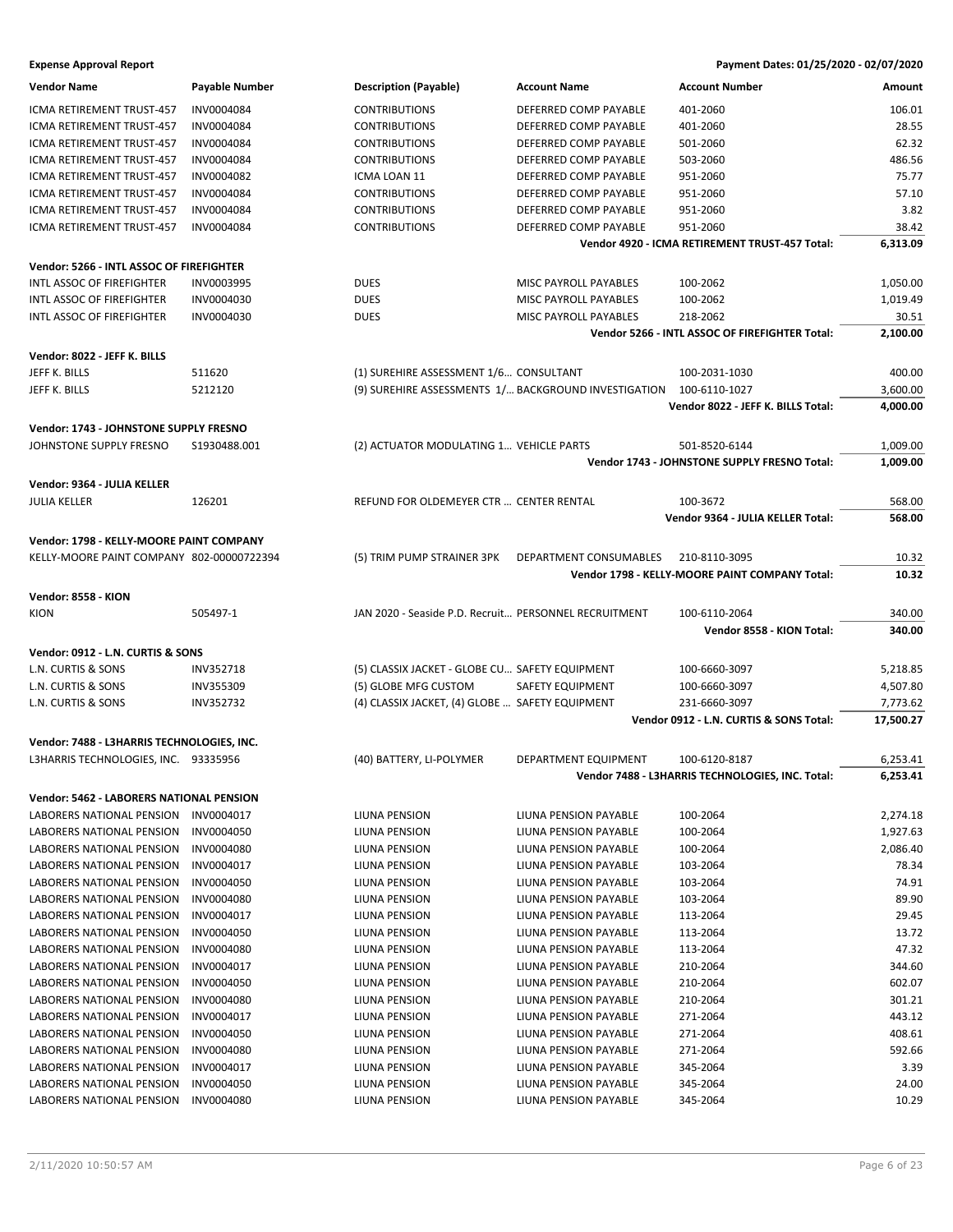| <b>Vendor Name</b>                              | Payable Number | <b>Description (Payable)</b>                          | <b>Account Name</b>          | <b>Account Number</b>                                 | Amount    |
|-------------------------------------------------|----------------|-------------------------------------------------------|------------------------------|-------------------------------------------------------|-----------|
| LABORERS NATIONAL PENSION                       | INV0004017     | LIUNA PENSION                                         | LIUNA PENSION PAYABLE        | 401-2064                                              | 407.06    |
| <b>LABORERS NATIONAL PENSION</b>                | INV0004050     | <b>LIUNA PENSION</b>                                  | LIUNA PENSION PAYABLE        | 401-2064                                              | 476.24    |
| LABORERS NATIONAL PENSION                       | INV0004080     | LIUNA PENSION                                         | LIUNA PENSION PAYABLE        | 401-2064                                              | 505.72    |
| LABORERS NATIONAL PENSION                       | INV0004018     | LIUNA PENSION POST 7/11                               | LIUNA PENSION PAYABLE        | 501-2064                                              | 288.00    |
| LABORERS NATIONAL PENSION                       | INV0004051     | LIUNA PENSION POST 7/11                               | LIUNA PENSION PAYABLE        | 501-2064                                              | 288.00    |
| LABORERS NATIONAL PENSION                       | INV0004080     | LIUNA PENSION                                         | LIUNA PENSION PAYABLE        | 501-2064                                              | 19.20     |
| LABORERS NATIONAL PENSION                       | INV0004081     | LIUNA PENSION POST 7/11                               | LIUNA PENSION PAYABLE        | 501-2064                                              | 288.00    |
| <b>LABORERS NATIONAL PENSION</b>                | INV0004017     | LIUNA PENSION                                         | LIUNA PENSION PAYABLE        | 951-2064                                              | 451.86    |
| LABORERS NATIONAL PENSION                       | INV0004050     | LIUNA PENSION                                         | LIUNA PENSION PAYABLE        | 951-2064                                              | 504.82    |
| LABORERS NATIONAL PENSION                       | INV0004080     | LIUNA PENSION                                         | <b>LIUNA PENSION PAYABLE</b> | 951-2064                                              | 379.30    |
|                                                 |                |                                                       |                              | Vendor 5462 - LABORERS NATIONAL PENSION Total:        | 12,960.00 |
| Vendor: 1971 - LIEBERT CASSIDY WHITMORE         |                |                                                       |                              |                                                       |           |
| LIEBERT CASSIDY WHITMORE                        | 1491675        | DEC 2019 - NEGOTIATIONS SERVCONSULTANT                |                              | 100-2031-1030                                         | 1,862.00  |
|                                                 |                |                                                       |                              | Vendor 1971 - LIEBERT CASSIDY WHITMORE Total:         | 1,862.00  |
| Vendor: 2102 - MARTIN'S IRRIGATION SUPPLY, INC. |                |                                                       |                              |                                                       |           |
| MARTIN'S IRRIGATION SUPPLY,  559946             |                |                                                       | DEPARTMENT CONSUMABLES       | 100-8440-3095                                         | 135.91    |
|                                                 |                | (2) 13x20 JUMBO VALVE BOX                             |                              | Vendor 2102 - MARTIN'S IRRIGATION SUPPLY, INC. Total: | 135.91    |
|                                                 |                |                                                       |                              |                                                       |           |
| Vendor: 2184 - MISSION LINEN SERVICE            |                |                                                       |                              |                                                       |           |
| <b>MISSION LINEN SERVICE</b>                    | 511634848      | SEASIDE FIRE DEPT - WEEKLY L UNIFORM SERVICE/LAUNDRY  |                              | 100-6640-2049                                         | 97.29     |
| <b>MISSION LINEN SERVICE</b>                    | 511680851      | SEASIDE FIRE DEPT - WEEKLY L UNIFORM SERVICE/LAUNDRY  |                              | 100-6640-2049                                         | 97.29     |
|                                                 |                |                                                       |                              | Vendor 2184 - MISSION LINEN SERVICE Total:            | 194.58    |
| Vendor: 2186 - MISSION UNIFORM SERVICE          |                |                                                       |                              |                                                       |           |
| <b>MISSION UNIFORM SERVICE</b>                  | 511660528      | MAINT & UTILITIES WEEKLY UNIUNIFORM SERVICE / LAUNDRY |                              | 100-8310-2049                                         | 49.03     |
| <b>MISSION UNIFORM SERVICE</b>                  | 511702874      | MAINT & UTILITIES WEEKLY UNIUNIFORM SERVICE / LAUNDRY |                              | 100-8310-2049                                         | 50.86     |
|                                                 |                |                                                       |                              |                                                       |           |
| <b>MISSION UNIFORM SERVICE</b>                  | 511717807      | MAINT & UTILITIES WEEKLY UNIUNIFORM SERVICE / LAUNDRY |                              | 100-8310-2049                                         | 8.78      |
| MISSION UNIFORM SERVICE                         | 511660528      | MAINT & UTILITIES WEEKLY UNI UNIFORM SERVICE/LAUNDRY  |                              | 100-8410-2049                                         | 15.69     |
| <b>MISSION UNIFORM SERVICE</b>                  | 511702874      | MAINT & UTILITIES WEEKLY UNI UNIFORM SERVICE/LAUNDRY  |                              | 100-8410-2049                                         | 16.28     |
| <b>MISSION UNIFORM SERVICE</b>                  | 511717807      | MAINT & UTILITIES WEEKLY UNIUNIFORM SERVICE/LAUNDRY   |                              | 100-8410-2049                                         | 2.81      |
| <b>MISSION UNIFORM SERVICE</b>                  | 511660528      | MAINT & UTILITIES WEEKLY UNI UNIFORM SERVICE/LAUNDRY  |                              | 100-8420-2049                                         | 49.03     |
| <b>MISSION UNIFORM SERVICE</b>                  | 511702874      | MAINT & UTILITIES WEEKLY UNI UNIFORM SERVICE/LAUNDRY  |                              | 100-8420-2049                                         | 50.86     |
| MISSION UNIFORM SERVICE                         | 511717807      | MAINT & UTILITIES WEEKLY UNI UNIFORM SERVICE/LAUNDRY  |                              | 100-8420-2049                                         | 8.78      |
| <b>MISSION UNIFORM SERVICE</b>                  | 511660528      | MAINT & UTILITIES WEEKLY UNIUNIFORM SERVICE / LAUNDRY |                              | 100-8440-2049                                         | 29.40     |
| <b>MISSION UNIFORM SERVICE</b>                  | 511702874      | MAINT & UTILITIES WEEKLY UNIUNIFORM SERVICE / LAUNDRY |                              | 100-8440-2049                                         | 30.50     |
| <b>MISSION UNIFORM SERVICE</b>                  | 511717807      | MAINT & UTILITIES WEEKLY UNIUNIFORM SERVICE / LAUNDRY |                              | 100-8440-2049                                         | 5.27      |
| <b>MISSION UNIFORM SERVICE</b>                  | 511660528      | MAINT & UTILITIES WEEKLY UNIUNIFORM SERVICE / LAUNDRY |                              | 100-8450-2049                                         | 15.69     |
| MISSION UNIFORM SERVICE                         | 511702874      | MAINT & UTILITIES WEEKLY UNIUNIFORM SERVICE / LAUNDRY |                              | 100-8450-2049                                         | 16.28     |
| <b>MISSION UNIFORM SERVICE</b>                  | 511717807      | MAINT & UTILITIES WEEKLY UNIUNIFORM SERVICE / LAUNDRY |                              | 100-8450-2049                                         | 2.81      |
| <b>MISSION UNIFORM SERVICE</b>                  | 511660528      | MAINT & UTILITIES WEEKLY UNIUNIFORM SERVICE/LAUNDRY   |                              | 103-8710-2049                                         | 9.81      |
| MISSION UNIFORM SERVICE                         | 511702874      | MAINT & UTILITIES WEEKLY UNIUNIFORM SERVICE/LAUNDRY   |                              | 103-8710-2049                                         | 10.18     |
| <b>MISSION UNIFORM SERVICE</b>                  | 511717807      | MAINT & UTILITIES WEEKLY UNIUNIFORM SERVICE/LAUNDRY   |                              | 103-8710-2049                                         | 1.76      |
| <b>MISSION UNIFORM SERVICE</b>                  | 511660529      | POMA DEPT WEEKLY UNIFORM  UNIFORM SERVICE / LAUNDRY   |                              | 113-8730-2049                                         | 107.07    |
| MISSION UNIFORM SERVICE                         | 511702875      | POMA DEPT WEEKLY UNIFORM  UNIFORM SERVICE / LAUNDRY   |                              | 113-8730-2049                                         | 249.49    |
| <b>MISSION UNIFORM SERVICE</b>                  | 511660528      | MAINT & UTILITIES WEEKLY UNIUNIFORM SERVICE/LAUNDRY   |                              | 210-8110-2049                                         | 39.22     |
| <b>MISSION UNIFORM SERVICE</b>                  | 511702874      | MAINT & UTILITIES WEEKLY UNIUNIFORM SERVICE/LAUNDRY   |                              | 210-8110-2049                                         | 40.68     |
| MISSION UNIFORM SERVICE                         | 511717807      | MAINT & UTILITIES WEEKLY UNI UNIFORM SERVICE/LAUNDRY  |                              | 210-8110-2049                                         | 7.03      |
| MISSION UNIFORM SERVICE                         | 511660528      | MAINT & UTILITIES WEEKLY UNIUNIFORM SERVICE/LAUNDRY   |                              | 210-8420-2049                                         | 9.82      |
| <b>MISSION UNIFORM SERVICE</b>                  | 511702874      | MAINT & UTILITIES WEEKLY UNIUNIFORM SERVICE/LAUNDRY   |                              | 210-8420-2049                                         | 10.21     |
| <b>MISSION UNIFORM SERVICE</b>                  | 511717807      | MAINT & UTILITIES WEEKLY UNIUNIFORM SERVICE/LAUNDRY   |                              | 210-8420-2049                                         | 1.75      |
| <b>MISSION UNIFORM SERVICE</b>                  | 511660528      | MAINT & UTILITIES WEEKLY UNIUNIFORM SERVICE/LAUNDRY   |                              | 271-8110-2049                                         | 39.22     |
| <b>MISSION UNIFORM SERVICE</b>                  | 511702874      | MAINT & UTILITIES WEEKLY UNI UNIFORM SERVICE/LAUNDRY  |                              | 271-8110-2049                                         | 40.68     |
| MISSION UNIFORM SERVICE                         | 511717807      | MAINT & UTILITIES WEEKLY UNIUNIFORM SERVICE/LAUNDRY   |                              | 271-8110-2049                                         | 7.03      |
|                                                 |                |                                                       |                              |                                                       |           |
| MISSION UNIFORM SERVICE                         | 511660528      | MAINT & UTILITIES WEEKLY UNIUNIFORM SERVICE/LAUNDRY   |                              | 401-8620-2049                                         | 39.22     |
| <b>MISSION UNIFORM SERVICE</b>                  | 511702874      | MAINT & UTILITIES WEEKLY UNIUNIFORM SERVICE/LAUNDRY   |                              | 401-8620-2049                                         | 40.68     |
| <b>MISSION UNIFORM SERVICE</b>                  | 511717807      | MAINT & UTILITIES WEEKLY UNIUNIFORM SERVICE/LAUNDRY   |                              | 401-8620-2049                                         | 7.03      |
| MISSION UNIFORM SERVICE                         | 511660528      | MAINT & UTILITIES WEEKLY UNI UNIFORM SERVICE/LAUNDRY  |                              | 501-8520-2049                                         | 39.22     |
| MISSION UNIFORM SERVICE                         | 511702874      | MAINT & UTILITIES WEEKLY UNIUNIFORM SERVICE/LAUNDRY   |                              | 501-8520-2049                                         | 40.68     |
| MISSION UNIFORM SERVICE                         | 511717807      | MAINT & UTILITIES WEEKLY UNIUNIFORM SERVICE/LAUNDRY   |                              | 501-8520-2049                                         | 7.03      |
| MISSION UNIFORM SERVICE                         | 511660528      | MAINT & UTILITIES WEEKLY UNIUNIFORM SERVICE / LAUNDRY |                              | 951-8820-2049                                         | 39.22     |
| MISSION UNIFORM SERVICE                         | 511702874      | MAINT & UTILITIES WEEKLY UNIUNIFORM SERVICE / LAUNDRY |                              | 951-8820-2049                                         | 40.68     |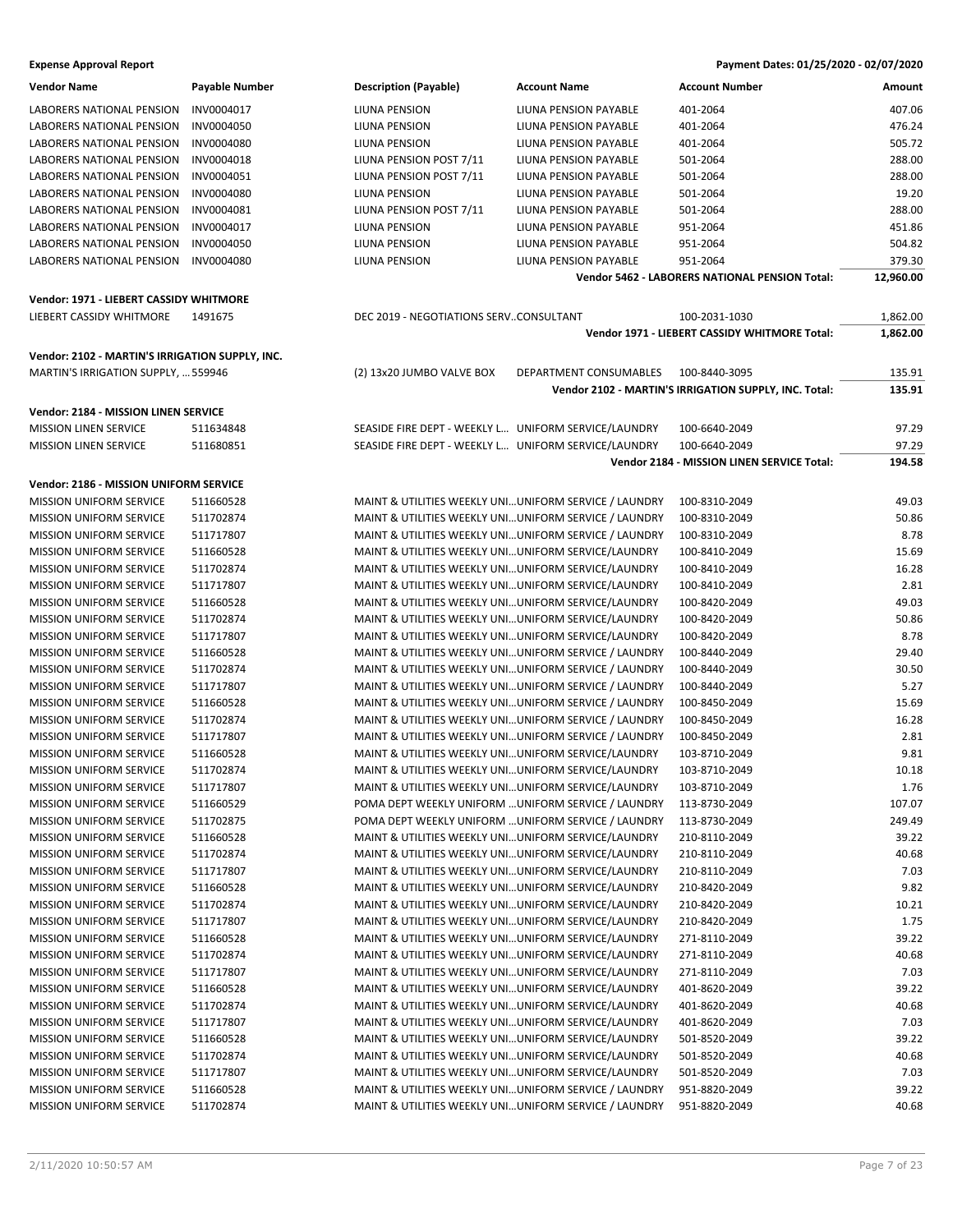**Expense Approval Report Payment Dates: 01/25/2020 - 02/07/2020 Vendor Name Payable Number Description (Payable) Account Name Account Number Amount** MISSION UNIFORM SERVICE 511717807 MAINT & UTILITIES WEEKLY UNI…UNIFORM SERVICE / LAUNDRY 951-8820-2049 7.03 **Vendor 2186 - MISSION UNIFORM SERVICE Total: 1,186.81 Vendor: 2238 - MONTEREY BAY PEST CONTROL** MONTEREY BAY PEST CONTROL 0174441 SEASIDE POLICE DEPT - MONTH... PEST CONTROL 100-6110-2057 90.00 MONTEREY BAY PEST CONTROL 0174443 40 HARCOURT - STORAGE SHE... PEST CONTROL 100-6110-2057 60.00 **Vendor 2238 - MONTEREY BAY PEST CONTROL Total: 150.00 Vendor: 5543 - MONTEREY BAY URGENT** MONTEREY BAY URGENT 272818 PUBLIC WORKS DEPT PRE-EMP… PERSONNEL RECRUITMENT 100-2031-2064 60.00 MONTEREY BAY URGENT 272789 25.00 POLICE DEPT - PRE-EMPLOYME... MEDICAL EXAMS 100-6110-1026 25.00 MONTEREY BAY URGENT 272817 PUBLIC WORKS DEPT TESTING … SUBCONTRACTED WORK 951-8820-2073 100.00 **Vendor 5543 - MONTEREY BAY URGENT Total: 185.00 Vendor: 2205 - MONTEREY CO. CONVENTION & VISITOR'S BUREAU** MONTEREY CO. CONVENTION &…DEC 2019 - SEASIDE TID DEC 2019 - SEASIDE TID REMIT… TID ASSESSMENT 100-2010 100-2010 **Vendor 2205 - MONTEREY CO. CONVENTION & VISITOR'S BUREAU Total: 14,694.57 Vendor: 0759 - MONTEREY CO. WEEKLY CLASSIFIEDS** MONTEREY CO. WEEKLY CLASSI… 560-111297-00002 NOTICE OF EMRGNCY ORD #10… PUBLISHING & LEGAL ADVERTIS…100-2021-2063 81.45 MONTEREY CO. WEEKLY CLASSI… 561-111297-00002 PUBLIC HEARING NOTICE UP-19…PUBLISHING & LEGAL ADVERTIS…100-2021-2063 95.03 MONTEREY CO. WEEKLY CLASSI… 562-111297-00002 PUBLIC HEARING NOTICE ORD … PUBLISHING & LEGAL ADVERTIS…100-2021-2063 108.60 MONTEREY CO. WEEKLY CLASSI… 3-062909-00006 INVITE TO BID-SCSD-DEL MONT… SEWER LINE REPLACEMENTS 953-8820-9218 423.72 **Vendor 0759 - MONTEREY CO. WEEKLY CLASSIFIEDS Total: 708.80 Vendor: 2295 - MONTEREY COUNTY PETROLEUM** MONTEREY COUNTY PETROLE... 334661 2,000 GAL OF UNLEADED REG. ... VEHICLE FUEL 501-8520-6145 501-8520-6145 **Vendor 2295 - MONTEREY COUNTY PETROLEUM Total: 5,745.30 Vendor: 8791 - MONTEREY ONE WATER** MONTEREY ONE WATER 22-000082 DEC '19 BIOCELL LOADS FOR ACCT #22-... REFUSE DISPOSAL 951-8820-2068 357.00 357.00 **Vendor 8791 - MONTEREY ONE WATER Total: 357.00 Vendor: 2338 - MONTEREY PENINSULA WATER** MONTEREY PENINSULA WATER 1/1/20-1/31/20 SEASIDE MWS SURCHARGE FOR…A/P MPWMD SURCHARGE 401-2002 4,898.13 **Vendor 2338 - MONTEREY PENINSULA WATER Total: 4,898.13 Vendor: 7135 - MONTEREY SANITARY SUPPLY, INC.** MONTEREY SANITARY SUPPLY, … 13713 MONTHLY MEDICAL WASTE SVC…CSA74 APPROVED MEDICAL SU… 100-6120-3096 99.00 **Vendor 7135 - MONTEREY SANITARY SUPPLY, INC. Total: 99.00 Vendor: 2347 - MONTEREY SANITARY SUPPLY** MONTEREY SANITARY SUPPLY 318875 (10 CASES) NITRILE EXAM GLOV…CSA74 APPROVED MEDICAL SU… 100-6120-3096 85.27 **Vendor 2347 - MONTEREY SANITARY SUPPLY Total: 85.27 Vendor: 2346 - MONTEREY SPORTS CENTER** MONTEREY SPORTS CENTER CM0000348 GYM MBRSHIP - SINGLE MISC PAYROLL PAYABLES 100-2062 -56.00 MONTEREY SPORTS CENTER INV0004002 GYM MBRSHIP - SINGLE MISC PAYROLL PAYABLES 100-2062 438.31 MONTEREY SPORTS CENTER INV0004003 GYM MBRSHP - SENIOR MISC PAYROLL PAYABLES 100-2062 26.61 MONTEREY SPORTS CENTER INV0004004 GYM MBRSHIP - FAMILY MISC PAYROLL PAYABLES 100-2062 529.47 MONTEREY SPORTS CENTER INV0004003 GYM MBRSHP - SENIOR MISC PAYROLL PAYABLES 200-2062 17.39 MONTEREY SPORTS CENTER INV0004004 GYM MBRSHIP - FAMILY MISC PAYROLL PAYABLES 271-2062 9.38 MONTEREY SPORTS CENTER INVOODADOA GYM MRRSHIP - FAMILY MISC PAYROLL PAYABLES 345-2062 MONTEREY SPORTS CENTER INV0004002 GYM MBRSHIP - SINGLE MISC PAYROLL PAYABLES 401-2062 9.69 MONTEREY SPORTS CENTER INV0004004 GYM MBRSHIP - FAMILY MISC PAYROLL PAYABLES 401-2062 43.78 MONTEREY SPORTS CENTER INV0004004 GYM MBRSHIP - FAMILY MISC PAYROLL PAYABLES 503-2062 85.00 MONTEREY SPORTS CENTER INV0004004 GYM MBRSHIP - FAMILY MISC PAYROLL PAYABLES 951-2062 11.37 **Vendor 2346 - MONTEREY SPORTS CENTER Total: 1,116.00 Vendor: 2351 - MONTEREY TIRE SERVICE** MONTEREY TIRE SERVICE 1-93031 (6) DYNATRAC RA200 12PLY N... TIRES 501-8520-6147 1,166.33 **Vendor 2351 - MONTEREY TIRE SERVICE Total: 1,166.33 Vendor: 6602 - NANCY MELTON** NANCY MELTON JAN 2020 JAN 2020 - INSTRUCTOR PAY (G… RECREATION CONTRACT SERVI… 100-9603-2075 120.40 **Vendor 6602 - NANCY MELTON Total: 120.40**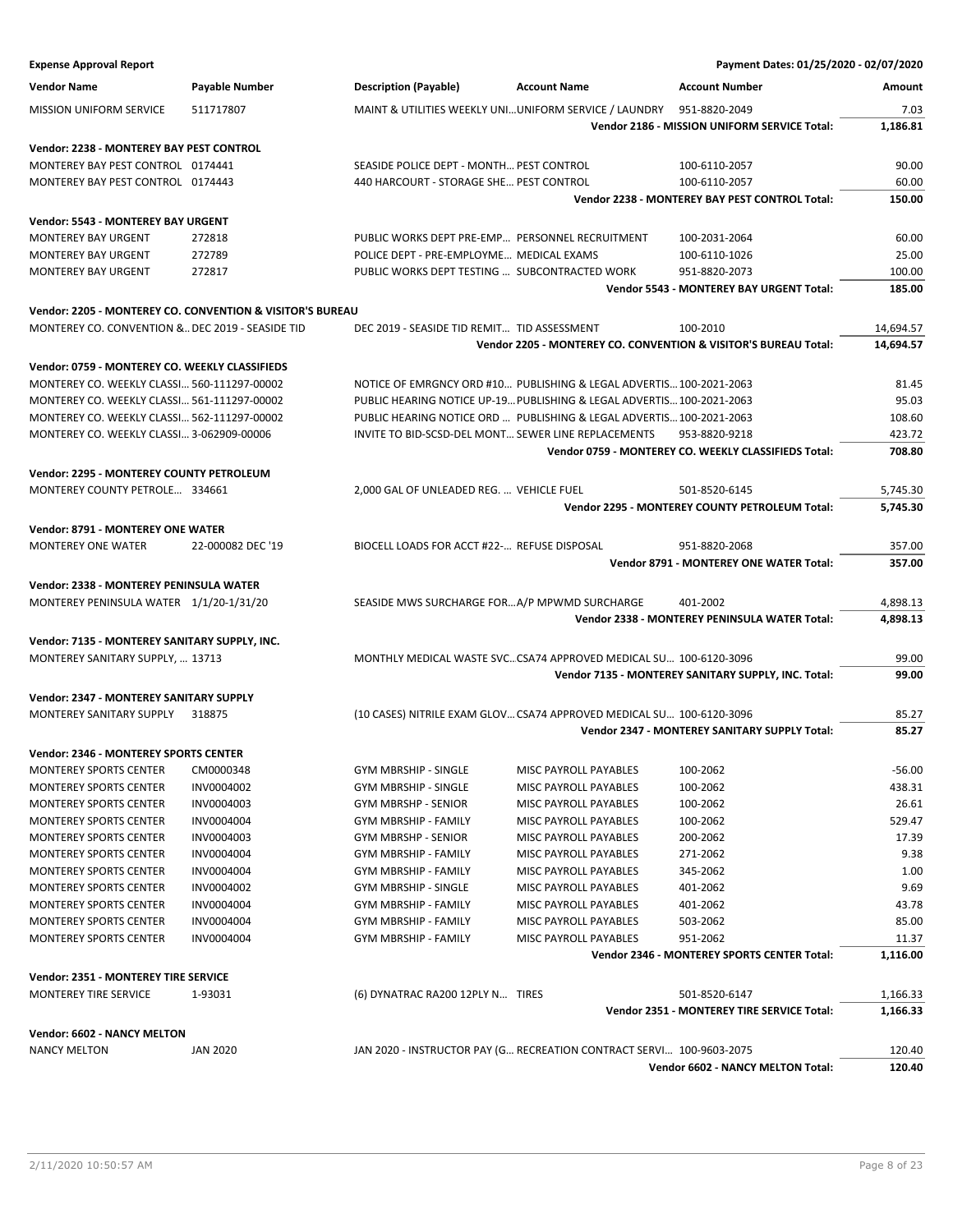**Expense Approval Report Payment Dates: 01/25/2020 - 02/07/2020 Vendor Name Payable Number Description (Payable) Account Name Account Number Amount Vendor: 2516 - NATIVIDAD MEDICAL CENTER** NATIVIDAD MEDICAL CENTER V720009174 COLL BLOOD ALCOHOL BLOOD ALCOHOL 100-6120-2060 31.00 **Vendor 2516 - NATIVIDAD MEDICAL CENTER Total: 31.00 Vendor: 8892 - NCI AFFILIATES, INC.** NCI AFFILIATES, INC. 9285 9285 DEC 2019 - CREW PROVIDED G... SUBCONTRACTED WORK 210-8420-2093 1,166.67 **Vendor 8892 - NCI AFFILIATES, INC. Total: 1,166.67 Vendor: 9367 - NEKO ELECTRIC** NEKO ELECTRIC **PERMIT 0020254** PERMIT REFUND FOR 1844 FLO... SEWER PERMITS 100-3215 563.60 **Vendor 9367 - NEKO ELECTRIC Total: 563.60 Vendor: 4804 - OFFICE TEAM** OFFICE TEAM 55140849 55140849 MARLENE GARCIA - WK END DA…SALARIES 113-8730-0001 610.80 OFFICE TEAM 55186261 55186261 MARLENE GARCIA - WK END DA…SALARIES 313-8730-0001 335.94 **Vendor 4804 - OFFICE TEAM Total: 946.74 Vendor: 7968 - OPENGOV, INC.** OPENGOV, INC. INV-002344 (1) ERP INTEGRATION, CITIZEN … COMPUTER SUPPLIES/SOFTWA… 503-4010-3102 5,877.00 **Vendor 7968 - OPENGOV, INC. Total: 5,877.00 Vendor: 2720 - OWEN EQUIPMENT COMPANY** OWEN EQUIPMENT COMPANY 00048178 (1) FRONT WORK LIGHT DEPARTMENT CONSUMABLES 951-8820-3095 125.54 **Vendor 2720 - OWEN EQUIPMENT COMPANY Total: 125.54 Vendor: 2652 - PACIFIC GAS & ELECTRIC** PACIFIC GAS & ELECTRIC 11/8/19 - 12/17/19 - MISC ACC... PGE INDIVIDUAL 12/16/19 GAS & ELECTRIC 100-8310-5131 775.99 PACIFIC GAS & ELECTRIC 8460074755-8 1/4/2020 PGE COLLECTIVE 1/4/20 GAS & ELECTRIC 100-8310-5131 4,893.93 PACIFIC GAS & ELECTRIC 8460074755-8 1/4/2020 PGE COLLECTIVE 1/4/20 GAS & ELECTRIC 100-8310-5131 1,929.92 PACIFIC GAS & ELECTRIC 8460074755-8 1/4/2020 PGE COLLECTIVE 1/4/20 GAS & ELECTRIC 100-8310-5131 294.64 PACIFIC GAS & ELECTRIC 8460074755-8 1/4/2020 PGE COLLECTIVE 1/4/20 GAS & ELECTRIC 100-8310-5131 5,683.19 PACIFIC GAS & ELECTRIC 8460074755-8 1/4/2020 PGE COLLECTIVE 1/4/20 GAS & ELECTRIC 100-8310-5131 9,411.21 PACIFIC GAS & ELECTRIC 8460074755-8 11/04/2019 PGE Collective 11/4/19 GAS & ELECTRIC 100-8310-5131 9,420.90 PACIFIC GAS & ELECTRIC 8460074755-8 11/04/2019 PGE Collective 11/4/19 GAS & ELECTRIC 100-8310-5131 6,024.39 PACIFIC GAS & ELECTRIC 8460074755-8 11/04/2019 PGE Collective 11/4/19 GAS & ELECTRIC 100-8310-5131 5,123.52 PACIFIC GAS & ELECTRIC 8460074755-8 11/04/2019 PGE Collective 11/4/19 GAS & ELECTRIC 100-8310-5131 271.06 PACIFIC GAS & ELECTRIC 8460074755-8 11/04/2019 PGE Collective 11/4/19 GAS & ELECTRIC 100-8310-5131 1,752.62 PACIFIC GAS & ELECTRIC 8460074755-8 12/5/2019 PGE COLLECTIVE 12/5/19 GAS & ELECTRIC 100-8310-5131 8,643.88 PACIFIC GAS & ELECTRIC 8460074755-8 12/5/2019 PGE COLLECTIVE 12/5/19 GAS & ELECTRIC 100-8310-5131 1,481.60 PACIFIC GAS & ELECTRIC 8460074755-8 12/5/2019 PGE COLLECTIVE 12/5/19 GAS & ELECTRIC 100-8310-5131 4,938.69 PACIFIC GAS & ELECTRIC 8460074755-8 12/5/2019 PGE COLLECTIVE 12/5/19 GAS & ELECTRIC 100-8310-5131 255.89 PACIFIC GAS & ELECTRIC 8460074755-8 12/5/2019 PGE COLLECTIVE 12/5/19 GAS & ELECTRIC 100-8310-5131 4,451.04 PACIFIC GAS & ELECTRIC 11/8/19 - 12/17/19 - MISC ACC... PGE INDIVIDUAL 12/16/19 GAS & ELECTRIC 100-8420-5131 276.23 PACIFIC GAS & ELECTRIC 8460074755-8 1/4/2020 PGE COLLECTIVE 1/4/20 GAS & ELECTRIC 100-8420-5131 1,167.41 PACIFIC GAS & ELECTRIC 8460074755-8 11/04/2019 PGE Collective 11/4/19 GAS & ELECTRIC 100-8420-5131 820.43 PACIFIC GAS & ELECTRIC 8460074755-8 12/5/2019 PGE COLLECTIVE 12/5/19 GAS & ELECTRIC 100-8420-5131 1,220.57 PACIFIC GAS & ELECTRIC 8460074755-8 1/4/2020 PGE COLLECTIVE 1/4/20 LOAN PAYMENT 100-8420-9616 70.60 PACIFIC GAS & ELECTRIC 8460074755-8 12/5/2019 PGE COLLECTIVE 12/5/19 LOAN PAYMENT 100-8420-9616 70.60 PACIFIC GAS & ELECTRIC 8460074755-8 1/4/2020 PGE COLLECTIVE 1/4/20 GAS & ELECTRIC 103-8710-5131 823.19 PACIFIC GAS & ELECTRIC 8460074755-8 11/04/2019 PGE Collective 11/4/19 GAS & ELECTRIC 103-8710-5131 566.54 PACIFIC GAS & ELECTRIC 8460074755-8 12/5/2019 PGE COLLECTIVE 12/5/19 GAS & ELECTRIC 103-8710-5131 686.64 PACIFIC GAS & ELECTRIC 8460074755-8 1/4/2020 PGE COLLECTIVE 1/4/20 GAS & ELECTRIC 210-8110-5131 20.77 PACIFIC GAS & ELECTRIC 8460074755-8 11/04/2019 PGE Collective 11/4/19 GAS & ELECTRIC 210-8110-5131 24.50 PACIFIC GAS & ELECTRIC 8460074755-8 12/5/2019 PGE COLLECTIVE 12/5/19 GAS & ELECTRIC 210-8110-5131 210-8110-5131 PACIFIC GAS & ELECTRIC 11/8/19 - 12/17/19 - MISC ACC… PGE INDIVIDUAL 12/16/19 STREET LIGHTINGS 210-8210-2059 3,700.41 PACIFIC GAS & ELECTRIC 8460074755-8 1/4/2020 PGE COLLECTIVE 1/4/20 STREET LIGHTINGS 210-8210-2059 14,590.71 PACIFIC GAS & ELECTRIC 8460074755-8 11/04/2019 PGE Collective 11/4/19 STREET LIGHTINGS 210-8210-2059 15,543.72 PACIFIC GAS & ELECTRIC 8460074755-8 12/5/2019 PGE COLLECTIVE 12/5/19 STREET LIGHTINGS 210-8210-2059 15,231.51 PACIFIC GAS & ELECTRIC 11/8/19 - 12/17/19 - MISC ACC… PGE INDIVIDUAL 12/16/19 GAS & ELECTRIC 210-8420-5131 84.59 PACIFIC GAS & ELECTRIC 8460074755-8 1/4/2020 PGE COLLECTIVE 1/4/20 GAS & ELECTRIC 210-8420-5131 217.25 PACIFIC GAS & ELECTRIC 8460074755-8 11/04/2019 PGE Collective 11/4/19 GAS & ELECTRIC 210-8420-5131 80.56 PACIFIC GAS & ELECTRIC 8460074755-8 12/5/2019 PGE COLLECTIVE 12/5/19 GAS & ELECTRIC 210-8420-5131 81.26 PACIFIC GAS & ELECTRIC 8460074755-8 1/4/2020 PGE COLLECTIVE 1/4/20 GAS & ELECTRIC 401-8620-5131 2,911.35 PACIFIC GAS & ELECTRIC 8460074755-8 11/04/2019 PGE Collective 11/4/19 GAS & ELECTRIC 401-8620-5131 5,086.13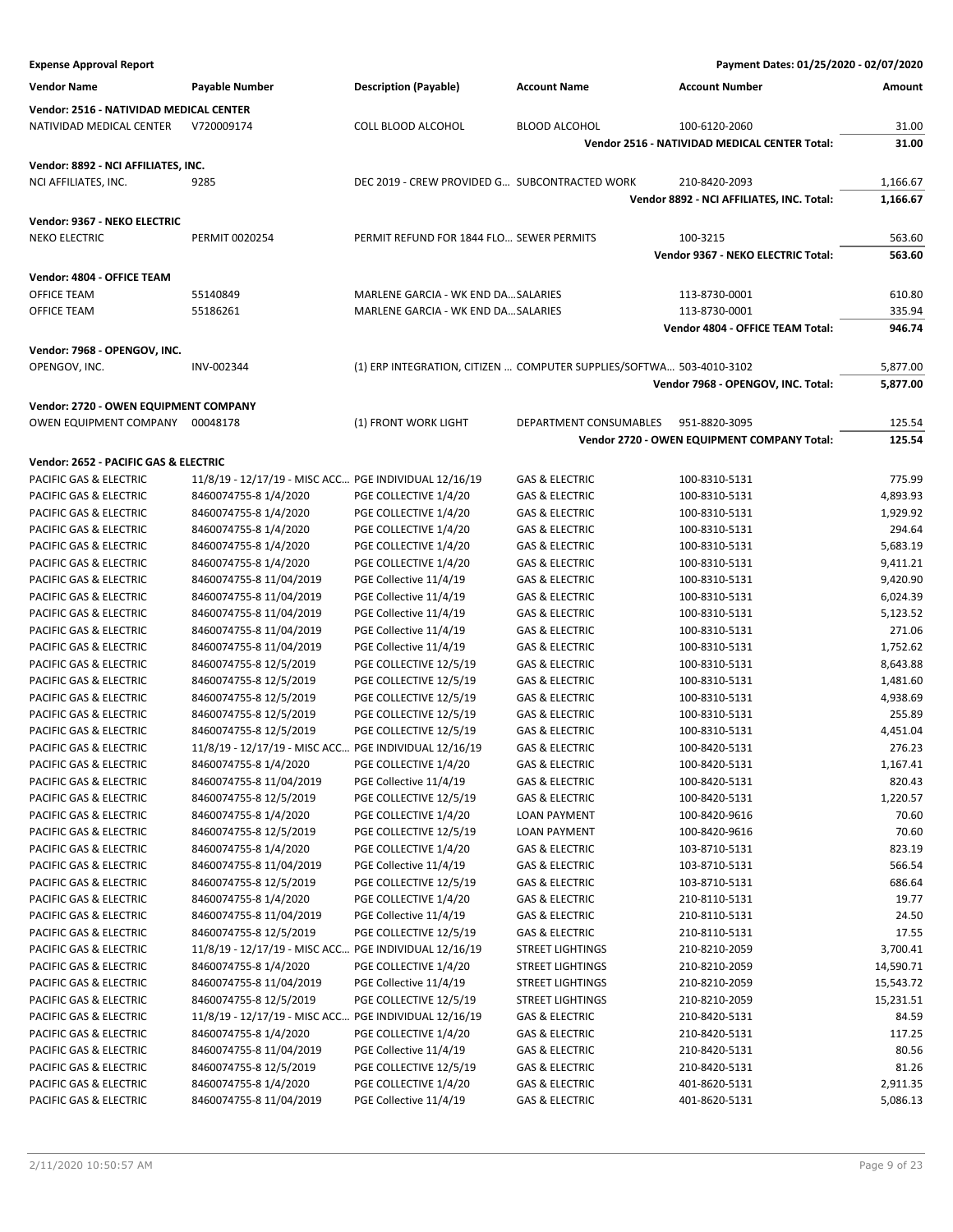| <b>Vendor Name</b>                                      | <b>Payable Number</b>                                 | <b>Description (Payable)</b>                        | <b>Account Name</b>                                             | <b>Account Number</b>                                        | Amount     |
|---------------------------------------------------------|-------------------------------------------------------|-----------------------------------------------------|-----------------------------------------------------------------|--------------------------------------------------------------|------------|
| PACIFIC GAS & ELECTRIC                                  | 8460074755-8 12/5/2019                                | PGE COLLECTIVE 12/5/19                              | <b>GAS &amp; ELECTRIC</b>                                       | 401-8620-5131                                                | 3,836.10   |
| PACIFIC GAS & ELECTRIC                                  | 8460074755-8 1/4/2020                                 | PGE COLLECTIVE 1/4/20                               | <b>GAS &amp; ELECTRIC</b>                                       | 501-8510-5131                                                | 290.36     |
| PACIFIC GAS & ELECTRIC                                  | 8460074755-8 11/04/2019                               | PGE Collective 11/4/19                              | <b>GAS &amp; ELECTRIC</b>                                       | 501-8510-5131                                                | 167.57     |
| PACIFIC GAS & ELECTRIC                                  | 8460074755-8 12/5/2019                                | PGE COLLECTIVE 12/5/19                              | <b>GAS &amp; ELECTRIC</b>                                       | 501-8510-5131                                                | 184.93     |
| PACIFIC GAS & ELECTRIC                                  | 11/8/19 - 12/17/19 - MISC ACC PGE INDIVIDUAL 12/16/19 |                                                     | <b>GAS AND ELECTRIC</b>                                         | 951-8820-5131                                                | 1,602.59   |
| PACIFIC GAS & ELECTRIC                                  | 11/8/19 - 12/17/19 - MISC ACC PGE INDIVIDUAL 12/16/19 |                                                     | RENTAL PROPERTY EXP & MAINT 971-9710-9599                       |                                                              | 13.04      |
|                                                         |                                                       |                                                     |                                                                 | Vendor 2652 - PACIFIC GAS & ELECTRIC Total:                  | 134,638.58 |
|                                                         |                                                       |                                                     |                                                                 |                                                              |            |
| Vendor: 9362 - PACIFIC GAS AND ELECTRIC COMPANY         |                                                       |                                                     |                                                                 |                                                              |            |
| PACIFIC GAS AND ELECTRIC CO PGE091219                   |                                                       |                                                     | BOND RELEASE FOR 962 HILBY  STREET OPENING/ENCR PERMIT 100-3231 |                                                              | 335.00     |
|                                                         |                                                       |                                                     |                                                                 | <b>Vendor 9362 - PACIFIC GAS AND ELECTRIC COMPANY Total:</b> | 335.00     |
| Vendor: 4487 - PACIFIC TELEMANAGEMENT SERVICES          |                                                       |                                                     |                                                                 |                                                              |            |
| PACIFIC TELEMANAGEMENT SE 2036968                       |                                                       | FEB 2020 - PAY PHONES AT CITYTELEPHONE              |                                                                 | 503-4010-5132                                                | 103.00     |
| PACIFIC TELEMANAGEMENT SE 2037009                       |                                                       | FEB 2020 - PAY PHONE AT OLD TELEPHONE               |                                                                 | 503-4010-5132                                                | 28.00      |
|                                                         |                                                       |                                                     |                                                                 | Vendor 4487 - PACIFIC TELEMANAGEMENT SERVICES Total:         | 131.00     |
|                                                         |                                                       |                                                     |                                                                 |                                                              |            |
| Vendor: 2742 - PENINSULA MESSENGER LLC                  |                                                       |                                                     |                                                                 |                                                              |            |
| PENINSULA MESSENGER LLC                                 | 190335                                                | MONTHLY COURIER SVC TO D.A OTHER EXPENSE            |                                                                 | 100-6110-2078                                                | 235.67     |
|                                                         |                                                       |                                                     |                                                                 | Vendor 2742 - PENINSULA MESSENGER LLC Total:                 | 235.67     |
| <b>Vendor: 5705 - PUBLIC AGENCY RETIREMENT SERVICES</b> |                                                       |                                                     |                                                                 |                                                              |            |
| PUBLIC AGENCY RETIREMENT S INV0004092                   |                                                       | NOVEMBER 2019 ARS FEE INV#  BENEFITS ADMINISTRATION |                                                                 | 100-5110-1015                                                | 407.43     |
| PUBLIC AGENCY RETIREMENT S INV0004093                   |                                                       | NOVEMBER 2019 REP FEE INV#  BENEFITS ADMINISTRATION |                                                                 | 100-5110-1015                                                | 750.00     |
|                                                         |                                                       |                                                     |                                                                 | Vendor 5705 - PUBLIC AGENCY RETIREMENT SERVICES Total:       | 1,157.43   |
| Vendor: 2877 - PUBLIC EMPLOYEES' RETIREMENT SYSTEM      |                                                       |                                                     |                                                                 |                                                              |            |
| PUBLIC EMPLOYEES' RETIREME CM0000356                    |                                                       |                                                     |                                                                 | 100-2056                                                     | $-700.02$  |
|                                                         |                                                       | SILONZOCHILT RETRO CONT ADJ PERS PAYABLE            |                                                                 |                                                              | $-31.86$   |
| PUBLIC EMPLOYEES' RETIREME CM0000359                    |                                                       | FANENE UNIF ALLOW ADJ: T/B  PERS PAYABLE            |                                                                 | 100-2056                                                     |            |
| PUBLIC EMPLOYEES' RETIREME CM0000360                    |                                                       | SILONZOCHILT RETRO CONT ADJ PERS PAYABLE            |                                                                 | 100-2056                                                     | $-1.90$    |
| PUBLIC EMPLOYEES' RETIREME DM0000393                    |                                                       | PROJECTED CONT ADJ: T/B CRE PERS PAYABLE            |                                                                 | 100-2056                                                     | 1,620.50   |
| PUBLIC EMPLOYEES' RETIREME DM0000394                    |                                                       | PREMUTATI CONT ADJ                                  | PERS PAYABLE                                                    | 100-2056                                                     | 12.54      |
| PUBLIC EMPLOYEES' RETIREME DM0000395                    |                                                       | FREEMAN CONT ADJ                                    | PERS PAYABLE                                                    | 100-2056                                                     | 6.72       |
| PUBLIC EMPLOYEES' RETIREME DM0000396                    |                                                       | RAMSAY CONT ADJ                                     | <b>PERS PAYABLE</b>                                             | 100-2056                                                     | 11.15      |
| PUBLIC EMPLOYEES' RETIREME DM0000397                    |                                                       | <b>HASTINGS CONT ADJ</b>                            | <b>PERS PAYABLE</b>                                             | 100-2056                                                     | 1.53       |
| PUBLIC EMPLOYEES' RETIREME DM0000398                    |                                                       | SILONZOCHILT RETRO CONT ADJ PERS PAYABLE            |                                                                 | 100-2056                                                     | 700.02     |
| PUBLIC EMPLOYEES' RETIREME DM0000399                    |                                                       | PREMUTATI CONT ADJ                                  | PERS PAYABLE                                                    | 100-2056                                                     | 12.54      |
| PUBLIC EMPLOYEES' RETIREME DM0000400                    |                                                       | <b>ROUNDING TRUE-UP</b>                             | PERS PAYABLE                                                    | 100-2056                                                     | 0.07       |
| PUBLIC EMPLOYEES' RETIREME INV0003982                   |                                                       | <b>SURVIVOR BENEFIT</b>                             | <b>PERS PAYABLE</b>                                             | 100-2056                                                     | 0.84       |
| PUBLIC EMPLOYEES' RETIREME INV0003982                   |                                                       | <b>SURVIVOR BENEFIT</b>                             | <b>PERS PAYABLE</b>                                             | 100-2056                                                     | 197.40     |
| PUBLIC EMPLOYEES' RETIREME INV0003982                   |                                                       | <b>SURVIVOR BENEFIT</b>                             | PERS PAYABLE                                                    | 100-2056                                                     | 288.23     |
| PUBLIC EMPLOYEES' RETIREME INV0004019                   |                                                       | GROUP 70001 - MANAGEMENT PERS PAYABLE               |                                                                 | 100-2056                                                     | 46.12      |
| PUBLIC EMPLOYEES' RETIREME INV0004019                   |                                                       | GROUP 70001 - MANAGEMENT PERS PAYABLE               |                                                                 | 100-2056                                                     | 36.18      |
| PUBLIC EMPLOYEES' RETIREME INV0004019                   |                                                       | GROUP 70001 - MANAGEMENT PERS PAYABLE               |                                                                 | 100-2056                                                     | 18,546.92  |
| PUBLIC EMPLOYEES' RETIREME INV0004019                   |                                                       | GROUP 70001 - MANAGEMENT PERS PAYABLE               |                                                                 | 100-2056                                                     | 137.89     |
| PUBLIC EMPLOYEES' RETIREME INV0004019                   |                                                       | GROUP 70001 - MANAGEMENT PERS PAYABLE               |                                                                 | 100-2056                                                     | 33.99      |
| PUBLIC EMPLOYEES' RETIREME INV0004019                   |                                                       | GROUP 70001 - MANAGEMENT PERS PAYABLE               |                                                                 | 100-2056                                                     | 516.92     |
| PUBLIC EMPLOYEES' RETIREME INV0004019                   |                                                       | GROUP 70001 - MANAGEMENT PERS PAYABLE               |                                                                 | 100-2056                                                     | 575.02     |
| PUBLIC EMPLOYEES' RETIREME INV0004019                   |                                                       | GROUP 70001 - MANAGEMENT PERS PAYABLE               |                                                                 | 100-2056                                                     | 624.58     |
| PUBLIC EMPLOYEES' RETIREME INV0004019                   |                                                       | GROUP 70001 - MANAGEMENT PERS PAYABLE               |                                                                 | 100-2056                                                     | 12,961.25  |
| PUBLIC EMPLOYEES' RETIREME INV0004019                   |                                                       | GROUP 70001 - MANAGEMENT PERS PAYABLE               |                                                                 | 100-2056                                                     | 12,107.28  |
| PUBLIC EMPLOYEES' RETIREME INV0004019                   |                                                       | GROUP 70001 - MANAGEMENT PERS PAYABLE               |                                                                 | 100-2056                                                     | 9,288.43   |
| PUBLIC EMPLOYEES' RETIREME INV0004019                   |                                                       | GROUP 70001 - MANAGEMENT PERS PAYABLE               |                                                                 | 100-2056                                                     | 6,909.90   |
| PUBLIC EMPLOYEES' RETIREME INV0004019                   |                                                       | GROUP 70001 - MANAGEMENT PERS PAYABLE               |                                                                 | 100-2056                                                     | 6,344.86   |
| PUBLIC EMPLOYEES' RETIREME INV0004019                   |                                                       | GROUP 70001 - MANAGEMENT PERS PAYABLE               |                                                                 | 100-2056                                                     | 6,213.34   |
| PUBLIC EMPLOYEES' RETIREME INV0004019                   |                                                       | GROUP 70001 - MANAGEMENT PERS PAYABLE               |                                                                 | 100-2056                                                     | 5,693.74   |
| PUBLIC EMPLOYEES' RETIREME INV0004019                   |                                                       | GROUP 70001 - MANAGEMENT PERS PAYABLE               |                                                                 | 100-2056                                                     | 5,215.13   |
| PUBLIC EMPLOYEES' RETIREME INV0004019                   |                                                       | GROUP 70001 - MANAGEMENT PERS PAYABLE               |                                                                 | 100-2056                                                     | 19,096.22  |
| PUBLIC EMPLOYEES' RETIREME INV0004019                   |                                                       | GROUP 70001 - MANAGEMENT PERS PAYABLE               |                                                                 | 100-2056                                                     | 5,039.69   |
| PUBLIC EMPLOYEES' RETIREME INV0004019                   |                                                       | GROUP 70001 - MANAGEMENT PERS PAYABLE               |                                                                 | 100-2056                                                     | 2,715.96   |
| PUBLIC EMPLOYEES' RETIREME INV0004019                   |                                                       | GROUP 70001 - MANAGEMENT PERS PAYABLE               |                                                                 | 100-2056                                                     | 1,715.64   |
| PUBLIC EMPLOYEES' RETIREME INV0004019                   |                                                       | GROUP 70001 - MANAGEMENT PERS PAYABLE               |                                                                 | 100-2056                                                     | 1,545.41   |
| PUBLIC EMPLOYEES' RETIREME INV0004019                   |                                                       | GROUP 70001 - MANAGEMENT                            | PERS PAYABLE                                                    | 100-2056                                                     | 1,471.12   |
| PUBLIC EMPLOYEES' RETIREME INV0004019                   |                                                       | GROUP 70001 - MANAGEMENT PERS PAYABLE               |                                                                 | 100-2056                                                     | 1,238.83   |
|                                                         |                                                       |                                                     |                                                                 |                                                              |            |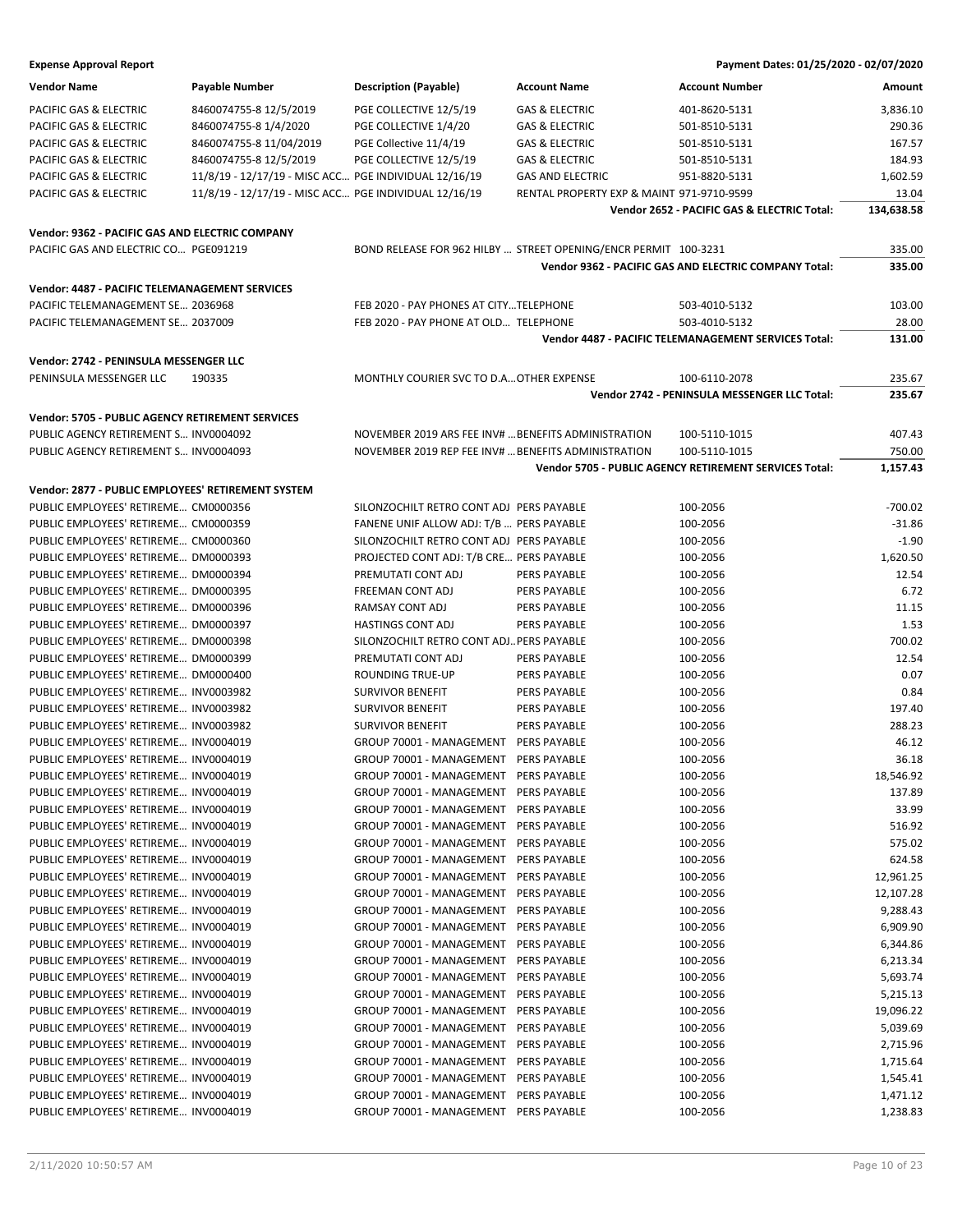| <b>Vendor Name</b>                                                             | Payable Number | <b>Description (Payable)</b>                        | <b>Account Name</b> | <b>Account Number</b> | Amount         |
|--------------------------------------------------------------------------------|----------------|-----------------------------------------------------|---------------------|-----------------------|----------------|
| PUBLIC EMPLOYEES' RETIREME INV0004019                                          |                | GROUP 70001 - MANAGEMENT PERS PAYABLE               |                     | 100-2056              | 1,202.79       |
| PUBLIC EMPLOYEES' RETIREME INV0004019                                          |                | GROUP 70001 - MANAGEMENT                            | PERS PAYABLE        | 100-2056              | 817.97         |
| PUBLIC EMPLOYEES' RETIREME INV0004019                                          |                | GROUP 70001 - MANAGEMENT                            | <b>PERS PAYABLE</b> | 100-2056              | 631.64         |
| PUBLIC EMPLOYEES' RETIREME INV0004019                                          |                | GROUP 70001 - MANAGEMENT                            | <b>PERS PAYABLE</b> | 100-2056              | 4,060.16       |
| PUBLIC EMPLOYEES' RETIREME INV0004019                                          |                | GROUP 70001 - MANAGEMENT                            | <b>PERS PAYABLE</b> | 100-2056              | 612.14         |
| PUBLIC EMPLOYEES' RETIREME INV0004052                                          |                | <b>SURVIVOR BENEFIT</b>                             | PERS PAYABLE        | 100-2056              | 797.02         |
| PUBLIC EMPLOYEES' RETIREME INV0004052                                          |                | <b>SURVIVOR BENEFIT</b>                             | <b>PERS PAYABLE</b> | 100-2056              | 11,436.37      |
| PUBLIC EMPLOYEES' RETIREME INV0004052                                          |                | <b>SURVIVOR BENEFIT</b>                             | PERS PAYABLE        | 100-2056              | 2,270.75       |
| PUBLIC EMPLOYEES' RETIREME INV0004052                                          |                | <b>SURVIVOR BENEFIT</b>                             | PERS PAYABLE        | 100-2056              | 1,757.01       |
| PUBLIC EMPLOYEES' RETIREME INV0004052                                          |                | <b>SURVIVOR BENEFIT</b>                             | PERS PAYABLE        | 100-2056              | 3,886.45       |
| PUBLIC EMPLOYEES' RETIREME INV0004052                                          |                | <b>SURVIVOR BENEFIT</b>                             | PERS PAYABLE        | 100-2056              | 1,420.21       |
| PUBLIC EMPLOYEES' RETIREME INV0004052                                          |                | <b>SURVIVOR BENEFIT</b>                             | <b>PERS PAYABLE</b> | 100-2056              | 11,733.41      |
| PUBLIC EMPLOYEES' RETIREME INV0004052                                          |                | <b>SURVIVOR BENEFIT</b>                             | PERS PAYABLE        | 100-2056              | 1,350.56       |
| PUBLIC EMPLOYEES' RETIREME INV0004052                                          |                | <b>SURVIVOR BENEFIT</b>                             | PERS PAYABLE        | 100-2056              | 1,307.55       |
| PUBLIC EMPLOYEES' RETIREME INV0004052                                          |                | <b>SURVIVOR BENEFIT</b>                             | PERS PAYABLE        | 100-2056              | 1,268.73       |
| PUBLIC EMPLOYEES' RETIREME INV0004052                                          |                | <b>SURVIVOR BENEFIT</b>                             | PERS PAYABLE        | 100-2056              | 1,216.06       |
| PUBLIC EMPLOYEES' RETIREME INV0004052                                          |                | <b>SURVIVOR BENEFIT</b>                             | PERS PAYABLE        | 100-2056              | 928.12         |
| PUBLIC EMPLOYEES' RETIREME INV0004052                                          |                | <b>SURVIVOR BENEFIT</b>                             | PERS PAYABLE        | 100-2056              | 618.89         |
| PUBLIC EMPLOYEES' RETIREME INV0004052                                          |                | <b>SURVIVOR BENEFIT</b>                             | PERS PAYABLE        | 100-2056              | 5,552.08       |
| PUBLIC EMPLOYEES' RETIREME INV0004052                                          |                | <b>SURVIVOR BENEFIT</b>                             | PERS PAYABLE        | 100-2056              | 5,634.61       |
| PUBLIC EMPLOYEES' RETIREME INV0004052                                          |                | <b>SURVIVOR BENEFIT</b>                             | PERS PAYABLE        | 100-2056              | 5,830.76       |
| PUBLIC EMPLOYEES' RETIREME INV0004052                                          |                | <b>SURVIVOR BENEFIT</b>                             | PERS PAYABLE        | 100-2056              | 6,188.85       |
| PUBLIC EMPLOYEES' RETIREME INV0004052                                          |                | <b>SURVIVOR BENEFIT</b>                             | PERS PAYABLE        | 100-2056              | 6,313.92       |
| PUBLIC EMPLOYEES' RETIREME INV0004052                                          |                | <b>SURVIVOR BENEFIT</b>                             | PERS PAYABLE        | 100-2056              | 8,299.91       |
| PUBLIC EMPLOYEES' RETIREME INV0004052                                          |                | <b>SURVIVOR BENEFIT</b>                             | PERS PAYABLE        | 100-2056              | 18,506.54      |
| PUBLIC EMPLOYEES' RETIREME INV0004052                                          |                | <b>SURVIVOR BENEFIT</b>                             | PERS PAYABLE        | 100-2056              | 136.33         |
| PUBLIC EMPLOYEES' RETIREME INV0004052                                          |                | <b>SURVIVOR BENEFIT</b>                             | PERS PAYABLE        | 100-2056              | 16,297.19      |
| PUBLIC EMPLOYEES' RETIREME INV0004052                                          |                | <b>SURVIVOR BENEFIT</b>                             | PERS PAYABLE        | 100-2056              | 2,420.16       |
| PUBLIC EMPLOYEES' RETIREME INV0004052                                          |                | <b>SURVIVOR BENEFIT</b>                             | PERS PAYABLE        | 100-2056              | 3,617.92       |
| PUBLIC EMPLOYEES' RETIREME INV0004068                                          |                | <b>SURVIVOR BENEFIT</b>                             | PERS PAYABLE        | 100-2056              | 8.15           |
| PUBLIC EMPLOYEES' RETIREME INV0004068                                          |                | <b>SURVIVOR BENEFIT</b>                             | PERS PAYABLE        | 100-2056              | 19.95          |
| PUBLIC EMPLOYEES' RETIREME INV0004068                                          |                | <b>SURVIVOR BENEFIT</b>                             | PERS PAYABLE        | 100-2056              | 417.94         |
| PUBLIC EMPLOYEES' RETIREME INV0004068                                          |                | <b>SURVIVOR BENEFIT</b>                             | PERS PAYABLE        | 100-2056              | 279.57         |
| PUBLIC EMPLOYEES' RETIREME INV0004068                                          |                | <b>SURVIVOR BENEFIT</b>                             | PERS PAYABLE        | 100-2056              | 212.10         |
| PUBLIC EMPLOYEES' RETIREME INV0004068                                          |                | <b>SURVIVOR BENEFIT</b>                             | PERS PAYABLE        | 100-2056              | 150.04         |
| PUBLIC EMPLOYEES' RETIREME INV0004068                                          |                | <b>SURVIVOR BENEFIT</b>                             | PERS PAYABLE        | 100-2056              | 145.27         |
| PUBLIC EMPLOYEES' RETIREME INV0004068                                          |                | <b>SURVIVOR BENEFIT</b><br>GROUP 70001 - MANAGEMENT | <b>PERS PAYABLE</b> | 100-2056              | 145.00         |
| PUBLIC EMPLOYEES' RETIREME INV0004019                                          |                | GROUP 70001 - MANAGEMENT                            | <b>PERS PAYABLE</b> | 103-2056              | 0.27           |
| PUBLIC EMPLOYEES' RETIREME INV0004019<br>PUBLIC EMPLOYEES' RETIREME INV0004019 |                | GROUP 70001 - MANAGEMENT PERS PAYABLE               | <b>PERS PAYABLE</b> | 103-2056              | 80.24<br>54.95 |
| PUBLIC EMPLOYEES' RETIREME INV0004052                                          |                | <b>SURVIVOR BENEFIT</b>                             | PERS PAYABLE        | 103-2056<br>103-2056  | 55.17          |
| PUBLIC EMPLOYEES' RETIREME INV0004052                                          |                | <b>SURVIVOR BENEFIT</b>                             | PERS PAYABLE        | 103-2056              | 80.56          |
| PUBLIC EMPLOYEES' RETIREME INV0004052                                          |                | <b>SURVIVOR BENEFIT</b>                             | PERS PAYABLE        | 103-2056              | 0.25           |
| PUBLIC EMPLOYEES' RETIREME INV0004019                                          |                | GROUP 70001 - MANAGEMENT                            | PERS PAYABLE        | 113-2056              | 4.46           |
| PUBLIC EMPLOYEES' RETIREME INV0004019                                          |                | GROUP 70001 - MANAGEMENT                            | PERS PAYABLE        | 113-2056              | 504.49         |
| PUBLIC EMPLOYEES' RETIREME INV0004019                                          |                | GROUP 70001 - MANAGEMENT                            | PERS PAYABLE        | 113-2056              | 32.66          |
| PUBLIC EMPLOYEES' RETIREME INV0004019                                          |                | GROUP 70001 - MANAGEMENT                            | PERS PAYABLE        | 113-2056              | 52.52          |
| PUBLIC EMPLOYEES' RETIREME INV0004019                                          |                | GROUP 70001 - MANAGEMENT                            | PERS PAYABLE        | 113-2056              | 58.35          |
| PUBLIC EMPLOYEES' RETIREME INV0004019                                          |                | GROUP 70001 - MANAGEMENT PERS PAYABLE               |                     | 113-2056              | 3.11           |
| PUBLIC EMPLOYEES' RETIREME INV0004019                                          |                | GROUP 70001 - MANAGEMENT                            | PERS PAYABLE        | 113-2056              | 522.03         |
| PUBLIC EMPLOYEES' RETIREME INV0004019                                          |                | GROUP 70001 - MANAGEMENT                            | PERS PAYABLE        | 113-2056              | 6.16           |
| PUBLIC EMPLOYEES' RETIREME INV0004052                                          |                | <b>SURVIVOR BENEFIT</b>                             | PERS PAYABLE        | 113-2056              | 52.78          |
| PUBLIC EMPLOYEES' RETIREME INV0004052                                          |                | <b>SURVIVOR BENEFIT</b>                             | PERS PAYABLE        | 113-2056              | 551.28         |
| PUBLIC EMPLOYEES' RETIREME INV0004052                                          |                | <b>SURVIVOR BENEFIT</b>                             | PERS PAYABLE        | 113-2056              | 3.23           |
| PUBLIC EMPLOYEES' RETIREME INV0004052                                          |                | <b>SURVIVOR BENEFIT</b>                             | PERS PAYABLE        | 113-2056              | 44.41          |
| PUBLIC EMPLOYEES' RETIREME INV0004052                                          |                | <b>SURVIVOR BENEFIT</b>                             | PERS PAYABLE        | 113-2056              | 12.04          |
| PUBLIC EMPLOYEES' RETIREME INV0004052                                          |                | <b>SURVIVOR BENEFIT</b>                             | PERS PAYABLE        | 113-2056              | 532.73         |
| PUBLIC EMPLOYEES' RETIREME INV0004019                                          |                | GROUP 70001 - MANAGEMENT                            | PERS PAYABLE        | 200-2056              | 144.43         |
| PUBLIC EMPLOYEES' RETIREME INV0004019                                          |                | GROUP 70001 - MANAGEMENT PERS PAYABLE               |                     | 200-2056              | 98.92          |
| PUBLIC EMPLOYEES' RETIREME INV0004019                                          |                | GROUP 70001 - MANAGEMENT PERS PAYABLE               |                     | 200-2056              | 0.38           |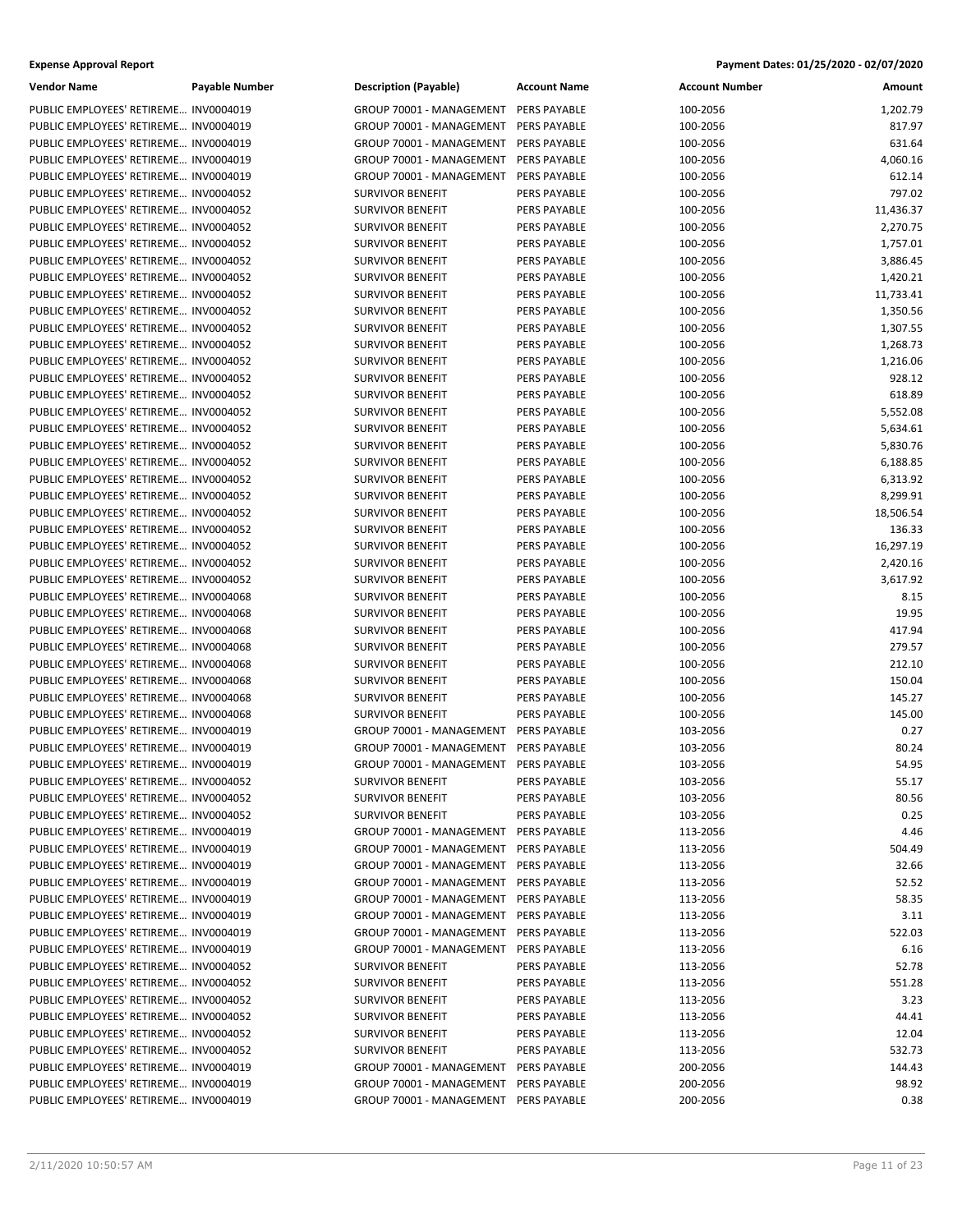| Vendor Name                           | Payable Number | <b>Description (Payable)</b>          | <b>Account Name</b> | <b>Account Number</b> | Amount |
|---------------------------------------|----------------|---------------------------------------|---------------------|-----------------------|--------|
| PUBLIC EMPLOYEES' RETIREME INV0004052 |                | <b>SURVIVOR BENEFIT</b>               | PERS PAYABLE        | 200-2056              | 120.79 |
| PUBLIC EMPLOYEES' RETIREME INV0004052 |                | <b>SURVIVOR BENEFIT</b>               | PERS PAYABLE        | 200-2056              | 176.37 |
| PUBLIC EMPLOYEES' RETIREME INV0004052 |                | <b>SURVIVOR BENEFIT</b>               | PERS PAYABLE        | 200-2056              | 0.45   |
| PUBLIC EMPLOYEES' RETIREME INV0004019 |                | GROUP 70001 - MANAGEMENT              | PERS PAYABLE        | 210-2056              | 3.01   |
| PUBLIC EMPLOYEES' RETIREME INV0004019 |                | GROUP 70001 - MANAGEMENT              | PERS PAYABLE        | 210-2056              | 105.04 |
| PUBLIC EMPLOYEES' RETIREME INV0004019 |                | GROUP 70001 - MANAGEMENT              | PERS PAYABLE        | 210-2056              | 167.31 |
| PUBLIC EMPLOYEES' RETIREME INV0004019 |                | GROUP 70001 - MANAGEMENT              | PERS PAYABLE        | 210-2056              | 173.12 |
| PUBLIC EMPLOYEES' RETIREME INV0004019 |                | GROUP 70001 - MANAGEMENT              | PERS PAYABLE        | 210-2056              | 441.45 |
| PUBLIC EMPLOYEES' RETIREME INV0004019 |                | GROUP 70001 - MANAGEMENT              | PERS PAYABLE        | 210-2056              | 539.54 |
| PUBLIC EMPLOYEES' RETIREME INV0004052 |                | <b>SURVIVOR BENEFIT</b>               | PERS PAYABLE        | 210-2056              | 44.33  |
| PUBLIC EMPLOYEES' RETIREME INV0004052 |                | <b>SURVIVOR BENEFIT</b>               | PERS PAYABLE        | 210-2056              | 112.59 |
| PUBLIC EMPLOYEES' RETIREME INV0004052 |                | <b>SURVIVOR BENEFIT</b>               | PERS PAYABLE        | 210-2056              | 836.00 |
| PUBLIC EMPLOYEES' RETIREME INV0004052 |                | <b>SURVIVOR BENEFIT</b>               | PERS PAYABLE        | 210-2056              | 4.17   |
| PUBLIC EMPLOYEES' RETIREME INV0004052 |                | <b>SURVIVOR BENEFIT</b>               | PERS PAYABLE        | 210-2056              | 181.35 |
| PUBLIC EMPLOYEES' RETIREME INV0004052 |                | <b>SURVIVOR BENEFIT</b>               | PERS PAYABLE        | 210-2056              | 605.29 |
| PUBLIC EMPLOYEES' RETIREME INV0004052 |                | <b>SURVIVOR BENEFIT</b>               | PERS PAYABLE        | 210-2056              | 187.66 |
| PUBLIC EMPLOYEES' RETIREME INV0004052 |                | <b>SURVIVOR BENEFIT</b>               | PERS PAYABLE        | 218-2056              | 641.45 |
| PUBLIC EMPLOYEES' RETIREME INV0004052 |                | <b>SURVIVOR BENEFIT</b>               | PERS PAYABLE        | 218-2056              | 0.57   |
| PUBLIC EMPLOYEES' RETIREME INV0004052 |                | <b>SURVIVOR BENEFIT</b>               | PERS PAYABLE        | 218-2056              | 406.70 |
| PUBLIC EMPLOYEES' RETIREME INV0004019 |                | GROUP 70001 - MANAGEMENT              | PERS PAYABLE        | 271-2056              | 29.93  |
| PUBLIC EMPLOYEES' RETIREME INV0004019 |                | GROUP 70001 - MANAGEMENT              | PERS PAYABLE        | 271-2056              | 91.92  |
| PUBLIC EMPLOYEES' RETIREME INV0004019 |                | GROUP 70001 - MANAGEMENT PERS PAYABLE |                     | 271-2056              | 1.75   |
| PUBLIC EMPLOYEES' RETIREME INV0004019 |                | GROUP 70001 - MANAGEMENT              | PERS PAYABLE        | 271-2056              | 382.35 |
| PUBLIC EMPLOYEES' RETIREME INV0004019 |                | GROUP 70001 - MANAGEMENT              | PERS PAYABLE        | 271-2056              | 466.36 |
| PUBLIC EMPLOYEES' RETIREME INV0004019 |                | GROUP 70001 - MANAGEMENT              | PERS PAYABLE        | 271-2056              | 28.91  |
| PUBLIC EMPLOYEES' RETIREME INV0004052 |                | <b>SURVIVOR BENEFIT</b>               | PERS PAYABLE        | 271-2056              | 1.52   |
| PUBLIC EMPLOYEES' RETIREME INV0004052 |                | <b>SURVIVOR BENEFIT</b>               | PERS PAYABLE        | 271-2056              | 97.55  |
| PUBLIC EMPLOYEES' RETIREME INV0004052 |                | <b>SURVIVOR BENEFIT</b>               | PERS PAYABLE        | 271-2056              | 431.72 |
| PUBLIC EMPLOYEES' RETIREME INV0004052 |                | <b>SURVIVOR BENEFIT</b>               | PERS PAYABLE        | 271-2056              | 362.50 |
| PUBLIC EMPLOYEES' RETIREME INV0004019 |                | GROUP 70001 - MANAGEMENT              | PERS PAYABLE        | 345-2056              | 4.83   |
| PUBLIC EMPLOYEES' RETIREME INV0004019 |                | GROUP 70001 - MANAGEMENT              | PERS PAYABLE        | 345-2056              | 0.01   |
| PUBLIC EMPLOYEES' RETIREME INV0004019 |                | GROUP 70001 - MANAGEMENT              | PERS PAYABLE        | 345-2056              | 3.30   |
| PUBLIC EMPLOYEES' RETIREME INV0004052 |                | <b>SURVIVOR BENEFIT</b>               | PERS PAYABLE        | 345-2056              | 0.08   |
| PUBLIC EMPLOYEES' RETIREME INV0004052 |                | <b>SURVIVOR BENEFIT</b>               | PERS PAYABLE        | 345-2056              | 23.39  |
| PUBLIC EMPLOYEES' RETIREME INV0004052 |                | <b>SURVIVOR BENEFIT</b>               | PERS PAYABLE        | 345-2056              | 34.16  |
| PUBLIC EMPLOYEES' RETIREME INV0004019 |                | GROUP 70001 - MANAGEMENT PERS PAYABLE |                     | 401-2056              | 48.73  |
| PUBLIC EMPLOYEES' RETIREME INV0004019 |                | GROUP 70001 - MANAGEMENT PERS PAYABLE |                     | 401-2056              | 417.43 |
| PUBLIC EMPLOYEES' RETIREME INV0004019 |                | GROUP 70001 - MANAGEMENT PERS PAYABLE |                     | 401-2056              | 47.09  |
| PUBLIC EMPLOYEES' RETIREME INV0004019 |                | GROUP 70001 - MANAGEMENT PERS PAYABLE |                     | 401-2056              | 399.43 |
| PUBLIC EMPLOYEES' RETIREME INV0004019 |                | GROUP 70001 - MANAGEMENT PERS PAYABLE |                     | 401-2056              | 2.01   |
| PUBLIC EMPLOYEES' RETIREME INV0004019 |                | GROUP 70001 - MANAGEMENT PERS PAYABLE |                     | 401-2056              | 210.06 |
| PUBLIC EMPLOYEES' RETIREME INV0004052 |                | <b>SURVIVOR BENEFIT</b>               | PERS PAYABLE        | 401-2056              | 27.21  |
| PUBLIC EMPLOYEES' RETIREME INV0004052 |                | <b>SURVIVOR BENEFIT</b>               | PERS PAYABLE        | 401-2056              | 28.16  |
| PUBLIC EMPLOYEES' RETIREME INV0004052 |                | <b>SURVIVOR BENEFIT</b>               | PERS PAYABLE        | 401-2056              | 235.29 |
| PUBLIC EMPLOYEES' RETIREME INV0004052 |                | <b>SURVIVOR BENEFIT</b>               | PERS PAYABLE        | 401-2056              | 2.22   |
| PUBLIC EMPLOYEES' RETIREME INV0004052 |                | <b>SURVIVOR BENEFIT</b>               | PERS PAYABLE        | 401-2056              | 491.19 |
| PUBLIC EMPLOYEES' RETIREME INV0004052 |                | <b>SURVIVOR BENEFIT</b>               | PERS PAYABLE        | 401-2056              | 481.97 |
| PUBLIC EMPLOYEES' RETIREME INV0004019 |                | GROUP 70001 - MANAGEMENT              | PERS PAYABLE        | 501-2056              | 304.45 |
| PUBLIC EMPLOYEES' RETIREME INV0004019 |                | GROUP 70001 - MANAGEMENT              | PERS PAYABLE        | 501-2056              | 1.94   |
| PUBLIC EMPLOYEES' RETIREME INV0004019 |                | GROUP 70001 - MANAGEMENT              | PERS PAYABLE        | 501-2056              | 244.49 |
| PUBLIC EMPLOYEES' RETIREME INV0004019 |                | GROUP 70001 - MANAGEMENT              | PERS PAYABLE        | 501-2056              | 213.02 |
| PUBLIC EMPLOYEES' RETIREME INV0004019 |                | GROUP 70001 - MANAGEMENT              | PERS PAYABLE        | 501-2056              | 52.52  |
| PUBLIC EMPLOYEES' RETIREME INV0004019 |                | GROUP 70001 - MANAGEMENT              | PERS PAYABLE        | 501-2056              | 205.85 |
| PUBLIC EMPLOYEES' RETIREME INV0004052 |                | <b>SURVIVOR BENEFIT</b>               | PERS PAYABLE        | 501-2056              | 1.02   |
| PUBLIC EMPLOYEES' RETIREME INV0004052 |                | <b>SURVIVOR BENEFIT</b>               | PERS PAYABLE        | 501-2056              | 246.43 |
| PUBLIC EMPLOYEES' RETIREME INV0004052 |                | <b>SURVIVOR BENEFIT</b>               | PERS PAYABLE        | 501-2056              | 307.01 |
| PUBLIC EMPLOYEES' RETIREME INV0004052 |                | <b>SURVIVOR BENEFIT</b>               | PERS PAYABLE        | 501-2056              | 52.78  |
| PUBLIC EMPLOYEES' RETIREME INV0004019 |                | GROUP 70001 - MANAGEMENT PERS PAYABLE |                     | 503-2056              | 208.63 |
| PUBLIC EMPLOYEES' RETIREME INV0004019 |                | GROUP 70001 - MANAGEMENT              | PERS PAYABLE        | 503-2056              | 357.95 |
| PUBLIC EMPLOYEES' RETIREME INV0004019 |                | GROUP 70001 - MANAGEMENT PERS PAYABLE |                     | 503-2056              | 522.66 |
|                                       |                |                                       |                     |                       |        |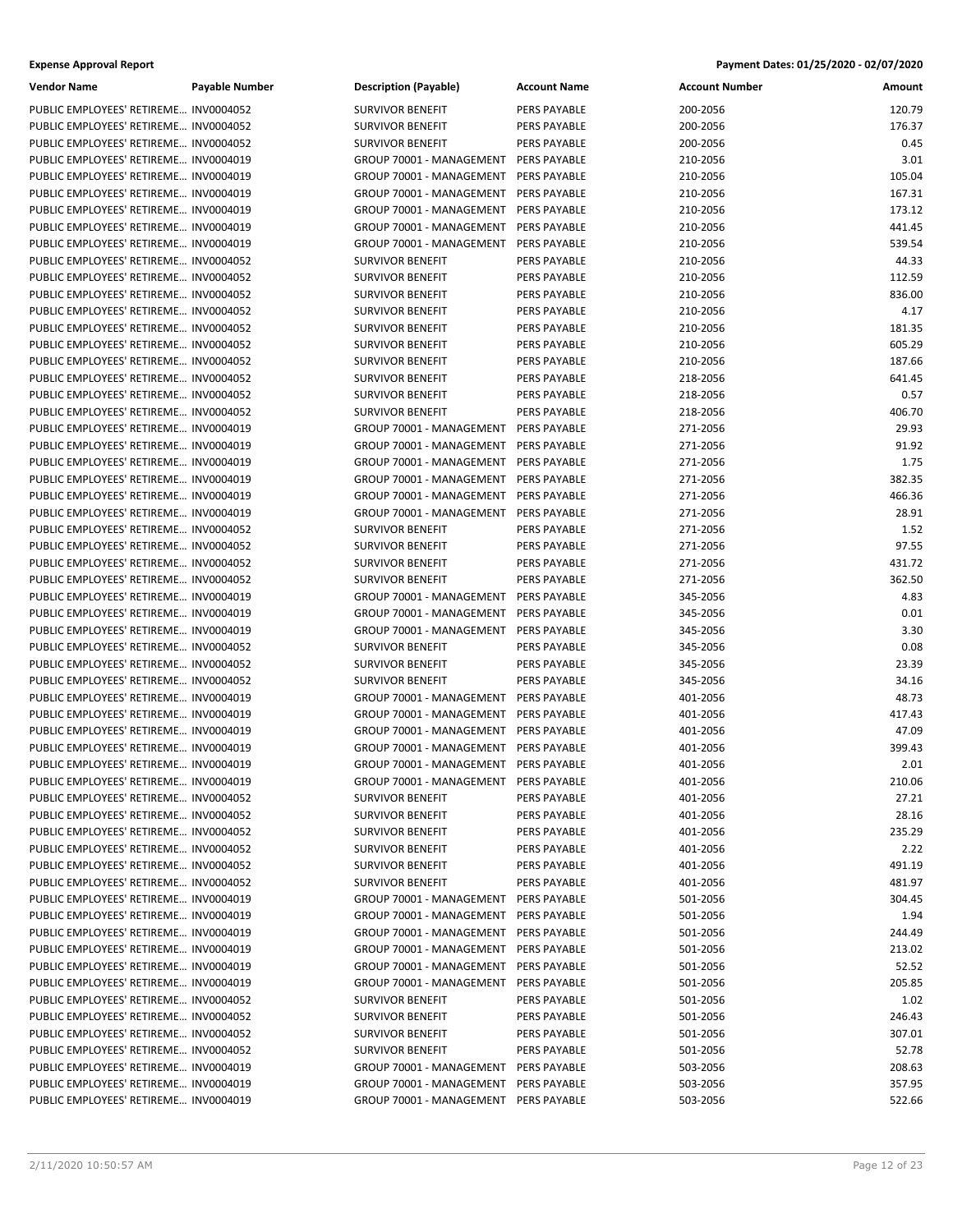| <b>Vendor Name</b>                    | <b>Payable Number</b> | <b>Description (Payable)</b>                       | <b>Account Name</b>   | <b>Account Number</b>                                    | Amount     |
|---------------------------------------|-----------------------|----------------------------------------------------|-----------------------|----------------------------------------------------------|------------|
| PUBLIC EMPLOYEES' RETIREME INV0004019 |                       | GROUP 70001 - MANAGEMENT                           | PERS PAYABLE          | 503-2056                                                 | 215.90     |
| PUBLIC EMPLOYEES' RETIREME INV0004019 |                       | GROUP 70001 - MANAGEMENT                           | PERS PAYABLE          | 503-2056                                                 | 1.86       |
| PUBLIC EMPLOYEES' RETIREME INV0004052 |                       | <b>SURVIVOR BENEFIT</b>                            | <b>PERS PAYABLE</b>   | 503-2056                                                 | 1.86       |
| PUBLIC EMPLOYEES' RETIREME INV0004052 |                       | <b>SURVIVOR BENEFIT</b>                            | PERS PAYABLE          | 503-2056                                                 | 214.90     |
| PUBLIC EMPLOYEES' RETIREME INV0004052 |                       | <b>SURVIVOR BENEFIT</b>                            | PERS PAYABLE          | 503-2056                                                 | 222.38     |
| PUBLIC EMPLOYEES' RETIREME INV0004052 |                       | <b>SURVIVOR BENEFIT</b>                            | PERS PAYABLE          | 503-2056                                                 | 522.66     |
| PUBLIC EMPLOYEES' RETIREME INV0004052 |                       | <b>SURVIVOR BENEFIT</b>                            | <b>PERS PAYABLE</b>   | 503-2056                                                 | 357.95     |
| PUBLIC EMPLOYEES' RETIREME INV0004068 |                       | <b>SURVIVOR BENEFIT</b>                            | PERS PAYABLE          | 503-2056                                                 | 67.09      |
| PUBLIC EMPLOYEES' RETIREME INV0004068 |                       | <b>SURVIVOR BENEFIT</b>                            | PERS PAYABLE          | 503-2056                                                 | 69.43      |
| PUBLIC EMPLOYEES' RETIREME INV0003982 |                       | <b>SURVIVOR BENEFIT</b>                            | PERS PAYABLE          | 951-2056                                                 | 0.09       |
| PUBLIC EMPLOYEES' RETIREME INV0003982 |                       | <b>SURVIVOR BENEFIT</b>                            | PERS PAYABLE          | 951-2056                                                 | 32.01      |
| PUBLIC EMPLOYEES' RETIREME INV0003982 |                       | <b>SURVIVOR BENEFIT</b>                            | <b>PERS PAYABLE</b>   | 951-2056                                                 | 21.92      |
| PUBLIC EMPLOYEES' RETIREME INV0004019 |                       | GROUP 70001 - MANAGEMENT PERS PAYABLE              |                       | 951-2056                                                 | 211.75     |
| PUBLIC EMPLOYEES' RETIREME INV0004019 |                       | GROUP 70001 - MANAGEMENT PERS PAYABLE              |                       | 951-2056                                                 | 3.05       |
| PUBLIC EMPLOYEES' RETIREME INV0004019 |                       | GROUP 70001 - MANAGEMENT PERS PAYABLE              |                       | 951-2056                                                 | 204.61     |
| PUBLIC EMPLOYEES' RETIREME INV0004019 |                       | GROUP 70001 - MANAGEMENT PERS PAYABLE              |                       | 951-2056                                                 | 544.37     |
| PUBLIC EMPLOYEES' RETIREME INV0004019 |                       | GROUP 70001 - MANAGEMENT                           | <b>PERS PAYABLE</b>   | 951-2056                                                 | 435.74     |
| PUBLIC EMPLOYEES' RETIREME INV0004019 |                       | GROUP 70001 - MANAGEMENT                           | <b>PERS PAYABLE</b>   | 951-2056                                                 | 91.90      |
| PUBLIC EMPLOYEES' RETIREME INV0004052 |                       | <b>SURVIVOR BENEFIT</b>                            | <b>PERS PAYABLE</b>   | 951-2056                                                 | 276.27     |
| PUBLIC EMPLOYEES' RETIREME INV0004052 |                       | <b>SURVIVOR BENEFIT</b>                            | PERS PAYABLE          | 951-2056                                                 | 266.97     |
| PUBLIC EMPLOYEES' RETIREME INV0004052 |                       | <b>SURVIVOR BENEFIT</b>                            | PERS PAYABLE          | 951-2056                                                 | 482.86     |
| PUBLIC EMPLOYEES' RETIREME INV0004052 |                       | <b>SURVIVOR BENEFIT</b>                            | PERS PAYABLE          | 951-2056                                                 | 97.44      |
| PUBLIC EMPLOYEES' RETIREME INV0004052 |                       | <b>SURVIVOR BENEFIT</b>                            | <b>PERS PAYABLE</b>   | 951-2056                                                 | 3.55       |
| PUBLIC EMPLOYEES' RETIREME INV0004052 |                       | <b>SURVIVOR BENEFIT</b>                            | <b>PERS PAYABLE</b>   | 951-2056                                                 | 607.58     |
| PUBLIC EMPLOYEES' RETIREME INV0004068 |                       | <b>SURVIVOR BENEFIT</b>                            | PERS PAYABLE          | 951-2056                                                 | 11.52      |
| PUBLIC EMPLOYEES' RETIREME INV0004068 |                       | <b>SURVIVOR BENEFIT</b>                            | PERS PAYABLE          | 951-2056                                                 | 7.88       |
| PUBLIC EMPLOYEES' RETIREME INV0004019 |                       | GROUP 70001 - MANAGEMENT                           | PERS PAYABLE          | 953-2056                                                 | 17.66      |
| PUBLIC EMPLOYEES' RETIREME INV0004019 |                       | GROUP 70001 - MANAGEMENT                           | PERS PAYABLE          | 953-2056                                                 | 0.03       |
| PUBLIC EMPLOYEES' RETIREME INV0004019 |                       | GROUP 70001 - MANAGEMENT PERS PAYABLE              |                       | 953-2056                                                 | 12.10      |
|                                       |                       |                                                    |                       |                                                          |            |
|                                       |                       |                                                    |                       |                                                          |            |
| PUBLIC EMPLOYEES' RETIREME INV0004052 |                       | <b>SURVIVOR BENEFIT</b>                            | PERS PAYABLE          | 953-2056                                                 | 20.16      |
| PUBLIC EMPLOYEES' RETIREME INV0004052 |                       | <b>SURVIVOR BENEFIT</b>                            | PERS PAYABLE          | 953-2056                                                 | 29.44      |
| PUBLIC EMPLOYEES' RETIREME INV0004052 |                       | <b>SURVIVOR BENEFIT</b>                            | PERS PAYABLE          | 953-2056                                                 | 0.06       |
|                                       |                       |                                                    |                       | Vendor 2877 - PUBLIC EMPLOYEES' RETIREMENT SYSTEM Total: | 267,449.72 |
| Vendor: 2888 - PURE H20 INC.          |                       |                                                    |                       |                                                          |            |
| PURE H20 INC.                         | 12281                 | FEB 2020 - POU COOLER: WS-1 DEPARTMENT CONSUMABLES |                       | 100-6110-3095                                            | 65.54      |
|                                       |                       |                                                    |                       | Vendor 2888 - PURE H20 INC. Total:                       | 65.54      |
| Vendor: 2988 - R.K. WILSON PLUMBING   |                       |                                                    |                       |                                                          |            |
| R.K. WILSON PLUMBING                  | PW000342019           | BOND RELEASE FOR 999 PORTO ENCROACHMENT BONDS      |                       | 601-2225                                                 | 1,000.00   |
|                                       |                       |                                                    |                       | Vendor 2988 - R.K. WILSON PLUMBING Total:                | 1,000.00   |
| Vendor: 5264 - RABOBANK, N.A.         |                       |                                                    |                       |                                                          |            |
| RABOBANK, N.A.                        | INV0004070            | FIT PAYABLE                                        | FEDERAL TAX PAYABLE   | 100-2052                                                 | 292.15     |
| RABOBANK, N.A.                        | INV0004086            | FIT PAYABLE                                        | FEDERAL TAX PAYABLE   | 100-2052                                                 | 77,043.46  |
| RABOBANK, N.A.                        | INV0004089            | FIT PAYABLE                                        | FEDERAL TAX PAYABLE   | 100-2052                                                 | 0.53       |
| RABOBANK, N.A.                        | INV0004071            | MEDICARE PAYABLE                                   | EE HEALTHCARE PAYABLE | 100-2057                                                 | 217.22     |
| RABOBANK, N.A.                        | INV0004087            | MEDICARE PAYABLE                                   | EE HEALTHCARE PAYABLE | 100-2057                                                 | 20,000.72  |
| RABOBANK, N.A.                        | INV0004086            | FIT PAYABLE                                        | FEDERAL TAX PAYABLE   | 103-2052                                                 | 96.91      |
| RABOBANK, N.A.                        | INV0004087            | MEDICARE PAYABLE                                   | EE HEALTHCARE PAYABLE | 103-2057                                                 | 27.78      |
| RABOBANK, N.A.                        | INV0004086            | FIT PAYABLE                                        | FEDERAL TAX PAYABLE   | 113-2052                                                 | 883.88     |
| RABOBANK, N.A.                        | INV0004087            | MEDICARE PAYABLE                                   | EE HEALTHCARE PAYABLE | 113-2057                                                 | 275.16     |
| RABOBANK, N.A.                        | INV0004086            | FIT PAYABLE                                        | FEDERAL TAX PAYABLE   | 200-2052                                                 | 158.14     |
| RABOBANK, N.A.                        | INV0004087            | MEDICARE PAYABLE                                   | EE HEALTHCARE PAYABLE | 200-2057                                                 | 49.44      |
| RABOBANK, N.A.                        | INV0004086            | FIT PAYABLE                                        | FEDERAL TAX PAYABLE   | 210-2052                                                 | 828.53     |
| RABOBANK, N.A.                        | INV0004087            | MEDICARE PAYABLE                                   | EE HEALTHCARE PAYABLE | 210-2057                                                 | 314.76     |
| RABOBANK, N.A.                        | INV0004087            | MEDICARE PAYABLE                                   | EE HEALTHCARE PAYABLE | 231-2057                                                 | 11.12      |
| RABOBANK, N.A.                        | INV0004086            | FIT PAYABLE                                        | FEDERAL TAX PAYABLE   | 271-2052                                                 | 642.42     |
| RABOBANK, N.A.                        | INV0004087            | MEDICARE PAYABLE                                   | EE HEALTHCARE PAYABLE | 271-2057                                                 | 214.36     |
| RABOBANK, N.A.                        | INV0004086            | FIT PAYABLE                                        | FEDERAL TAX PAYABLE   | 345-2052                                                 | 11.17      |
| RABOBANK, N.A.                        | INV0004087            | MEDICARE PAYABLE                                   | EE HEALTHCARE PAYABLE | 345-2057                                                 | 3.94       |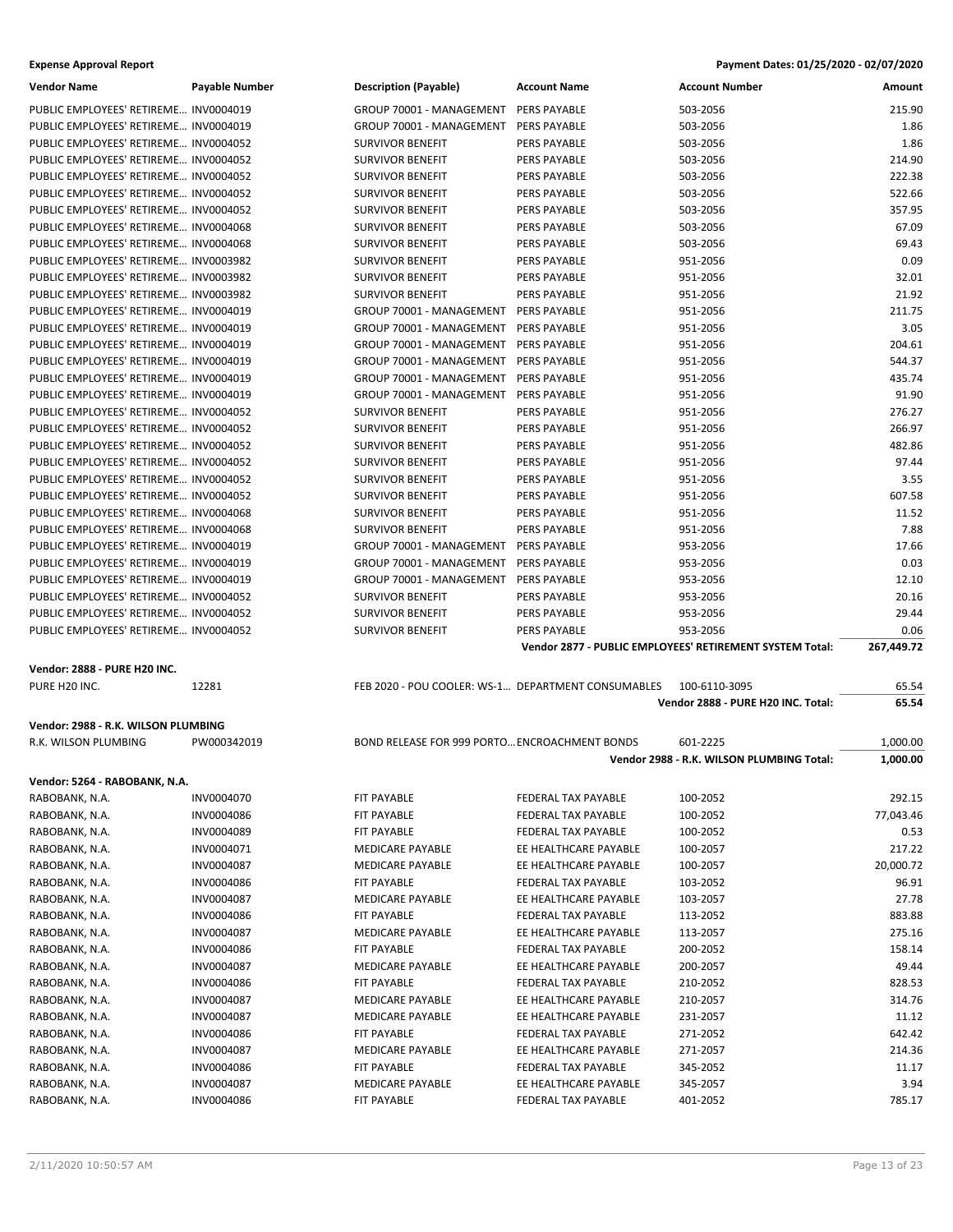| <b>Vendor Name</b>                               | Payable Number  | <b>Description (Payable)</b>                  | <b>Account Name</b>                                                  | <b>Account Number</b>                                  | Amount     |
|--------------------------------------------------|-----------------|-----------------------------------------------|----------------------------------------------------------------------|--------------------------------------------------------|------------|
| RABOBANK, N.A.                                   | INV0004087      | <b>MEDICARE PAYABLE</b>                       | EE HEALTHCARE PAYABLE                                                | 401-2057                                               | 234.86     |
| RABOBANK, N.A.                                   | INV0004086      | FIT PAYABLE                                   | FEDERAL TAX PAYABLE                                                  | 501-2052                                               | 487.35     |
| RABOBANK, N.A.                                   | INV0004087      | MEDICARE PAYABLE                              | EE HEALTHCARE PAYABLE                                                | 501-2057                                               | 101.88     |
| RABOBANK, N.A.                                   | INV0004070      | <b>FIT PAYABLE</b>                            | <b>FEDERAL TAX PAYABLE</b>                                           | 503-2052                                               | 86.85      |
| RABOBANK, N.A.                                   | INV0004086      | <b>FIT PAYABLE</b>                            | FEDERAL TAX PAYABLE                                                  | 503-2052                                               | 1,723.26   |
| RABOBANK, N.A.                                   | INV0004071      | MEDICARE PAYABLE                              | EE HEALTHCARE PAYABLE                                                | 503-2057                                               | 29.00      |
| RABOBANK, N.A.                                   | INV0004087      | MEDICARE PAYABLE                              | EE HEALTHCARE PAYABLE                                                | 503-2057                                               | 245.28     |
| RABOBANK, N.A.                                   | INV0004070      | FIT PAYABLE                                   | FEDERAL TAX PAYABLE                                                  | 951-2052                                               | 0.95       |
| RABOBANK, N.A.                                   | INV0004086      | <b>FIT PAYABLE</b>                            | FEDERAL TAX PAYABLE                                                  | 951-2052                                               | 967.89     |
| RABOBANK, N.A.                                   | INV0004071      | MEDICARE PAYABLE                              | EE HEALTHCARE PAYABLE                                                | 951-2057                                               | 3.26       |
| RABOBANK, N.A.                                   | INV0004087      | MEDICARE PAYABLE                              | EE HEALTHCARE PAYABLE                                                | 951-2057                                               | 257.48     |
| RABOBANK, N.A.                                   | INV0004086      | FIT PAYABLE                                   | FEDERAL TAX PAYABLE                                                  | 953-2052                                               | 62.09      |
| RABOBANK, N.A.                                   | INV0004087      | MEDICARE PAYABLE                              | EE HEALTHCARE PAYABLE                                                | 953-2057                                               | 17.20      |
|                                                  |                 |                                               |                                                                      | Vendor 5264 - RABOBANK, N.A. Total:                    | 106,074.21 |
|                                                  |                 |                                               |                                                                      |                                                        |            |
| Vendor: 8020 - RAIMI & ASSOCIATES, INC.          |                 |                                               |                                                                      |                                                        |            |
| RAIMI & ASSOCIATES, INC.                         | 19-3425         |                                               | GENERAL PLAN / EIR SVCS THR CONSULTANT - GENERAL PLAN 100-7310-1035  |                                                        | 6,583.02   |
|                                                  |                 |                                               |                                                                      | Vendor 8020 - RAIMI & ASSOCIATES, INC. Total:          | 6,583.02   |
| Vendor: 8800 - RINCON CONSULTANTS, INC.          |                 |                                               |                                                                      |                                                        |            |
| RINCON CONSULTANTS, INC.                         | 16711           |                                               | OCT 2019 - SEASIDE HOUSING E HOUSING ELEMENT CONSULTA 100-7310-1046  |                                                        | 2,867.87   |
|                                                  |                 |                                               |                                                                      | Vendor 8800 - RINCON CONSULTANTS, INC. Total:          | 2,867.87   |
| Vendor: 9363 - ROOTER KING OF MONTEREY CO., INC. |                 |                                               |                                                                      |                                                        |            |
| ROOTER KING OF MONTEREY C PW000242019            |                 | BOND RELEASE FOR 2090 HACI ENCROACHMENT BONDS |                                                                      | 601-2225                                               | 1,000.00   |
|                                                  |                 |                                               |                                                                      |                                                        |            |
|                                                  |                 |                                               |                                                                      | Vendor 9363 - ROOTER KING OF MONTEREY CO., INC. Total: | 1,000.00   |
| Vendor: 7924 - ROSA JONG                         |                 |                                               |                                                                      |                                                        |            |
| ROSA JONG                                        | <b>JAN 2020</b> |                                               | JAN 2020 - INSTRUCTOR PAY (Z RECREATION CONTRACT SERVI 100-9603-2075 |                                                        | 78.75      |
|                                                  |                 |                                               |                                                                      | Vendor 7924 - ROSA JONG Total:                         | 78.75      |
| Vendor: 3138 - SEASIDE EMPLOYEES ASSN            |                 |                                               |                                                                      |                                                        |            |
| SEASIDE EMPLOYEES ASSN                           | INV0003994      | <b>DUES</b>                                   | MISC PAYROLL PAYABLES                                                | 100-2062                                               | 97.33      |
| SEASIDE EMPLOYEES ASSN                           | INV0004029      | <b>DUES</b>                                   | MISC PAYROLL PAYABLES                                                | 100-2062                                               | 88.89      |
| SEASIDE EMPLOYEES ASSN                           | INV0003994      | <b>DUES</b>                                   | MISC PAYROLL PAYABLES                                                | 103-2062                                               | 1.38       |
| SEASIDE EMPLOYEES ASSN                           | INV0004029      | <b>DUES</b>                                   | MISC PAYROLL PAYABLES                                                | 103-2062                                               | 1.33       |
| SEASIDE EMPLOYEES ASSN                           | INV0003994      | <b>DUES</b>                                   | MISC PAYROLL PAYABLES                                                | 113-2062                                               | 11.13      |
| SEASIDE EMPLOYEES ASSN                           | INV0004029      | <b>DUES</b>                                   | MISC PAYROLL PAYABLES                                                | 113-2062                                               | 11.86      |
| SEASIDE EMPLOYEES ASSN                           | INV0003994      | <b>DUES</b>                                   | MISC PAYROLL PAYABLES                                                | 210-2062                                               | 15.28      |
| SEASIDE EMPLOYEES ASSN                           | INV0004029      | <b>DUES</b>                                   | MISC PAYROLL PAYABLES                                                | 210-2062                                               | 20.01      |
| SEASIDE EMPLOYEES ASSN                           | INV0003994      | <b>DUES</b>                                   | MISC PAYROLL PAYABLES                                                | 271-2062                                               | 8.35       |
| SEASIDE EMPLOYEES ASSN                           | INV0004029      | <b>DUES</b>                                   | MISC PAYROLL PAYABLES                                                | 271-2062                                               | 7.09       |
| SEASIDE EMPLOYEES ASSN                           | INV0003994      | <b>DUES</b>                                   | MISC PAYROLL PAYABLES                                                | 345-2062                                               | 0.06       |
|                                                  | INV0004029      | <b>DUES</b>                                   | MISC PAYROLL PAYABLES                                                | 345-2062                                               | 0.42       |
| SEASIDE EMPLOYEES ASSN                           |                 |                                               |                                                                      |                                                        |            |
| SEASIDE EMPLOYEES ASSN                           | INV0003994      | <b>DUES</b>                                   | MISC PAYROLL PAYABLES                                                | 401-2062                                               | 7.07       |
| SEASIDE EMPLOYEES ASSN                           | INV0004029      | <b>DUES</b>                                   | MISC PAYROLL PAYABLES                                                | 401-2062                                               | 8.27       |
| SEASIDE EMPLOYEES ASSN                           | INV0003994      | <b>DUES</b>                                   | MISC PAYROLL PAYABLES                                                | 501-2062                                               | 10.00      |
| SEASIDE EMPLOYEES ASSN                           | INV0004029      | <b>DUES</b>                                   | MISC PAYROLL PAYABLES                                                | 501-2062                                               | 5.00       |
| SEASIDE EMPLOYEES ASSN                           | INV0003994      | <b>DUES</b>                                   | MISC PAYROLL PAYABLES                                                | 951-2062                                               | 14.40      |
| SEASIDE EMPLOYEES ASSN                           | INV0004029      | <b>DUES</b>                                   | MISC PAYROLL PAYABLES                                                | 951-2062                                               | 17.13      |
|                                                  |                 |                                               |                                                                      | Vendor 3138 - SEASIDE EMPLOYEES ASSN Total:            | 325.00     |
| Vendor: 3153 - SEASIDE MANAGEMENT ASSN           |                 |                                               |                                                                      |                                                        |            |
| SEASIDE MANAGEMENT ASSN                          | INV0003997      | <b>DUES</b>                                   | MISC PAYROLL PAYABLES                                                | 100-2062                                               | 23.27      |
| SEASIDE MANAGEMENT ASSN                          | INV0004032      | <b>DUES</b>                                   | MISC PAYROLL PAYABLES                                                | 100-2062                                               | 23.36      |
| SEASIDE MANAGEMENT ASSN                          | INV0003997      | <b>DUES</b>                                   | MISC PAYROLL PAYABLES                                                | 113-2062                                               | 0.50       |
| SEASIDE MANAGEMENT ASSN                          | INV0004032      | <b>DUES</b>                                   | MISC PAYROLL PAYABLES                                                | 113-2062                                               | 0.51       |
| SEASIDE MANAGEMENT ASSN                          | INV0003997      | <b>DUES</b>                                   | MISC PAYROLL PAYABLES                                                | 200-2062                                               | 1.99       |
| SEASIDE MANAGEMENT ASSN                          | INV0004032      | <b>DUES</b>                                   | MISC PAYROLL PAYABLES                                                | 200-2062                                               | 2.41       |
| SEASIDE MANAGEMENT ASSN                          | INV0003997      | <b>DUES</b>                                   | MISC PAYROLL PAYABLES                                                | 210-2062                                               | 0.99       |
| SEASIDE MANAGEMENT ASSN                          | INV0004032      | <b>DUES</b>                                   | MISC PAYROLL PAYABLES                                                | 210-2062                                               | 1.02       |
| SEASIDE MANAGEMENT ASSN                          | INV0003997      | <b>DUES</b>                                   | MISC PAYROLL PAYABLES                                                | 271-2062                                               | 0.50       |
| SEASIDE MANAGEMENT ASSN                          | INV0004032      | <b>DUES</b>                                   | MISC PAYROLL PAYABLES                                                | 271-2062                                               | 0.51       |
| SEASIDE MANAGEMENT ASSN                          | INV0003997      | <b>DUES</b>                                   | MISC PAYROLL PAYABLES                                                | 401-2062                                               | 1.21       |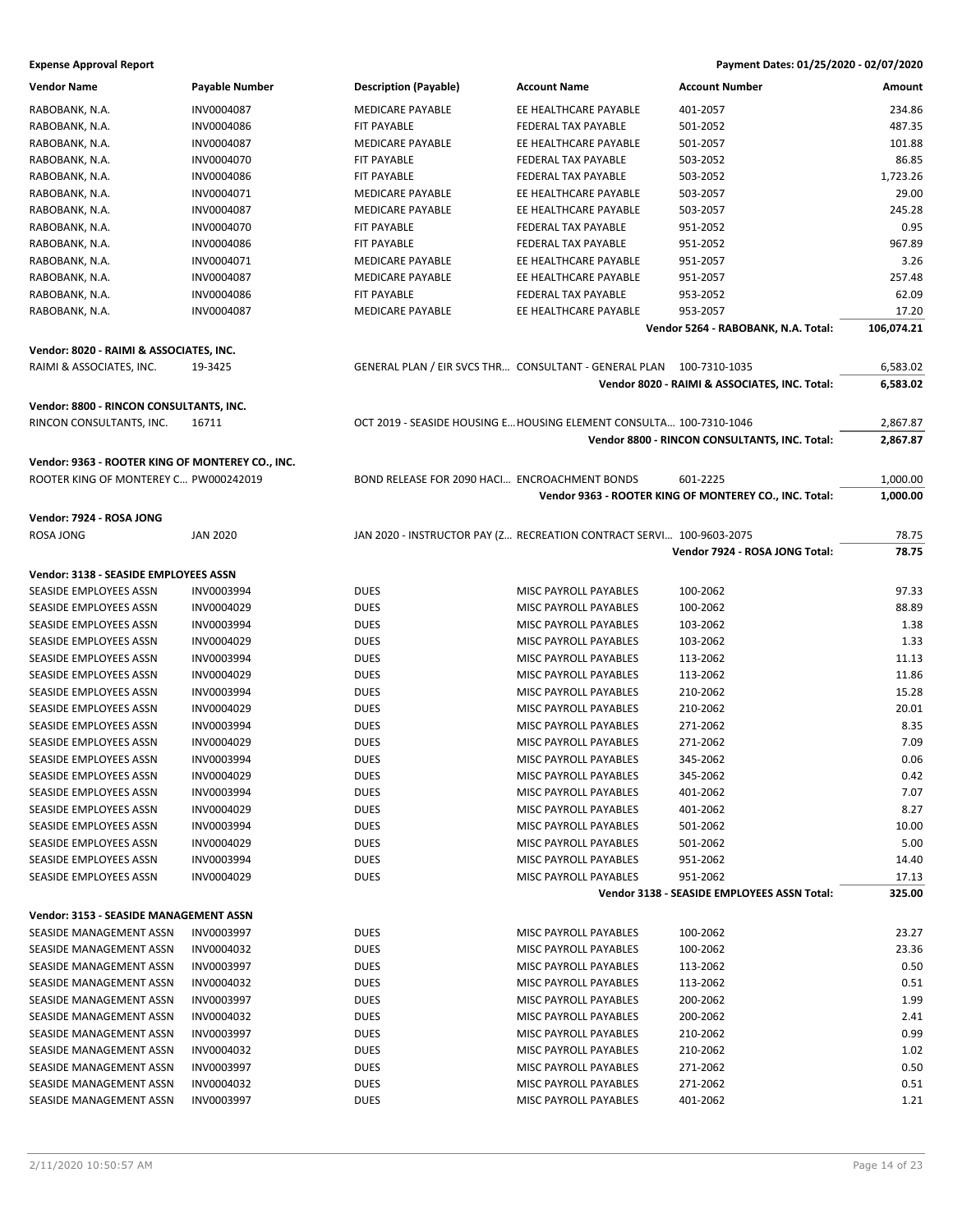| <b>Vendor Name</b>                               | <b>Payable Number</b> | <b>Description (Payable)</b>                     | <b>Account Name</b>                                             | <b>Account Number</b>                                  | Amount    |
|--------------------------------------------------|-----------------------|--------------------------------------------------|-----------------------------------------------------------------|--------------------------------------------------------|-----------|
| SEASIDE MANAGEMENT ASSN                          | INV0004032            | <b>DUES</b>                                      | MISC PAYROLL PAYABLES                                           | 401-2062                                               | 0.85      |
| SEASIDE MANAGEMENT ASSN                          | INV0003997            | <b>DUES</b>                                      | <b>MISC PAYROLL PAYABLES</b>                                    | 501-2062                                               | 0.50      |
| SEASIDE MANAGEMENT ASSN                          | INV0004032            | <b>DUES</b>                                      | MISC PAYROLL PAYABLES                                           | 501-2062                                               | 0.51      |
| SEASIDE MANAGEMENT ASSN                          | INV0003997            | <b>DUES</b>                                      | <b>MISC PAYROLL PAYABLES</b>                                    | 951-2062                                               | 0.87      |
| SEASIDE MANAGEMENT ASSN                          | INV0004032            | <b>DUES</b>                                      | MISC PAYROLL PAYABLES                                           | 951-2062                                               | 0.56      |
| SEASIDE MANAGEMENT ASSN                          | INV0003997            | <b>DUES</b>                                      | MISC PAYROLL PAYABLES                                           | 953-2062                                               | 0.17      |
| SEASIDE MANAGEMENT ASSN                          | INV0004032            | <b>DUES</b>                                      | MISC PAYROLL PAYABLES                                           | 953-2062                                               | 0.27      |
|                                                  |                       |                                                  |                                                                 | Vendor 3153 - SEASIDE MANAGEMENT ASSN Total:           | 60.00     |
|                                                  |                       |                                                  |                                                                 |                                                        |           |
| Vendor: 5267 - SEASIDE POLICE                    |                       |                                                  |                                                                 |                                                        |           |
| <b>SEASIDE POLICE</b>                            | INV0003996            | <b>DUES</b>                                      | MISC PAYROLL PAYABLES                                           | 100-2062                                               | 2,046.24  |
| <b>SEASIDE POLICE</b>                            | INV0004031            | <b>DUES</b>                                      | MISC PAYROLL PAYABLES                                           | 100-2062                                               | 2,047.50  |
| <b>SEASIDE POLICE</b>                            | INV0003996            | <b>DUES</b>                                      | MISC PAYROLL PAYABLES                                           | 113-2062                                               | 1.26      |
|                                                  |                       |                                                  |                                                                 | Vendor 5267 - SEASIDE POLICE Total:                    | 4,095.00  |
| Vendor: 8273 - SMILE BUSINESS PRODUCTS, INC.     |                       |                                                  |                                                                 |                                                        |           |
| SMILE BUSINESS PRODUCTS, IN 821616               |                       | ENGINEERING - SHARP/MX-307 COPIER SERVICES       |                                                                 | 100-8910-2044                                          | 187.62    |
|                                                  |                       |                                                  |                                                                 | Vendor 8273 - SMILE BUSINESS PRODUCTS, INC. Total:     | 187.62    |
| Vendor: 9365 - SOFIA MATROSOVA-KHALIL            |                       |                                                  |                                                                 |                                                        |           |
|                                                  |                       |                                                  |                                                                 |                                                        |           |
| SOFIA MATROSOVA-KHALIL                           | <b>TAC APPL</b>       |                                                  | TAC APPLICATION - BLUE CURB  TRAFFIC ADVISORY COMMITTEE100-3665 |                                                        | 60.00     |
|                                                  |                       |                                                  |                                                                 | Vendor 9365 - SOFIA MATROSOVA-KHALIL Total:            | 60.00     |
| Vendor: 8361 - SPEAKWRITE LLC                    |                       |                                                  |                                                                 |                                                        |           |
| SPEAKWRITE LLC                                   | 04baea7f              | JAN 2020 - SEASIDE POLICE BILL CONSULTANT        |                                                                 | 100-6110-1030                                          | 1,670.26  |
|                                                  |                       |                                                  |                                                                 | Vendor 8361 - SPEAKWRITE LLC Total:                    | 1,670.26  |
| Vendor: 3319 - STAPLES ADVANTAGE                 |                       |                                                  |                                                                 |                                                        |           |
| STAPLES ADVANTAGE                                | 3436417303            |                                                  | FINANCE DEPT - (5) SELF-INKING DEPARTMENT CONSUMABLES           | 100-5110-3095                                          | 32.72     |
| STAPLES ADVANTAGE                                | 3437283972            |                                                  | POLICE DEPT - MISC SUPPLIES 1 DEPARTMENT CONSUMABLES            | 100-6110-3095                                          | 166.92    |
| STAPLES ADVANTAGE                                | 3436878061            | POLICE DEPT - CLOROX WIPES                       | CSA74 APPROVED MEDICAL SU 100-6120-3096                         |                                                        | 103.83    |
|                                                  |                       |                                                  |                                                                 | Vendor 3319 - STAPLES ADVANTAGE Total:                 | 303.47    |
|                                                  |                       |                                                  |                                                                 |                                                        |           |
| Vendor: 5144 - STATE OF CALIFORNIA               |                       |                                                  |                                                                 |                                                        |           |
| STATE OF CALIFORNIA                              | INV0004069            | <b>SIT PAYABLE</b>                               | STATE TAX PAYABLE                                               | 100-2053                                               | 64.00     |
| STATE OF CALIFORNIA                              | INV0004085            | <b>SIT PAYABLE</b>                               | STATE TAX PAYABLE                                               | 100-2053                                               | 29,366.72 |
| STATE OF CALIFORNIA                              | INV0004088            | <b>SIT PAYABLE</b>                               | <b>STATE TAX PAYABLE</b>                                        | 100-2053                                               | 0.32      |
| STATE OF CALIFORNIA                              | INV0004085            | <b>SIT PAYABLE</b>                               | STATE TAX PAYABLE                                               | 103-2053                                               | 32.78     |
| STATE OF CALIFORNIA                              | INV0004085            | <b>SIT PAYABLE</b>                               | STATE TAX PAYABLE                                               | 113-2053                                               | 309.98    |
| STATE OF CALIFORNIA                              | INV0004085            | <b>SIT PAYABLE</b>                               | STATE TAX PAYABLE                                               | 200-2053                                               | 54.06     |
| STATE OF CALIFORNIA                              | INV0004085            | <b>SIT PAYABLE</b>                               | <b>STATE TAX PAYABLE</b>                                        | 210-2053                                               | 302.86    |
| STATE OF CALIFORNIA                              | INV0004085            | <b>SIT PAYABLE</b>                               | STATE TAX PAYABLE                                               | 271-2053                                               | 212.38    |
| STATE OF CALIFORNIA                              | INV0004085            | <b>SIT PAYABLE</b>                               | <b>STATE TAX PAYABLE</b>                                        | 345-2053                                               | 3.59      |
| STATE OF CALIFORNIA                              | INV0004085            | <b>SIT PAYABLE</b>                               | STATE TAX PAYABLE                                               | 401-2053                                               | 260.87    |
| STATE OF CALIFORNIA                              | INV0004085            | <b>SIT PAYABLE</b>                               | <b>STATE TAX PAYABLE</b>                                        | 501-2053                                               | 102.86    |
| STATE OF CALIFORNIA                              | INV0004069            | <b>SIT PAYABLE</b>                               | STATE TAX PAYABLE                                               | 503-2053                                               | 12.96     |
| STATE OF CALIFORNIA                              | INV0004085            | <b>SIT PAYABLE</b>                               | STATE TAX PAYABLE                                               | 503-2053                                               | 444.00    |
| STATE OF CALIFORNIA                              | INV0004085            | <b>SIT PAYABLE</b>                               | STATE TAX PAYABLE                                               | 951-2053                                               | 357.70    |
| STATE OF CALIFORNIA                              | INV0004085            | <b>SIT PAYABLE</b>                               | STATE TAX PAYABLE                                               | 953-2053                                               | 38.85     |
|                                                  |                       |                                                  |                                                                 | <b>Vendor 5144 - STATE OF CALIFORNIA Total:</b>        | 31,563.93 |
|                                                  |                       |                                                  |                                                                 |                                                        |           |
| Vendor: 9361 - STEPHANIE LEE - HARE CONSTRUCTION |                       |                                                  |                                                                 |                                                        |           |
| STEPHANIE LEE - HARE CONSTR PW000092019          |                       | BOND RELEASE 680 BROADWAYENCROACHMENT BONDS      |                                                                 | 601-2225                                               | 1,000.00  |
|                                                  |                       |                                                  |                                                                 | Vendor 9361 - STEPHANIE LEE - HARE CONSTRUCTION Total: | 1,000.00  |
| Vendor: 9249 - STEVENSON, PORTO & PIERCE, INC.   |                       |                                                  |                                                                 |                                                        |           |
| STEVENSON, PORTO & PIERCE,  03025                |                       |                                                  | JAN 2020 - CAMPUS TOWN PROBAKEWELL - CAMPUS TOWN                | 601-2214                                               | 810.00    |
|                                                  |                       |                                                  |                                                                 | Vendor 9249 - STEVENSON, PORTO & PIERCE, INC. Total:   | 810.00    |
| Vendor: 5391 - SUMMIT UNIFORMS CORP.             |                       |                                                  |                                                                 |                                                        |           |
| SUMMIT UNIFORMS CORP.                            | 64525                 | SEASIDE FIRE DEPT - PANTS, SH SAFETY EQUIPMENT   |                                                                 | 100-6660-3097                                          | 1,458.49  |
| SUMMIT UNIFORMS CORP.                            | 64525                 | SEASIDE FIRE DEPT - PANTS, SH SAFETY EQUIPMENT   |                                                                 | 231-6660-3097                                          | 1,166.79  |
|                                                  |                       |                                                  |                                                                 | Vendor 5391 - SUMMIT UNIFORMS CORP. Total:             | 2,625.28  |
|                                                  |                       |                                                  |                                                                 |                                                        |           |
| Vendor: 5475 - TERRYBERRY                        |                       |                                                  |                                                                 |                                                        |           |
| <b>TERRYBERRY</b>                                | H00249                | (1) 5-YR EMPLOYEE SERVICE A EMPLOYEE RECOGNITION |                                                                 | 100-2031-1037                                          | 117.25    |
|                                                  |                       |                                                  |                                                                 | Vendor 5475 - TERRYBERRY Total:                        | 117.25    |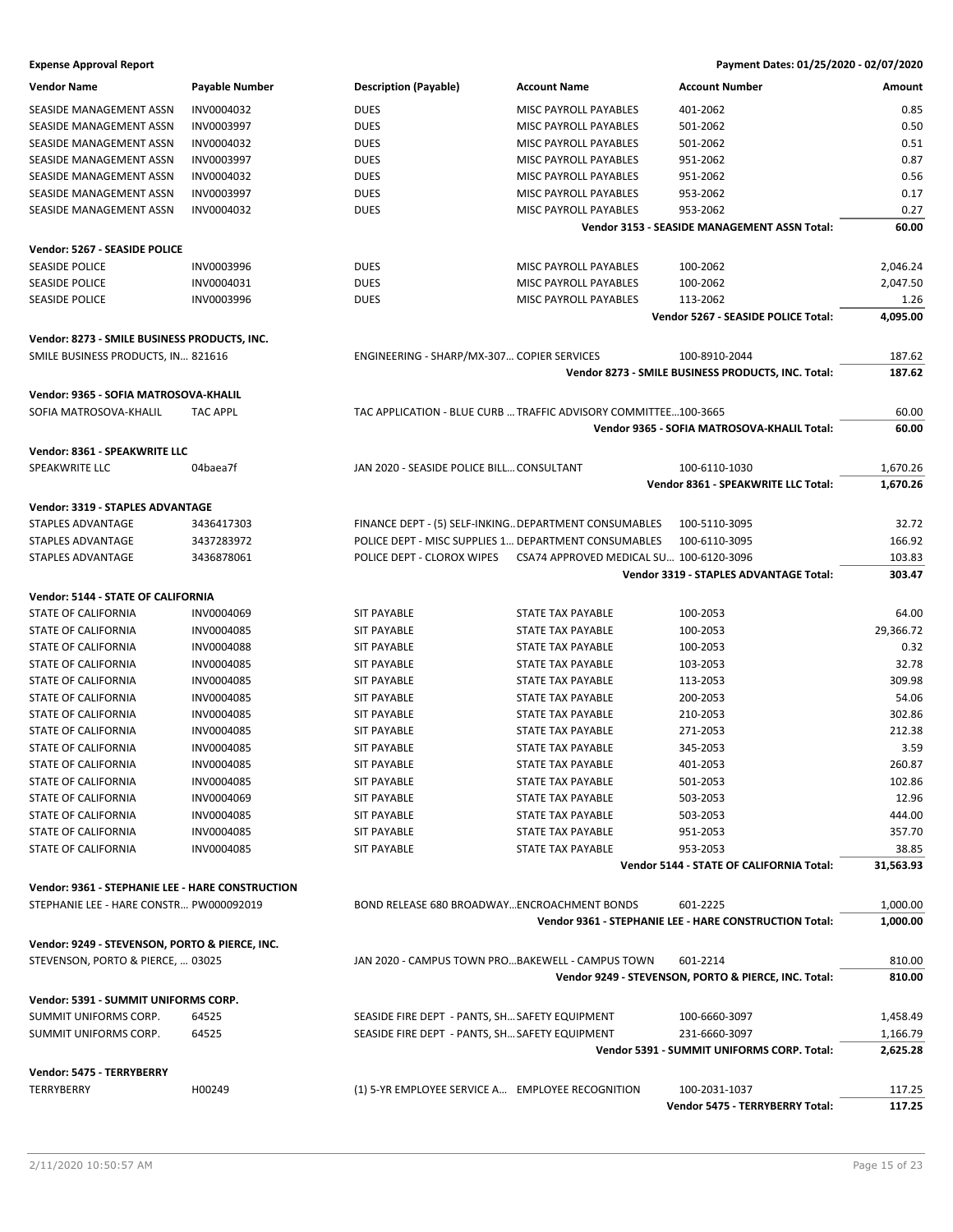| <b>Vendor Name</b>                                                                     | <b>Payable Number</b> | <b>Description (Payable)</b>                       | <b>Account Name</b>                          | <b>Account Number</b>                                    | Amount         |
|----------------------------------------------------------------------------------------|-----------------------|----------------------------------------------------|----------------------------------------------|----------------------------------------------------------|----------------|
| Vendor: 7243 - THALES CONSULTING INC                                                   |                       |                                                    |                                              |                                                          |                |
| THALES CONSULTING INC                                                                  | 2105                  | SCO REPORT, CITY - FYE 6/30/2 CONSULTANT           |                                              | 100-5110-1030                                            | 1,700.00       |
|                                                                                        |                       |                                                    |                                              | Vendor 7243 - THALES CONSULTING INC Total:               | 1,700.00       |
| Vendor: 6197 - U.S. BANK EQUIPMENT FINANCE                                             |                       |                                                    |                                              |                                                          |                |
| U.S. BANK EQUIPMENT FINANCE 405057985                                                  |                       | P.D. COPIERS - CONTRACT #500 PRINCIPAL- LEASE      |                                              | 100-6110-9602                                            | 495.88         |
| U.S. BANK EQUIPMENT FINANCE 405057985                                                  |                       | P.D. COPIERS - CONTRACT #500 INTEREST-COPIER LEASE |                                              | 100-6110-9605                                            | 22.12          |
| U.S. BANK EQUIPMENT FINANCE 405058090                                                  |                       | ENGINEERING COPIER - CONTR PRINCIPAL-COPIER LEASE  |                                              | 100-8910-9602                                            | 146.41         |
| U.S. BANK EQUIPMENT FINANCE 405058090                                                  |                       | ENGINEERING COPIER - CONTR INTEREST-COPIER LEASE   |                                              | 100-8910-9605                                            | 5.42           |
|                                                                                        |                       |                                                    |                                              | Vendor 6197 - U.S. BANK EQUIPMENT FINANCE Total:         | 669.83         |
| Vendor: 7124 - U.S. BANK N.A. - PARS ARS 457 & SRP                                     |                       |                                                    |                                              |                                                          |                |
| U.S. BANK N.A. - PARS ARS 457  INV0003979                                              |                       | PARS 6746022500                                    | PARS-ARS 457 PAYABLE                         | 100-2063                                                 | 200.79         |
| U.S. BANK N.A. - PARS ARS 457  INV0003990                                              |                       | PARS-ARS 457 6746022400                            | PARS-ARS 457 PAYABLE                         | 100-2063                                                 | 3.82           |
| U.S. BANK N.A. - PARS ARS 457  INV0003993                                              |                       | PARS 6746022500                                    | PARS-ARS 457 PAYABLE                         | 100-2063                                                 | 3,364.87       |
| U.S. BANK N.A. - PARS ARS 457  INV0003999                                              |                       | PARS-ARS 457 6746022400                            | PARS-ARS 457 PAYABLE                         | 100-2063                                                 | 2,085.49       |
| U.S. BANK N.A. - PARS ARS 457  INV0004028                                              |                       | PARS 6746022500                                    | PARS-ARS 457 PAYABLE                         | 100-2063                                                 | 2,652.23       |
| U.S. BANK N.A. - PARS ARS 457  INV0004033                                              |                       | PARS-ARS 457 6746022400                            | PARS-ARS 457 PAYABLE                         | 100-2063                                                 | 2,191.38       |
| U.S. BANK N.A. - PARS ARS 457  INV0004059                                              |                       | PARS-ARS 457 6746022400                            | PARS-ARS 457 PAYABLE                         | 100-2063                                                 | 52.78          |
| U.S. BANK N.A. - PARS ARS 457  INV0004073                                              |                       | PARS 6746022500                                    | PARS-ARS 457 PAYABLE                         | 100-2063                                                 | 2,691.60       |
| U.S. BANK N.A. - PARS ARS 457  INV0004074                                              |                       | PARS-ARS 457 6746022400                            | PARS-ARS 457 PAYABLE                         | 100-2063                                                 | 2,182.57       |
| U.S. BANK N.A. - PARS ARS 457  CM0000357                                               |                       | PARS PARTIAL DECEMBER 2019 PARS PENSION            |                                              | 100-7110-0032                                            | -1,065.25      |
| U.S. BANK N.A. - PARS ARS 457  CM0000358                                               |                       | PARS JANUARY 2020 EXCESS CR PARS PENSION           |                                              | 100-7110-0032                                            | $-4,020.00$    |
| U.S. BANK N.A. - PARS ARS 457  INV0003993                                              |                       | PARS 6746022500                                    | PARS-ARS 457 PAYABLE                         | 113-2063                                                 | 41.10          |
| U.S. BANK N.A. - PARS ARS 457  INV0004028                                              |                       | PARS 6746022500<br>PARS 6746022500                 | PARS-ARS 457 PAYABLE                         | 113-2063                                                 | 36.79          |
| U.S. BANK N.A. - PARS ARS 457  INV0004073                                              |                       |                                                    | PARS-ARS 457 PAYABLE                         | 113-2063                                                 | 37.69<br>73.16 |
| U.S. BANK N.A. - PARS ARS 457  INV0003993<br>U.S. BANK N.A. - PARS ARS 457  INV0003999 |                       | PARS 6746022500<br>PARS-ARS 457 6746022400         | PARS-ARS 457 PAYABLE<br>PARS-ARS 457 PAYABLE | 210-2063<br>210-2063                                     | 262.58         |
| U.S. BANK N.A. - PARS ARS 457  INV0004028                                              |                       | PARS 6746022500                                    | PARS-ARS 457 PAYABLE                         | 210-2063                                                 | 73.53          |
| U.S. BANK N.A. - PARS ARS 457  INV0004033                                              |                       | PARS-ARS 457 6746022400                            | PARS-ARS 457 PAYABLE                         | 210-2063                                                 | 36.70          |
| U.S. BANK N.A. - PARS ARS 457  INV0004073                                              |                       | PARS 6746022500                                    | PARS-ARS 457 PAYABLE                         | 210-2063                                                 | 75.37          |
| U.S. BANK N.A. - PARS ARS 457  INV0004074                                              |                       | PARS-ARS 457 6746022400                            | PARS-ARS 457 PAYABLE                         | 210-2063                                                 | 88.08          |
| U.S. BANK N.A. - PARS ARS 457  INV0003993                                              |                       | PARS 6746022500                                    | PARS-ARS 457 PAYABLE                         | 271-2063                                                 | 36.60          |
| U.S. BANK N.A. - PARS ARS 457  INV0004028                                              |                       | PARS 6746022500                                    | PARS-ARS 457 PAYABLE                         | 271-2063                                                 | 36.79          |
| U.S. BANK N.A. - PARS ARS 457  INV0004033                                              |                       | PARS-ARS 457 6746022400                            | PARS-ARS 457 PAYABLE                         | 271-2063                                                 | 29.36          |
| U.S. BANK N.A. - PARS ARS 457  INV0004073                                              |                       | PARS 6746022500                                    | PARS-ARS 457 PAYABLE                         | 271-2063                                                 | 37.69          |
| U.S. BANK N.A. - PARS ARS 457  INV0003993                                              |                       | PARS 6746022500                                    | PARS-ARS 457 PAYABLE                         | 401-2063                                                 | 24.44          |
| U.S. BANK N.A. - PARS ARS 457  INV0004028                                              |                       | PARS 6746022500                                    | PARS-ARS 457 PAYABLE                         | 401-2063                                                 | 26.58          |
| U.S. BANK N.A. - PARS ARS 457  INV0004073                                              |                       | PARS 6746022500                                    | PARS-ARS 457 PAYABLE                         | 401-2063                                                 | 31.52          |
| U.S. BANK N.A. - PARS ARS 457  INV0003993                                              |                       | PARS 6746022500                                    | PARS-ARS 457 PAYABLE                         | 501-2063                                                 | 36.60          |
| U.S. BANK N.A. - PARS ARS 457  INV0004028                                              |                       | PARS 6746022500                                    | PARS-ARS 457 PAYABLE                         | 501-2063                                                 | 36.79          |
| U.S. BANK N.A. - PARS ARS 457  INV0004073                                              |                       | PARS 6746022500                                    | PARS-ARS 457 PAYABLE                         | 501-2063                                                 | 37.69          |
| U.S. BANK N.A. - PARS ARS 457  INV0003993                                              |                       | PARS 6746022500                                    | PARS-ARS 457 PAYABLE                         | 503-2063                                                 | 364.09         |
| U.S. BANK N.A. - PARS ARS 457  INV0004028                                              |                       | PARS 6746022500                                    | PARS-ARS 457 PAYABLE                         | 503-2063                                                 | 364.09         |
| U.S. BANK N.A. - PARS ARS 457  INV0004073                                              |                       | PARS 6746022500                                    | PARS-ARS 457 PAYABLE                         | 503-2063                                                 | 375.01         |
| U.S. BANK N.A. - PARS ARS 457  INV0003979                                              |                       | PARS 6746022500                                    | PARS-ARS 457 PAYABLE                         | 951-2063<br>951-2063                                     | 22.29<br>65.29 |
| U.S. BANK N.A. - PARS ARS 457  INV0003993<br>U.S. BANK N.A. - PARS ARS 457  INV0004028 |                       | PARS 6746022500<br>PARS 6746022500                 | PARS-ARS 457 PAYABLE<br>PARS-ARS 457 PAYABLE | 951-2063                                                 | 67.84          |
| U.S. BANK N.A. - PARS ARS 457  INV0004033                                              |                       | PARS-ARS 457 6746022400                            | PARS-ARS 457 PAYABLE                         | 951-2063                                                 | 16.31          |
| U.S. BANK N.A. - PARS ARS 457  INV0004073                                              |                       | PARS 6746022500                                    | PARS-ARS 457 PAYABLE                         | 951-2063                                                 | 86.44          |
| U.S. BANK N.A. - PARS ARS 457  INV0003993                                              |                       | PARS 6746022500                                    | PARS-ARS 457 PAYABLE                         | 953-2063                                                 | 12.30          |
| U.S. BANK N.A. - PARS ARS 457  INV0004028                                              |                       | PARS 6746022500                                    | PARS-ARS 457 PAYABLE                         | 953-2063                                                 | 20.50          |
| U.S. BANK N.A. - PARS ARS 457  INV0004073                                              |                       | PARS 6746022500                                    | PARS-ARS 457 PAYABLE                         | 953-2063                                                 | 42.25          |
|                                                                                        |                       |                                                    |                                              | Vendor 7124 - U.S. BANK N.A. - PARS ARS 457 & SRP Total: | 12,835.75      |
| Vendor: 3560 - UNITED WAY OF MONTEREY PENINSULA                                        |                       |                                                    |                                              |                                                          |                |
| UNITED WAY OF MONTEREY PE INV0004000                                                   |                       | <b>EMPLOYEE CONTRIBUTIONS</b>                      | MISC PAYROLL PAYABLES                        | 100-2062                                                 | 30.68          |
| UNITED WAY OF MONTEREY PE INV0004034                                                   |                       | <b>EMPLOYEE CONTRIBUTIONS</b>                      | MISC PAYROLL PAYABLES                        | 100-2062                                                 | 30.00          |
| UNITED WAY OF MONTEREY PE INV0004075                                                   |                       | <b>EMPLOYEE CONTRIBUTIONS</b>                      | MISC PAYROLL PAYABLES                        | 100-2062                                                 | 40.15          |
| UNITED WAY OF MONTEREY PE INV0004000                                                   |                       | <b>EMPLOYEE CONTRIBUTIONS</b>                      | MISC PAYROLL PAYABLES                        | 210-2062                                                 | 1.53           |
| UNITED WAY OF MONTEREY PE INV0004034                                                   |                       | <b>EMPLOYEE CONTRIBUTIONS</b>                      | MISC PAYROLL PAYABLES                        | 210-2062                                                 | 2.12           |
| UNITED WAY OF MONTEREY PE INV0004075                                                   |                       | <b>EMPLOYEE CONTRIBUTIONS</b>                      | MISC PAYROLL PAYABLES                        | 210-2062                                                 | 1.12           |
|                                                                                        |                       |                                                    |                                              |                                                          |                |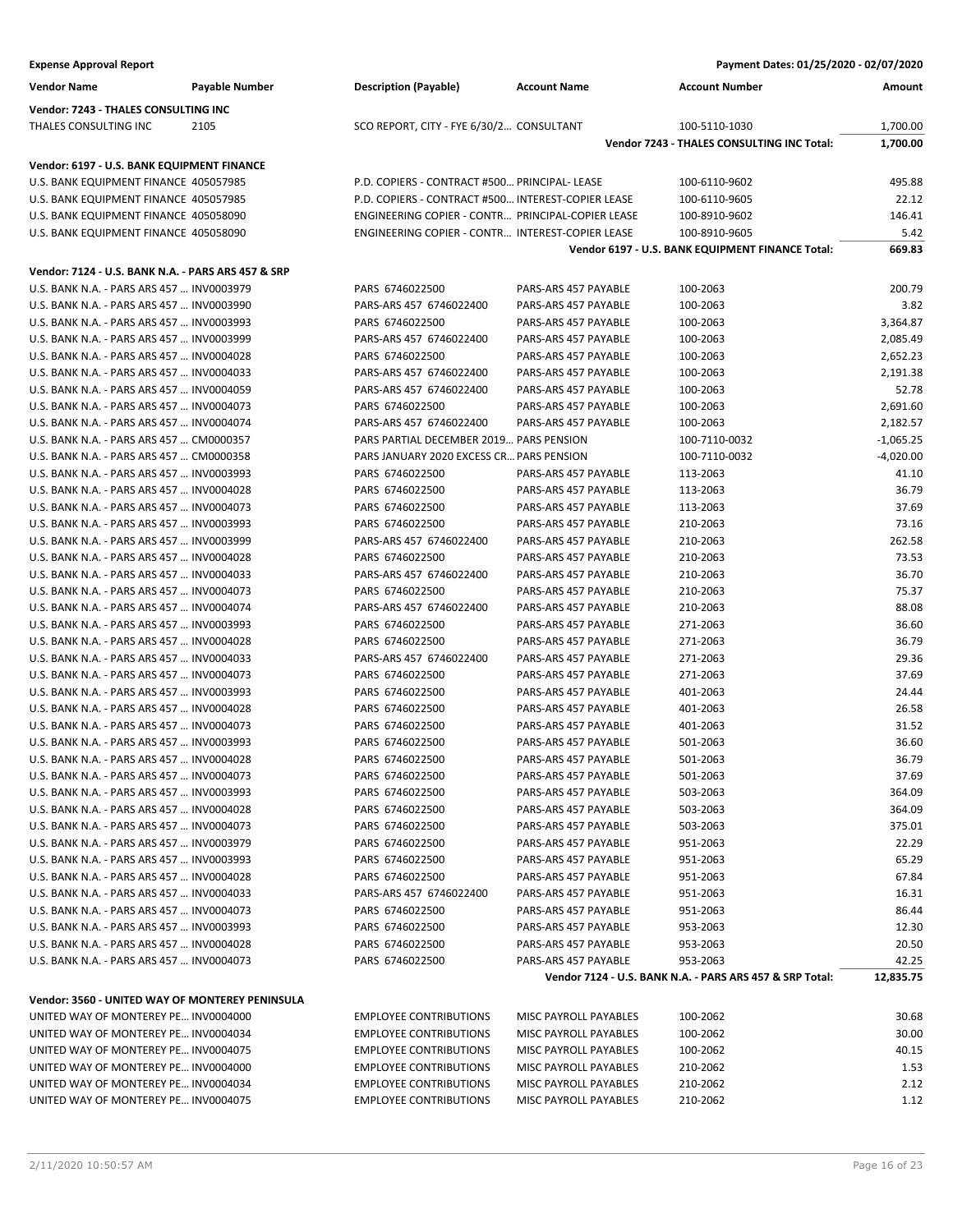| <b>Vendor Name</b>                               | <b>Payable Number</b> | <b>Description (Payable)</b>                                                       | <b>Account Name</b>          | <b>Account Number</b>                                                   | Amount               |
|--------------------------------------------------|-----------------------|------------------------------------------------------------------------------------|------------------------------|-------------------------------------------------------------------------|----------------------|
| UNITED WAY OF MONTEREY PE INV0004000             |                       | <b>EMPLOYEE CONTRIBUTIONS</b>                                                      | MISC PAYROLL PAYABLES        | 271-2062                                                                | 0.79                 |
| UNITED WAY OF MONTEREY PE INV0004034             |                       | <b>EMPLOYEE CONTRIBUTIONS</b>                                                      | MISC PAYROLL PAYABLES        | 271-2062                                                                | 0.75                 |
| UNITED WAY OF MONTEREY PE INV0004075             |                       | <b>EMPLOYEE CONTRIBUTIONS</b>                                                      | MISC PAYROLL PAYABLES        | 271-2062                                                                | 1.53                 |
| UNITED WAY OF MONTEREY PE INV0004034             |                       | <b>EMPLOYEE CONTRIBUTIONS</b>                                                      | <b>MISC PAYROLL PAYABLES</b> | 401-2062                                                                | 0.13                 |
| UNITED WAY OF MONTEREY PE INV0004075             |                       | <b>EMPLOYEE CONTRIBUTIONS</b>                                                      | <b>MISC PAYROLL PAYABLES</b> | 501-2062                                                                | 0.20                 |
|                                                  |                       |                                                                                    |                              | Vendor 3560 - UNITED WAY OF MONTEREY PENINSULA Total:                   | 109.00               |
| Vendor: 7370 - UPEC, LOCAL 792                   |                       |                                                                                    |                              |                                                                         |                      |
| UPEC, LOCAL 792                                  | INV0004001            | LIUNA/UNION DUES                                                                   | MISC PAYROLL PAYABLES        | 100-2062                                                                | 486.09               |
| UPEC, LOCAL 792                                  | INV0004035            | LIUNA/UNION DUES                                                                   | MISC PAYROLL PAYABLES        | 100-2062                                                                | 446.00               |
| UPEC, LOCAL 792                                  | INV0004001            | LIUNA/UNION DUES                                                                   | MISC PAYROLL PAYABLES        | 103-2062                                                                | 6.46                 |
| UPEC, LOCAL 792                                  | INV0004035            | LIUNA/UNION DUES                                                                   | MISC PAYROLL PAYABLES        | 103-2062                                                                | 6.19                 |
| UPEC, LOCAL 792                                  | INV0004001            | LIUNA/UNION DUES                                                                   | MISC PAYROLL PAYABLES        | 113-2062                                                                | 52.88                |
| UPEC, LOCAL 792                                  | INV0004035            | LIUNA/UNION DUES                                                                   | MISC PAYROLL PAYABLES        | 113-2062                                                                | 56.26                |
| UPEC, LOCAL 792                                  | INV0004001            | LIUNA/UNION DUES                                                                   | MISC PAYROLL PAYABLES        | 210-2062                                                                | 72.74                |
| UPEC, LOCAL 792                                  | INV0004035            | LIUNA/UNION DUES                                                                   | MISC PAYROLL PAYABLES        | 210-2062                                                                | 95.10                |
| UPEC, LOCAL 792                                  | INV0004001            | LIUNA/UNION DUES                                                                   | MISC PAYROLL PAYABLES        | 271-2062                                                                | 39.59                |
| UPEC, LOCAL 792                                  | INV0004035            | LIUNA/UNION DUES                                                                   | MISC PAYROLL PAYABLES        | 271-2062                                                                | 33.69                |
| UPEC, LOCAL 792                                  | INV0004001            | LIUNA/UNION DUES                                                                   | MISC PAYROLL PAYABLES        | 345-2062                                                                | 0.28                 |
| UPEC, LOCAL 792                                  | INV0004035            | LIUNA/UNION DUES                                                                   | <b>MISC PAYROLL PAYABLES</b> | 345-2062                                                                | 1.98                 |
| UPEC, LOCAL 792                                  | INV0004001            | LIUNA/UNION DUES                                                                   | MISC PAYROLL PAYABLES        | 401-2062                                                                | 33.57                |
| UPEC, LOCAL 792                                  | INV0004035            | LIUNA/UNION DUES                                                                   | MISC PAYROLL PAYABLES        | 401-2062                                                                | 39.28                |
| UPEC, LOCAL 792                                  | INV0004001            | LIUNA/UNION DUES                                                                   | MISC PAYROLL PAYABLES        | 501-2062                                                                | 47.50                |
| UPEC, LOCAL 792                                  | INV0004035            | LIUNA/UNION DUES                                                                   | MISC PAYROLL PAYABLES        | 501-2062                                                                | 23.75                |
| UPEC, LOCAL 792                                  | INV0004001            | LIUNA/UNION DUES                                                                   | MISC PAYROLL PAYABLES        | 951-2062                                                                | 68.39                |
| UPEC, LOCAL 792                                  | INV0004035            | LIUNA/UNION DUES                                                                   | MISC PAYROLL PAYABLES        | 951-2062                                                                | 81.50                |
|                                                  |                       |                                                                                    |                              | Vendor 7370 - UPEC, LOCAL 792 Total:                                    | 1,591.25             |
| Vendor: 4417 - VALLEY SAW & GARDEN EQUIPMENT LLC |                       |                                                                                    |                              |                                                                         |                      |
| VALLEY SAW & GARDEN EQUIP 219008                 |                       | (3) 14" STIHL CUT KWICK SAWS DEPARTMENT EQUIPMENT                                  |                              | 100-6640-8187                                                           | 2,674.28             |
| VALLEY SAW & GARDEN EQUIP 220235                 |                       | (2) HEAVY DUTY BLOWERS, (4)  DEPARTMENT CONSUMABLES                                |                              | 100-8420-3095                                                           | 800.00               |
| VALLEY SAW & GARDEN EQUIP 220235                 |                       | (2) HEAVY DUTY BLOWERS, (4)  DEPARTMENT CONSUMABLES                                |                              | 100-8440-3095                                                           | 1,000.00             |
| VALLEY SAW & GARDEN EQUIP 220235                 |                       | (2) HEAVY DUTY BLOWERS, (4)  DEPARTMENT CONSUMABLES                                |                              | 100-8450-3095                                                           | 500.00               |
| VALLEY SAW & GARDEN EQUIP 220235                 |                       | (2) HEAVY DUTY BLOWERS, (4)  DEPARTMENT CONSUMABLES                                |                              | 210-8420-3095                                                           | 112.24               |
| VALLEY SAW & GARDEN EQUIP 219307                 |                       | PARTS FOR SMALL PUSH MOW VEHICLE PARTS                                             |                              | 501-8520-6144                                                           | 448.50               |
|                                                  |                       |                                                                                    |                              | Vendor 4417 - VALLEY SAW & GARDEN EQUIPMENT LLC Total:                  | 5,535.02             |
| Vendor: 3595 - VAPOR CLEANERS, INC.              |                       |                                                                                    |                              |                                                                         |                      |
| VAPOR CLEANERS, INC.                             | 01-014646             | SEASIDE POLICE - UNIFORM JAC UNIFORM SERVICE/LAUNDRY                               |                              | 100-6110-2049                                                           | 14.79                |
| VAPOR CLEANERS, INC.                             | 02-010395             | SEASIDE POLICE - 1 UNIFORM J UNIFORM SERVICE/LAUNDRY                               |                              | 100-6110-2049                                                           | 6.63                 |
|                                                  |                       |                                                                                    |                              | Vendor 3595 - VAPOR CLEANERS, INC. Total:                               | 21.42                |
| Vendor: 6671 - VERIZON WIRELESS                  |                       |                                                                                    |                              |                                                                         |                      |
| <b>VERIZON WIRELESS</b>                          | 9846999241            | ACCT #772515511-00009; 1/23 TELEPHONE                                              |                              | 100-6110-5132                                                           | 1,079.48             |
| <b>VERIZON WIRELESS</b>                          | 9846999235            | ACCT #772515511-00003; 1/23 MOBILE COMMUNICATION                                   |                              | 100-6120-5135                                                           | 854.71               |
| <b>VERIZON WIRELESS</b>                          | 9845351428            | ACCT #472229021-00002; 1/1/ MOBILE COMMUNICATIONS                                  |                              | 100-6640-5135                                                           | 38.01                |
| <b>VERIZON WIRELESS</b>                          | 9846996149            | ACCT #742264136-00001; 1/23 MOBILE COMMUNICATIONS                                  |                              | 503-4010-5135                                                           | 165.87               |
| <b>VERIZON WIRELESS</b>                          | 9846999237            | ACCT #772515511-00005; 1/23 MOBILE COMMUNICATIONS                                  |                              | 503-4010-5135                                                           | 406.79               |
| <b>VERIZON WIRELESS</b>                          | 9846999238            | ACCT #772515511-00006; 1/23 MOBILE COMMUNICATIONS                                  |                              | 503-4010-5135                                                           | 137.59               |
| <b>VERIZON WIRELESS</b>                          | 9846999239            | ACCT #772515511-00007; 1/23 MOBILE COMMUNICATIONS                                  |                              | 503-4010-5135                                                           | 56.50                |
| <b>VERIZON WIRELESS</b>                          | 9846999240            | ACCT #772515511-00008; 1/23 MOBILE COMMUNICATIONS                                  |                              | 503-4010-5135                                                           | 167.08               |
|                                                  |                       |                                                                                    |                              | Vendor 6671 - VERIZON WIRELESS Total:                                   | 2,906.03             |
| Vendor: 9340 - VERONICA TAM AND ASSOCIATES, INC. |                       |                                                                                    |                              |                                                                         |                      |
| VERONICA TAM AND ASSOCIAT 2572                   |                       | DEC 2019 - SEASIDE HOUSING E CONSULTANT                                            |                              | 100-7310-1030<br>Vendor 9340 - VERONICA TAM AND ASSOCIATES, INC. Total: | 1,000.00<br>1,000.00 |
|                                                  |                       |                                                                                    |                              |                                                                         |                      |
| Vendor: 2328 - WALLACE GROUP                     |                       |                                                                                    |                              |                                                                         |                      |
| <b>WALLACE GROUP</b>                             | 50002<br>49990        | DEC 2019 - ASSISTED LIVING FA CONSULTANT<br>DEC 2019 - TIOGA DEVLPMENT  CONSULTANT |                              | 100-8910-1030                                                           | 355.00               |
| <b>WALLACE GROUP</b>                             |                       |                                                                                    |                              | 951-8810-1030<br>Vendor 2328 - WALLACE GROUP Total:                     | 195.00<br>550.00     |
|                                                  |                       |                                                                                    |                              |                                                                         |                      |
| <b>Vendor: 4970 - WHITSON ENGINEERS</b>          |                       |                                                                                    |                              |                                                                         |                      |
| <b>WHITSON ENGINEERS</b>                         | 0023373               | DEC 2019 - DIVARTY STREET - S CONSULTANT                                           |                              | 100-8910-1030                                                           | 473.00               |
|                                                  |                       |                                                                                    |                              | Vendor 4970 - WHITSON ENGINEERS Total:                                  | 473.00               |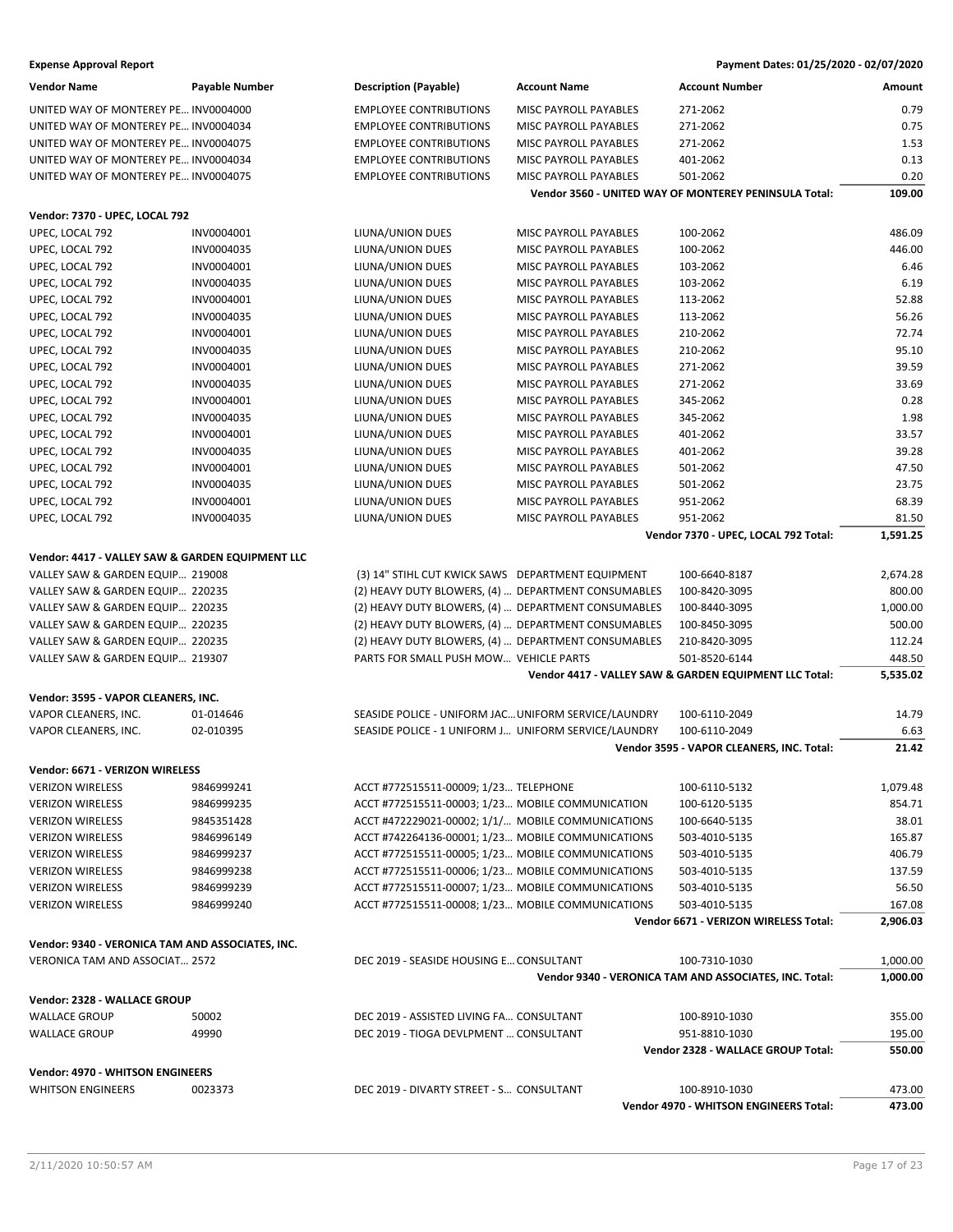### **Expense Approval Report Payment Dates: 01/25/2020 - 02/07/2020 Vendor Name Payable Number Description (Payable) Account Name Account Number Amount Vendor: 6313 - WILLIAM B. CONNERS** WILLIAM B. CONNERS AUG'19-JAN'20 AUG 2019 - JAN 202 LEGAL SVCS LEGAL SERVICES 100-3010-1022 5,860.00 WILLIAM B. CONNERS SEPT 2018. CREDIT MEMO FOR DOUBLE PA... LEGAL SERVICES 100-3010-1022 - 5,720.00 **Vendor 6313 - WILLIAM B. CONNERS Total: 140.00**

**Grand Total: 751,558.40**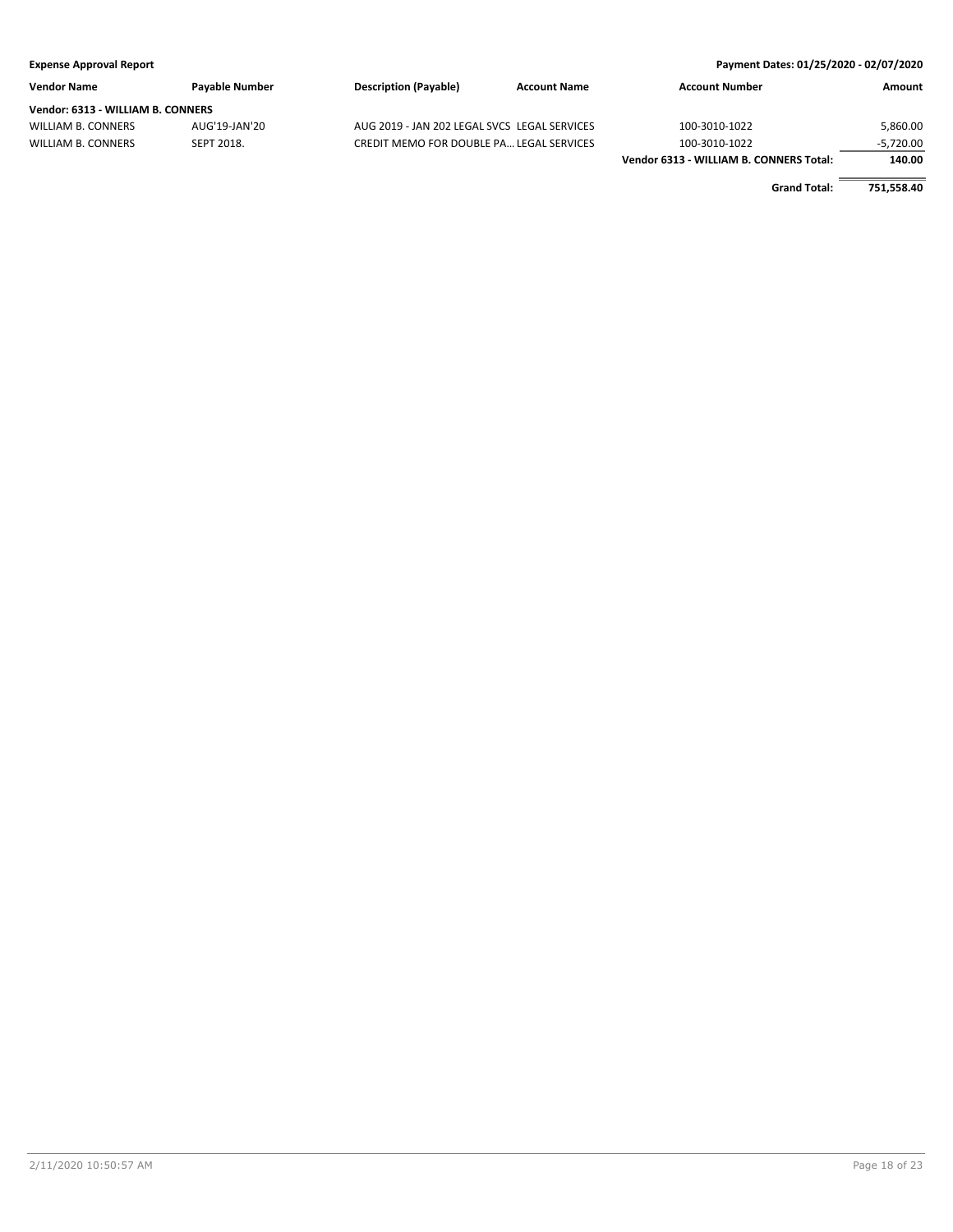**Report Summary**

| <b>Fund Summary</b> |  |
|---------------------|--|
|---------------------|--|

| Fund                            |                     | <b>Payment Amount</b> |
|---------------------------------|---------------------|-----------------------|
| 100 - GENERAL FUND              |                     | 567,705.07            |
| 103 - LAGUNA GRANDE PKG FUND    |                     | 3,563.63              |
| 113 - POMA & DMDC FUND          |                     | 9,208.94              |
| 200 - CDBG FUND                 |                     | 824.77                |
| <b>210 - STREETS FUND</b>       |                     | 62,977.59             |
| 218 - TRAINING - FIRE           |                     | 1,079.23              |
| 231 - SAFER - FEMA GRANT        |                     | 8,951.53              |
| 251 - SENIOR PROGRAMS           |                     | 75.00                 |
| 271 - STORMWATER FUND           |                     | 5,243.34              |
| 345 - WBUV INFRASTRUCTURE IMPRO |                     | 136.81                |
| 401 - WATER FUND                |                     | 22,472.70             |
| 501 - EQUIPMT MAINT FUND        |                     | 14,034.46             |
| 502 - PROP/CASUALTY INS FUND    |                     | 18,044.50             |
| 503 - MIS FUND                  |                     | 22,891.60             |
| 601 - EXPEND TRUST FUND         |                     | 3,810.00              |
| 951 - SAN, DISTRICT GEN, FUND   |                     | 9,670.87              |
| 953 - SAN, DISTRICT CAP, IMPROV |                     | 696.80                |
| 971 - SA MERGED CAPITAL PROJ    |                     | 13.04                 |
| 973 - SA MERGED - LMIHF         |                     | 158.52                |
|                                 | <b>Grand Total:</b> | 751,558.40            |

### **Account Summary**

| <b>Account Number</b> | <b>Account Name</b>             | <b>Payment Amount</b> |
|-----------------------|---------------------------------|-----------------------|
| 100-2010              | <b>TID ASSESSMENT</b>           | 14,694.57             |
| 100-2021-2063         | PUBLISHING & LEGAL AD           | 285.08                |
| 100-2021-2067         | CITY CODE UPDATE                | 555.00                |
| 100-2021-2075         | <b>CONTRACT SERVICES</b>        | 543.88                |
| 100-2031-1030         | CONSULTANT                      | 2,262.00              |
| 100-2031-1037         | <b>EMPLOYEE RECOGNITION</b>     | 117.25                |
| 100-2031-1038         | <b>EMPLOYEE ASSISTANCE P</b>    | 717.75                |
| 100-2031-2064         | PERSONNEL RECRUITMENT           | 60.00                 |
| 100-2031-2065         | POLICE & FIRE EXAMS             | 423.50                |
| 100-2052              | <b>FEDERAL TAX PAYABLE</b>      | 77,336.14             |
| 100-2053              | <b>STATE TAX PAYABLE</b>        | 29,431.04             |
| 100-2056              | <b>PERS PAYABLE</b>             | 247,684.30            |
| 100-2057              | EE HEALTHCARE PAYABLE           | 20,217.94             |
| 100-2059              | <b>GARNISHMENT PAYABLE</b>      | 1,493.56              |
| 100-2060              | DEFERRED COMP PAYABLE           | 4,847.47              |
| 100-2062              | <b>MISC PAYROLL PAYABLES</b>    | 9,122.79              |
| 100-2063              | PARS-ARS 457 PAYABLE            | 15,425.53             |
| 100-2064              | LIUNA PENSION PAYABLE           | 6,288.21              |
| 100-3010-1022         | <b>LEGAL SERVICES</b>           | 140.00                |
| 100-3215              | <b>SEWER PERMITS</b>            | 563.60                |
| 100-3231              | STREET OPENING/ENCR P           | 335.00                |
| 100-3665              | TRAFFIC ADVISORY COMM           | 60.00                 |
| 100-3672              | <b>CENTER RENTAL</b>            | 568.00                |
| 100-5110-1015         | <b>BENEFITS ADMINISTRATI</b>    | 1,372.48              |
| 100-5110-1025         | <b>CITY AUDIT</b>               | 2,475.00              |
| 100-5110-1030         | CONSULTANT                      | 1,700.00              |
| 100-5110-3095         | DEPARTMENT CONSUMA              | 32.72                 |
| 100-6110-1026         | <b>MEDICAL EXAMS</b>            | 25.00                 |
| 100-6110-1027         | <b>BACKGROUND INVESTIGA</b>     | 5,118.98              |
| 100-6110-1029         | <b>TRAINING &amp; EDUCATION</b> | 1,050.00              |
| 100-6110-1030         | CONSULTANT                      | 1,670.26              |
| 100-6110-2049         | UNIFORM SERVICE/LAUN            | 21.42                 |
| 100-6110-2057         | PEST CONTROL                    | 150.00                |
| 100-6110-2064         | PERSONNEL RECRUITMENT           | 340.00                |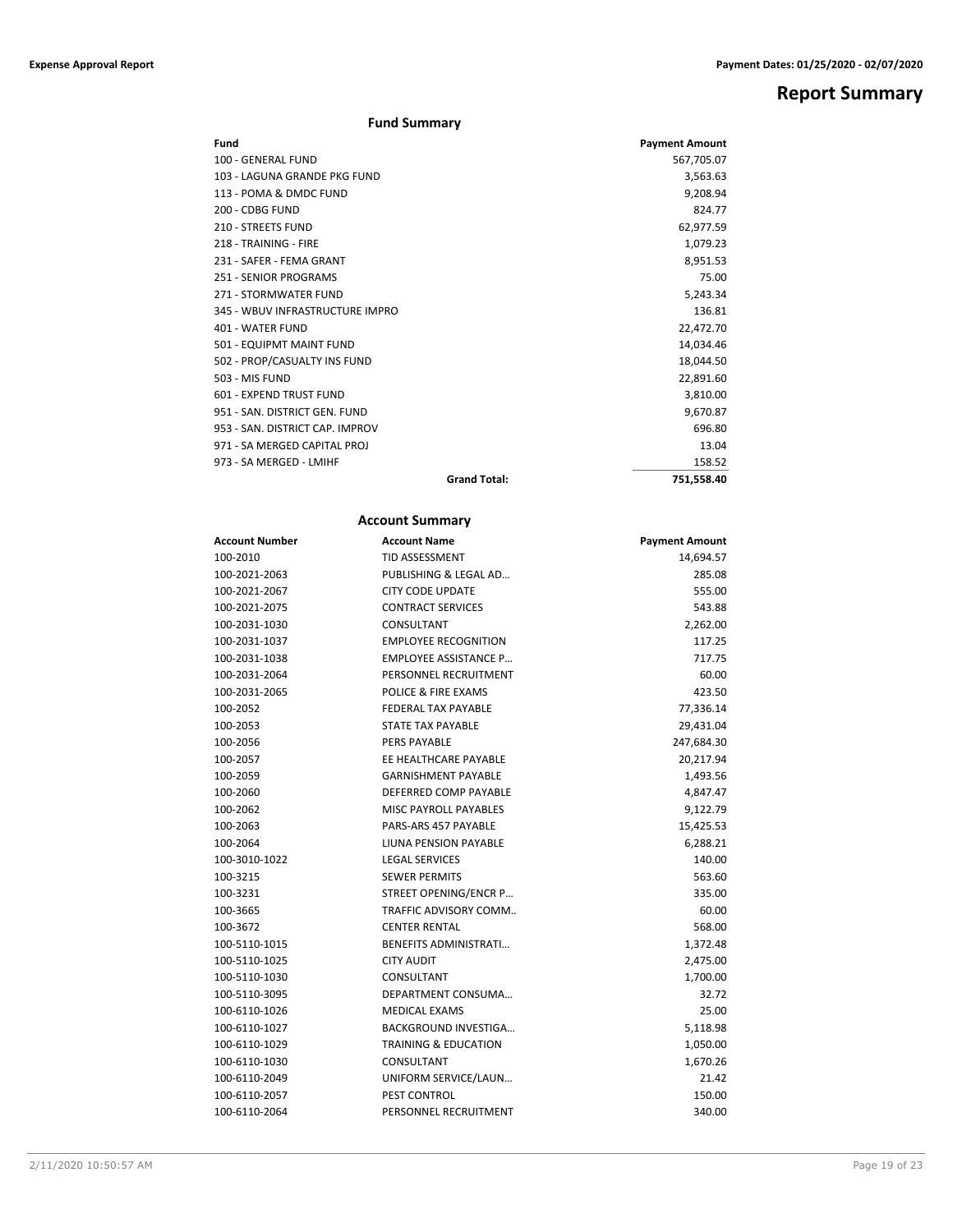|                | <b>Account Summary</b>        |                       |
|----------------|-------------------------------|-----------------------|
| Account Number | <b>Account Name</b>           | <b>Payment Amount</b> |
| 100-6110-2078  | <b>OTHER EXPENSE</b>          | 361.14                |
| 100-6110-3095  | DEPARTMENT CONSUMA            | 232.46                |
| 100-6110-3102  | COMPUTER SUPPLIES/SO          | 1,245.50              |
| 100-6110-4124  | <b>MAIL SERVICES</b>          | 15.77                 |
| 100-6110-5132  | <b>TELEPHONE</b>              | 1,639.98              |
| 100-6110-9602  | PRINCIPAL-LEASE               | 495.88                |
| 100-6110-9605  | <b>INTEREST-COPIER LEASE</b>  | 22.12                 |
| 100-6120-2052  | <b>RADIO REPAIR</b>           | 325.00                |
| 100-6120-2060  | <b>BLOOD ALCOHOL</b>          | 31.00                 |
| 100-6120-3096  | CSA74 APPROVED MEDIC          | 288.10                |
| 100-6120-5135  | <b>MOBILE COMMUNICATION</b>   | 854.71                |
| 100-6120-8187  | DEPARTMENT EQUIPMENT          | 6,253.41              |
| 100-6610-2053  | <b>OUTSIDE PRINTING SERVI</b> | 155.35                |
| 100-6640-2049  | UNIFORM SERVICE/LAUN          | 194.58                |
| 100-6640-5135  | MOBILE COMMUNICATIO           | 486.39                |
| 100-6640-8187  | DEPARTMENT EQUIPMENT          | 4,367.28              |
| 100-6660-3097  | <b>SAFETY EQUIPMENT</b>       | 11,185.14             |
| 100-7110-0032  | <b>PARS PENSION</b>           | -5,085.25             |
| 100-7310-1030  | CONSULTANT                    | 2,500.00              |
| 100-7310-1035  | CONSULTANT - GENERAL          | 6,583.02              |
| 100-7310-1046  | HOUSING ELEMENT CON           | 2,867.87              |
| 100-8310-2049  | UNIFORM SERVICE / LAU         | 108.67                |
| 100-8310-2070  | <b>ALARM SERVICE</b>          | 1,717.80              |
| 100-8310-2073  | SUBCONTRACTED WORK            | 1,218.74              |
| 100-8310-3095  | DEPARTMENT CONSUMA            | 875.57                |
| 100-8310-5131  | <b>GAS &amp; ELECTRIC</b>     | 65,352.47             |
| 100-8310-5133  | <b>WATER</b>                  | 2,642.35              |
| 100-8410-2049  | UNIFORM SERVICE/LAUN          | 34.78                 |
| 100-8410-4122  | <b>DUES &amp; MEMBERSHIP</b>  | 192.00                |
| 100-8420-2049  | UNIFORM SERVICE/LAUN          | 108.67                |
| 100-8420-3095  | DEPARTMENT CONSUMA            | 1,174.03              |
| 100-8420-5131  | <b>GAS &amp; ELECTRIC</b>     | 3,484.64              |
| 100-8420-9616  | <b>LOAN PAYMENT</b>           | 141.20                |
| 100-8430-3095  | DEPARTMENT CONSUMA            | 121.42                |
| 100-8440-2049  | UNIFORM SERVICE / LAU         | 65.17                 |
| 100-8440-3095  | DEPARTMENT CONSUMA            | 1,135.91              |
| 100-8440-5133  | WATER                         | 4,042.49              |
| 100-8450-2049  | UNIFORM SERVICE / LAU         | 34.78                 |
| 100-8450-3095  | DEPARTMENT CONSUMA            | 622.16                |
| 100-8910-1030  | CONSULTANT                    | 828.00                |
| 100-8910-2044  | <b>COPIER SERVICES</b>        | 187.62                |
| 100-8910-9602  | PRINCIPAL-COPIER LEASE        | 146.41                |
| 100-8910-9605  | INTEREST-COPIER LEASE         | 5.42                  |
| 100-9100-2073  | <b>SUBCONTRACTED WORK</b>     | 280.00                |
| 100-9310-1027  | BACKGROUND INVESTIGA          | 32.00                 |
| 100-9603-2075  | <b>RECREATION CONTRACT S</b>  | 1,004.85              |
| 103-2052       | FEDERAL TAX PAYABLE           | 96.91                 |
| 103-2053       | STATE TAX PAYABLE             | 32.78                 |
| 103-2056       | PERS PAYABLE                  | 271.44                |
| 103-2057       | EE HEALTHCARE PAYABLE         | 27.78                 |
| 103-2060       | DEFERRED COMP PAYABLE         | 21.65                 |
| 103-2062       | MISC PAYROLL PAYABLES         | 15.36                 |
| 103-2064       | LIUNA PENSION PAYABLE         | 243.15                |
| 103-8710-2049  | UNIFORM SERVICE/LAUN          | 21.75                 |
| 103-8710-5131  | <b>GAS &amp; ELECTRIC</b>     | 2,076.37              |
| 103-8710-5133  | WATER                         | 756.44                |
| 113-2052       | FEDERAL TAX PAYABLE           | 883.88                |
|                |                               |                       |

113-2053 STATE TAX PAYABLE 309.98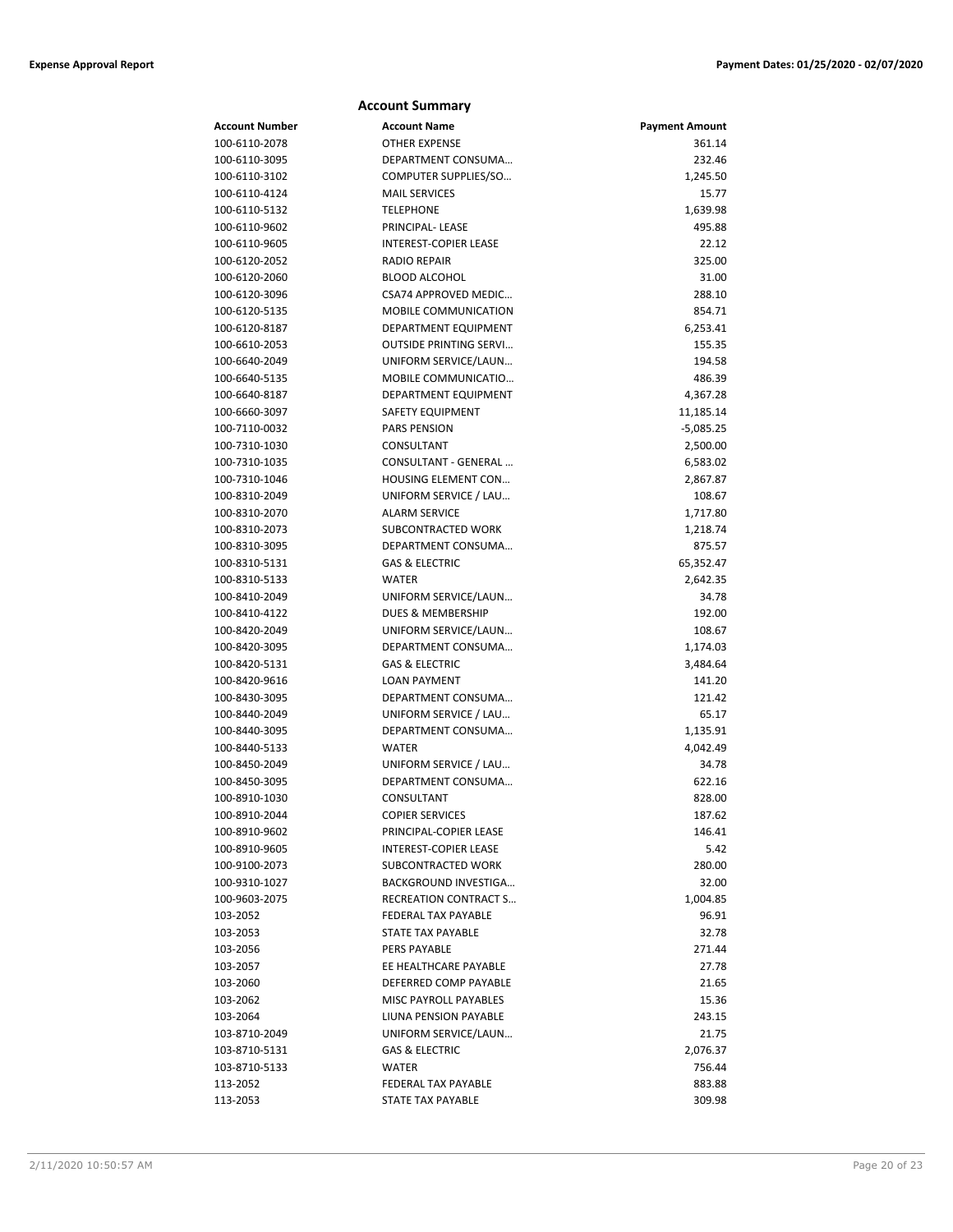|                | <b>Account Summary</b>       |                       |
|----------------|------------------------------|-----------------------|
| Account Number | <b>Account Name</b>          | <b>Payment Amount</b> |
| 113-2056       | <b>PERS PAYABLE</b>          | 2,380.25              |
| 113-2057       | EE HEALTHCARE PAYABLE        | 275.16                |
| 113-2060       | DEFERRED COMP PAYABLE        | 62.57                 |
| 113-2062       | <b>MISC PAYROLL PAYABLES</b> | 134.40                |
| 113-2063       | PARS-ARS 457 PAYABLE         | 115.58                |
| 113-2064       | LIUNA PENSION PAYABLE        | 90.49                 |
| 113-8730-0001  | SALARIES                     | 946.74                |
| 113-8730-2049  | UNIFORM SERVICE / LAU        | 356.56                |
| 113-8730-2073  | SUBCONTRACTED WORK           | 1,624.00              |
| 113-8730-3095  | DEPARTMENT CONSUMA           | 2,029.33              |
| 200-2052       | FEDERAL TAX PAYABLE          | 158.14                |
| 200-2053       | <b>STATE TAX PAYABLE</b>     | 54.06                 |
| 200-2056       | <b>PERS PAYABLE</b>          | 541.34                |
| 200-2057       | EE HEALTHCARE PAYABLE        | 49.44                 |
| 200-2062       | <b>MISC PAYROLL PAYABLES</b> | 21.79                 |
| 210-2052       | FEDERAL TAX PAYABLE          | 828.53                |
| 210-2053       | <b>STATE TAX PAYABLE</b>     | 302.86                |
| 210-2056       | <b>PERS PAYABLE</b>          | 3,400.86              |
| 210-2057       | EE HEALTHCARE PAYABLE        | 314.76                |
| 210-2060       | DEFERRED COMP PAYABLE        | 195.65                |
| 210-2062       | <b>MISC PAYROLL PAYABLES</b> | 209.91                |
| 210-2063       | PARS-ARS 457 PAYABLE         | 609.42                |
| 210-2064       | LIUNA PENSION PAYABLE        | 1,247.88              |
| 210-8110-2049  | UNIFORM SERVICE/LAUN         | 86.93                 |
| 210-8110-3095  | DEPARTMENT CONSUMA           | 796.93                |
| 210-8110-5131  | <b>GAS &amp; ELECTRIC</b>    | 61.82                 |
| 210-8210-2059  | <b>STREET LIGHTINGS</b>      | 49,066.35             |
| 210-8210-2077  | TRAFFIC SIGNAL MAINTE        | 1,827.06              |
| 210-8420-2049  | UNIFORM SERVICE/LAUN         | 21.78                 |
| 210-8420-2093  | SUBCONTRACTED WORK           | 1,166.67              |
| 210-8420-3095  | DEPARTMENT CONSUMA           | 112.24                |
| 210-8420-5131  | <b>GAS &amp; ELECTRIC</b>    | 363.66                |
| 210-8420-5133  | <b>WATER</b>                 | 2,364.28              |
| 218-2056       | <b>PERS PAYABLE</b>          | 1,048.72              |
| 218-2062       | MISC PAYROLL PAYABLES        | 30.51                 |
| 231-2057       | EE HEALTHCARE PAYABLE        | 11.12                 |
| 231-6660-3097  | <b>SAFETY EQUIPMENT</b>      | 8,940.41              |
| 251-9500-7125  | <b>SENIOR ACTIVITIES</b>     | 75.00                 |
| 271-2052       | <b>FEDERAL TAX PAYABLE</b>   | 642.42                |
| 271-2053       | STATE TAX PAYABLE            | 212.38                |
| 271-2056       | PERS PAYABLE                 | 1,894.51              |
| 271-2057       | EE HEALTHCARE PAYABLE        | 214.36                |
| 271-2060       | DEFERRED COMP PAYABLE        | 316.28                |
| 271-2062       | MISC PAYROLL PAYABLES        | 102.18                |
| 271-2063       | PARS-ARS 457 PAYABLE         | 140.44                |
| 271-2064       | LIUNA PENSION PAYABLE        | 1,444.39              |
| 271-8110-2049  | UNIFORM SERVICE/LAUN         | 86.93                 |
| 271-8110-3095  | <b>CONSUMABLES</b>           | 189.45                |
| 345-2052       | <b>FEDERAL TAX PAYABLE</b>   | 11.17                 |
| 345-2053       | STATE TAX PAYABLE            | 3.59                  |
| 345-2056       | PERS PAYABLE                 | 65.77                 |
| 345-2057       | EE HEALTHCARE PAYABLE        | 3.94                  |
| 345-2060       | DEFERRED COMP PAYABLE        | 10.92                 |
| 345-2062       | MISC PAYROLL PAYABLES        | 3.74                  |
| 345-2064       | LIUNA PENSION PAYABLE        | 37.68                 |
| 401-2002       | A/P MPWMD SURCHARGE          | 4,898.13              |
| 401-2052       | FEDERAL TAX PAYABLE          | 785.17                |
| 401-2053       | STATE TAX PAYABLE            | 260.87                |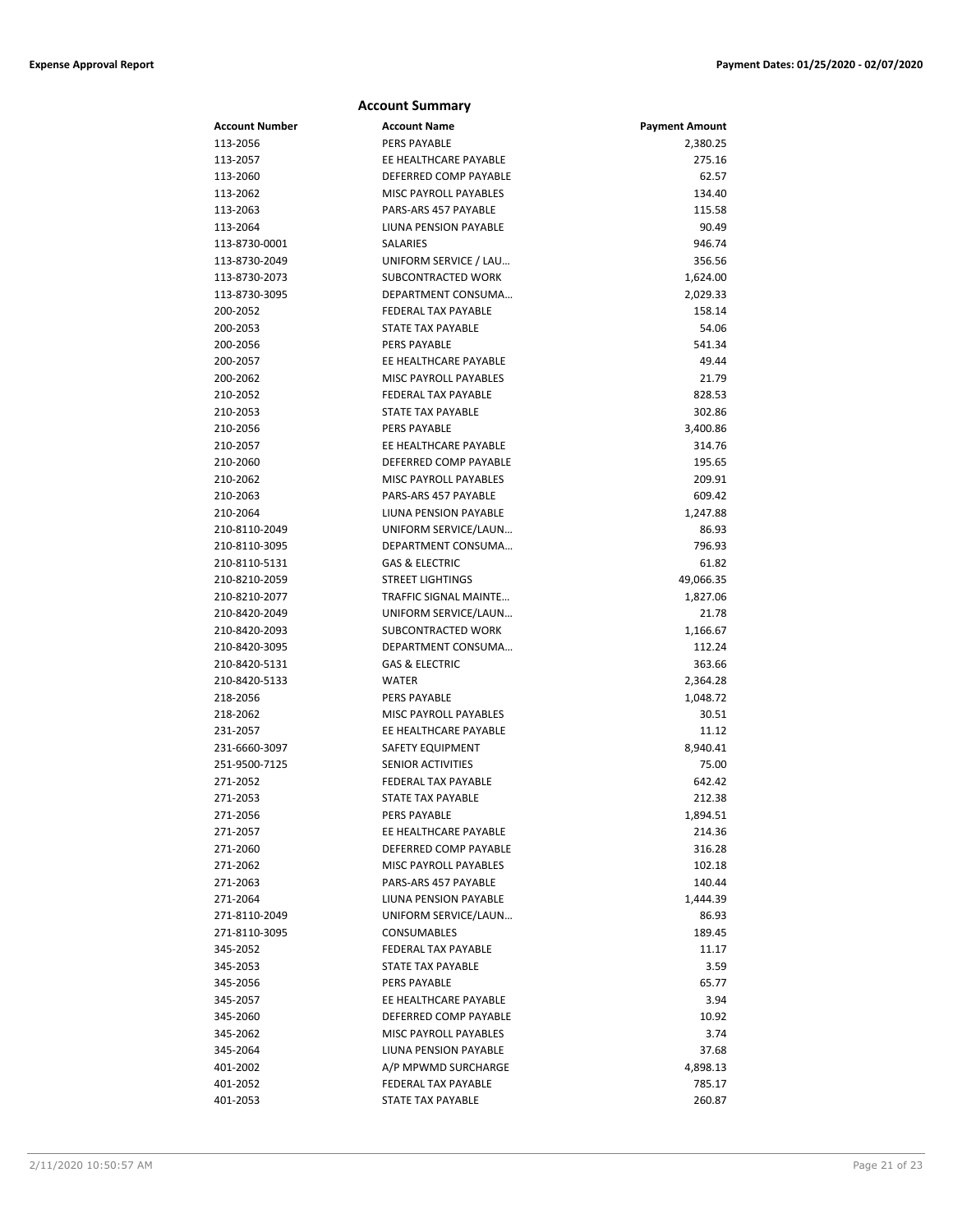|                           | <b>Account Summary</b>                            |                       |
|---------------------------|---------------------------------------------------|-----------------------|
| <b>Account Number</b>     | <b>Account Name</b>                               | <b>Payment Amount</b> |
| 401-2056                  | <b>PERS PAYABLE</b>                               | 2,390.79              |
| 401-2057                  | EE HEALTHCARE PAYABLE                             | 234.86                |
| 401-2060                  | DEFERRED COMP PAYABLE                             | 134.56                |
| 401-2062                  | MISC PAYROLL PAYABLES                             | 143.85                |
| 401-2063                  | PARS-ARS 457 PAYABLE                              | 82.54                 |
| 401-2064                  | LIUNA PENSION PAYABLE                             | 1,389.02              |
| 401-8610-2053             | <b>OUTSIDE PRINTING SERVI</b>                     | 199.65                |
| 401-8620-2049             | UNIFORM SERVICE/LAUN                              | 86.93                 |
| 401-8620-3095             | DEPARTMENT CONSUMA                                | 32.75                 |
| 401-8620-5131             | <b>GAS &amp; ELECTRIC</b>                         | 11,833.58             |
| 501-2052                  | <b>FEDERAL TAX PAYABLE</b>                        | 487.35                |
| 501-2053                  | <b>STATE TAX PAYABLE</b>                          | 102.86                |
| 501-2056                  | <b>PERS PAYABLE</b>                               | 1,629.51              |
| 501-2057                  | EE HEALTHCARE PAYABLE                             | 101.88                |
| 501-2060                  | DEFERRED COMP PAYABLE                             | 62.32                 |
| 501-2062                  | <b>MISC PAYROLL PAYABLES</b>                      | 87.46                 |
| 501-2063                  | PARS-ARS 457 PAYABLE                              | 111.08                |
| 501-2064                  | LIUNA PENSION PAYABLE                             | 883.20                |
| 501-8510-5131             | <b>GAS &amp; ELECTRIC</b>                         | 642.86                |
| 501-8520-2049             | UNIFORM SERVICE/LAUN                              | 86.93                 |
| 501-8520-3107             | <b>TOOLS</b>                                      | 13.09                 |
| 501-8520-6144             | <b>VEHICLE PARTS</b>                              | 1,558.75              |
| 501-8520-6145             | <b>VEHICLE FUEL</b>                               | 5,745.30              |
| 501-8520-6147             | <b>TIRES</b>                                      | 1,166.33              |
| 501-8520-6148             | <b>OUTSIDE REPAIRS</b>                            | 1,155.54              |
| 501-8520-6149             | <b>BODY REPAIR &amp; PAINTING</b>                 | 200.00                |
| 502-2066                  | <b>DENTAL PAYABLE</b>                             | 18,044.50             |
| 503-2052                  | <b>FEDERAL TAX PAYABLE</b>                        | 1,810.11              |
| 503-2053                  | STATE TAX PAYABLE                                 | 456.96                |
| 503-2056                  | <b>PERS PAYABLE</b>                               | 2,763.27              |
| 503-2057                  | EE HEALTHCARE PAYABLE                             | 274.28                |
| 503-2060                  | DEFERRED COMP PAYABLE                             | 486.56                |
| 503-2062                  | MISC PAYROLL PAYABLES                             | 85.00                 |
| 503-2063                  | PARS-ARS 457 PAYABLE                              | 1,103.19              |
| 503-4010-3102             | COMPUTER SUPPLIES/SO                              | 5,877.00              |
| 503-4010-5132             | <b>TELEPHONE</b>                                  | 2,631.22              |
| 503-4010-5135             | MOBILE COMMUNICATIO                               | 2,706.52              |
| 503-4010-5138<br>601-2214 | DATA COMMUNICATION<br><b>BAKEWELL - CAMPUS TO</b> | 4,697.49<br>810.00    |
| 601-2225                  | <b>ENCROACHMENT BONDS</b>                         | 3,000.00              |
| 951-2052                  | FEDERAL TAX PAYABLE                               | 968.84                |
| 951-2053                  | STATE TAX PAYABLE                                 | 357.70                |
| 951-2056                  | PERS PAYABLE                                      | 3,299.51              |
| 951-2057                  | EE HEALTHCARE PAYABLE                             | 260.74                |
| 951-2060                  | DEFERRED COMP PAYABLE                             | 175.11                |
| 951-2062                  | <b>MISC PAYROLL PAYABLES</b>                      | 194.22                |
| 951-2063                  | PARS-ARS 457 PAYABLE                              | 258.17                |
| 951-2064                  | LIUNA PENSION PAYABLE                             | 1,335.98              |
| 951-8810-1030             | CONSULTANT                                        | 195.00                |
| 951-8820-2049             | UNIFORM SERVICE / LAU                             | 86.93                 |
| 951-8820-2068             | REFUSE DISPOSAL                                   | 357.00                |
| 951-8820-2073             | SUBCONTRACTED WORK                                | 422.40                |
| 951-8820-3095             | DEPARTMENT CONSUMA                                | 156.68                |
| 951-8820-5131             | <b>GAS AND ELECTRIC</b>                           | 1,602.59              |
| 953-2052                  | FEDERAL TAX PAYABLE                               | 62.09                 |
| 953-2053                  | STATE TAX PAYABLE                                 | 38.85                 |
| 953-2056                  | <b>PERS PAYABLE</b>                               | 79.45                 |
| 953-2057                  | EE HEALTHCARE PAYABLE                             | 17.20                 |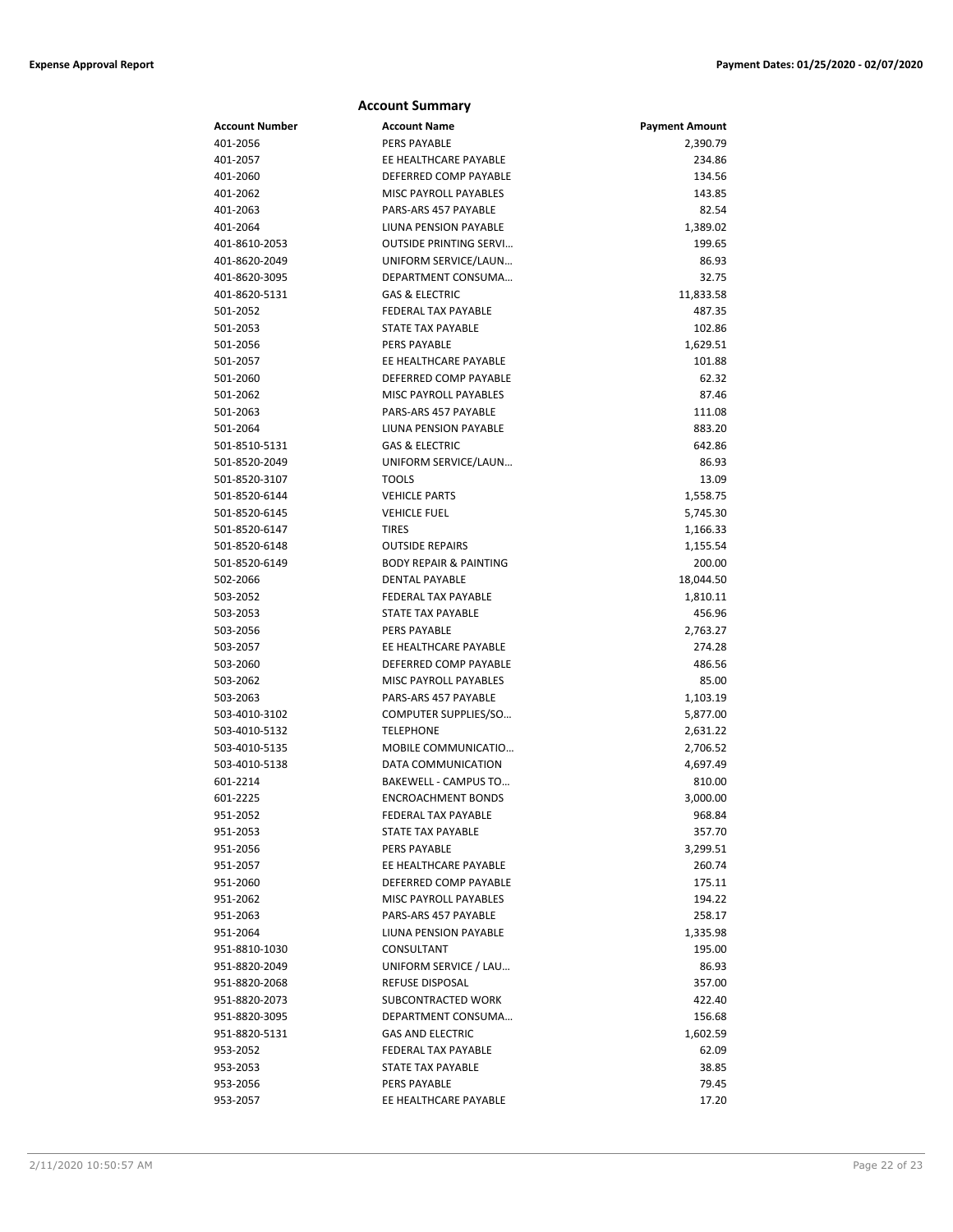### **Account Summary**

| Account Number | <b>Account Name</b>              | <b>Payment Amount</b> |
|----------------|----------------------------------|-----------------------|
| 953-2062       | <b>MISC PAYROLL PAYABLES</b>     | 0.44                  |
| 953-2063       | PARS-ARS 457 PAYABLE             | 75.05                 |
| 953-8820-9218  | SEWER LINE REPLACEME             | 423.72                |
| 971-9710-9599  | <b>RENTAL PROPERTY EXP &amp;</b> | 13.04                 |
| 973-9710-9526  | AFFORDABLE HOUSING               | 158.52                |
|                | <b>Grand Total:</b>              | 751.558.40            |

### **Project Account Summary**

| <b>Project Account Key</b> |                     | <b>Payment Amount</b> |
|----------------------------|---------------------|-----------------------|
| **None**                   |                     | 746,552.84            |
| <b>271EMP</b>              |                     | 48.93                 |
| 5005010 AA                 |                     | 890.18                |
| 5005011 AA                 |                     | 17.46                 |
| 5005012 AA                 |                     | 715.71                |
| 5005014 AA                 |                     | 1,011.07              |
| 5005015 AA                 |                     | 31.89                 |
| 5005054 AA                 |                     | 529.02                |
| 5005060 AA                 |                     | 1,761.30              |
|                            | <b>Grand Total:</b> | 751,558.40            |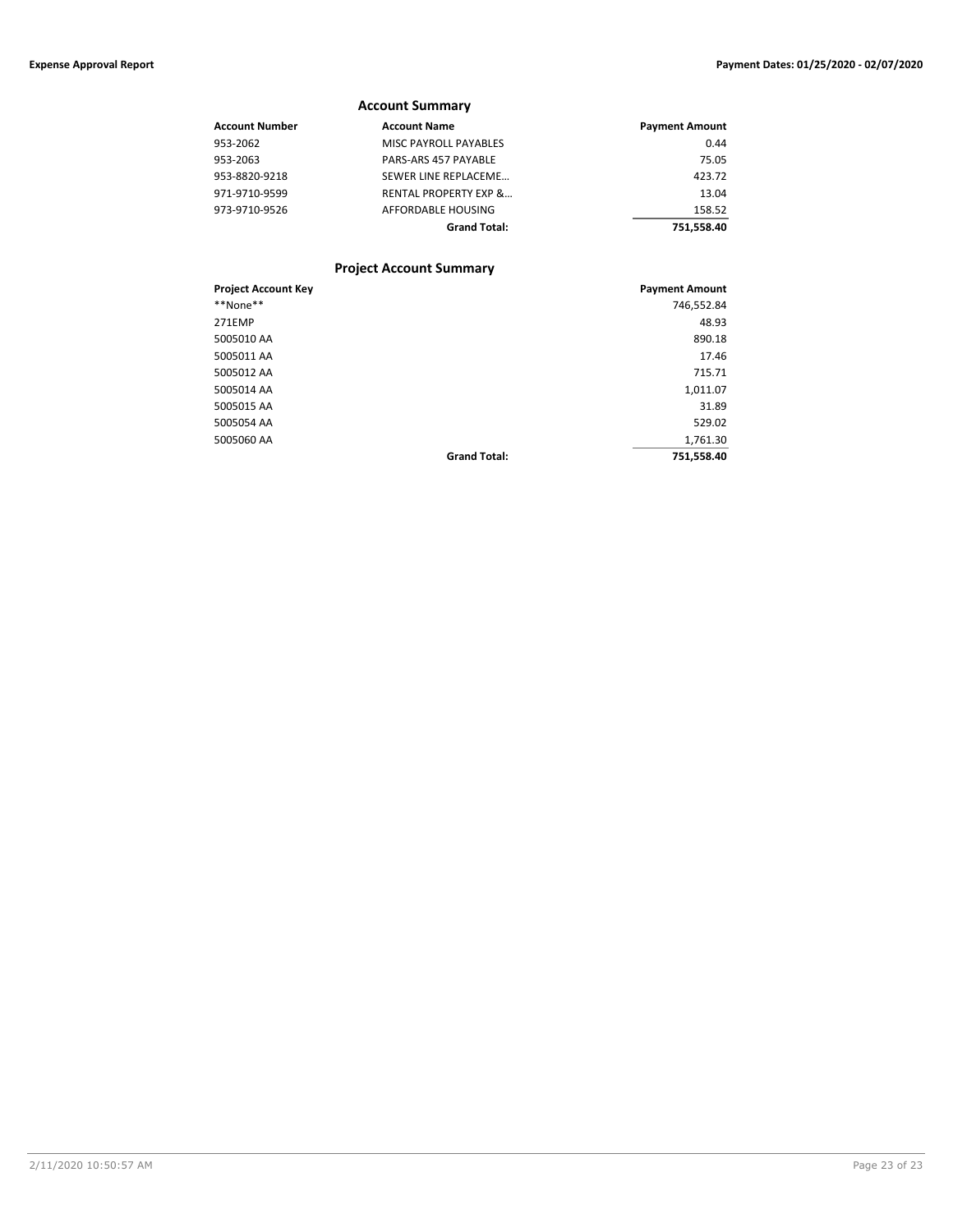

## **Distribution Report**

Seaside, CA Payroll Set: 01 Expense Range - Payment Range 01/25/2020-2/7/2020

**Amount**

| <b>Fund: 100 - GENERAL FUND</b> |                                 |            |
|---------------------------------|---------------------------------|------------|
| 100-1010-0001                   | <b>SALARIES</b>                 | 908.11     |
| 100-1010-0020                   | PART-TIME HOURLY WAGES          | 1,059.69   |
| 100-2010-0001                   | <b>SALARIES</b>                 | 9,831.42   |
| 100-2010-0020                   | PART-TIME HOURLY WAGES          | 2,486.60   |
| 100-2021-0001                   | SALARIES                        | 7,669.08   |
| 100-2031-0001                   | <b>SALARIES</b>                 | 12,734.37  |
| 100-2041-1029                   | <b>TRAINING</b>                 | 321.96     |
| 100-2042-0020                   | PART-TIME HOURLY WAGES          | 4,000.21   |
| 100-3010-0001                   | <b>SALARIES</b>                 | 7,606.16   |
| 100-5110-0001                   | <b>SALARIES</b>                 | 21,031.25  |
| 100-5110-0002                   | <b>OVERTIME</b>                 | 228.24     |
| 100-5110-0010                   | MANAGEMENT LEAVE PAYOFF         | 2,401.13   |
| 100-5110-0012                   | VACATION\COMP TIME PAYOFF       | 5,323.83   |
| 100-5110-0041                   | MEDICAL INSURANCE               | 46.15      |
| 100-5110-0099                   | TUITION REIMBURSEMENT           | 139.98     |
| 100-5110-1033                   | <b>FITNESS PROGRAM</b>          | 29.99      |
| 100-6110-0001                   | SALARIES                        | 68,831.29  |
| 100-6110-0002                   | <b>OVERTIME</b>                 | 619.79     |
| 100-6110-0003                   | <b>HOLIDAY OVERTIME</b>         | 1,071.38   |
| 100-6110-0020                   | PART-TIME HOURLY WAGES          | 2,072.68   |
| 100-6120-0001                   | <b>SALARIES</b>                 | 160,865.25 |
| 100-6120-0002                   | <b>OVERTIME</b>                 | 21,565.23  |
| 100-6120-0003                   | <b>HOLIDAY OVERTIME</b>         | 9,837.03   |
| 100-6120-0020                   | PART-TIME HOURLY WAGES          | 1,546.22   |
| 100-6120-1033                   | <b>FITNESS PROGRAM</b>          | $-45.00$   |
| 100-6130-0001                   | <b>SALARIES</b>                 | 44,462.46  |
| 100-6130-0002                   | <b>OVERTIME</b>                 | 3,424.32   |
| 100-6130-1029                   | <b>TRAINING &amp; EDUCAITON</b> | 150.00     |
| 100-6150-0001                   | SALARIES                        | 5,663.68   |
| 100-6160-0001                   | <b>SALARIES</b>                 | 4,798.09   |
| 100-6160-0041                   | <b>MEDICAL INSURANCE</b>        | 46.15      |
| 100-6170-0020                   | PART-TIME HOURLY WAGES          | 2,065.72   |
| 100-6610-0001                   | SALARIES                        | 8,442.42   |
| 100-6640-0001                   | SALARIES                        | 114,674.40 |
| 100-6640-0002                   | <b>OVERTIME</b>                 | 9,404.83   |
| 100-6640-0003                   | <b>HOLIDAY OVERTIME</b>         | 10,936.10  |
| 100-6660-0020                   | PART-TIME HOURLY WAGES          | 394.28     |
| 100-7110-0001                   | <b>SALARIES</b>                 | 2,394.56   |
| 100-7110-0020                   | PART-TIME HOURLY WAGES          | 1,423.44   |
| 100-7210-0001                   | <b>SALARIES</b>                 | 7,883.53   |
| 100-7220-0001                   | SALARIES                        | 3,132.32   |
| 100-7220-0002                   | <b>OVERTIME</b>                 | 548.16     |
| 100-7310-0001                   | SALARIES                        | 7,930.39   |
| 100-7310-0020                   | PART-TIME HOURLY WAGES          | 2,819.88   |
| 100-7410-0001                   | SALARIES                        | 12,091.11  |
| 100-7410-0020                   | PART-TIME HOURLY                | 1,860.07   |
| 100-7410-0041                   | MEDICAL INSURANCE               | 46.15      |
| 100-8310-0001                   | SALARIES                        | 6,459.60   |
| 100-8310-0002                   | <b>OVERTIME</b>                 | 661.32     |
| 100-8310-0097                   | <b>UNALLOCATED PAGER</b>        | 1,785.99   |
| 100-8410-0001                   | SALARIES                        | 2,044.44   |
| 100-8420-0001                   | SALARIES                        | 12,168.62  |
| 100-8420-0002                   | OVERTIME                        | 1,375.33   |
|                                 |                                 |            |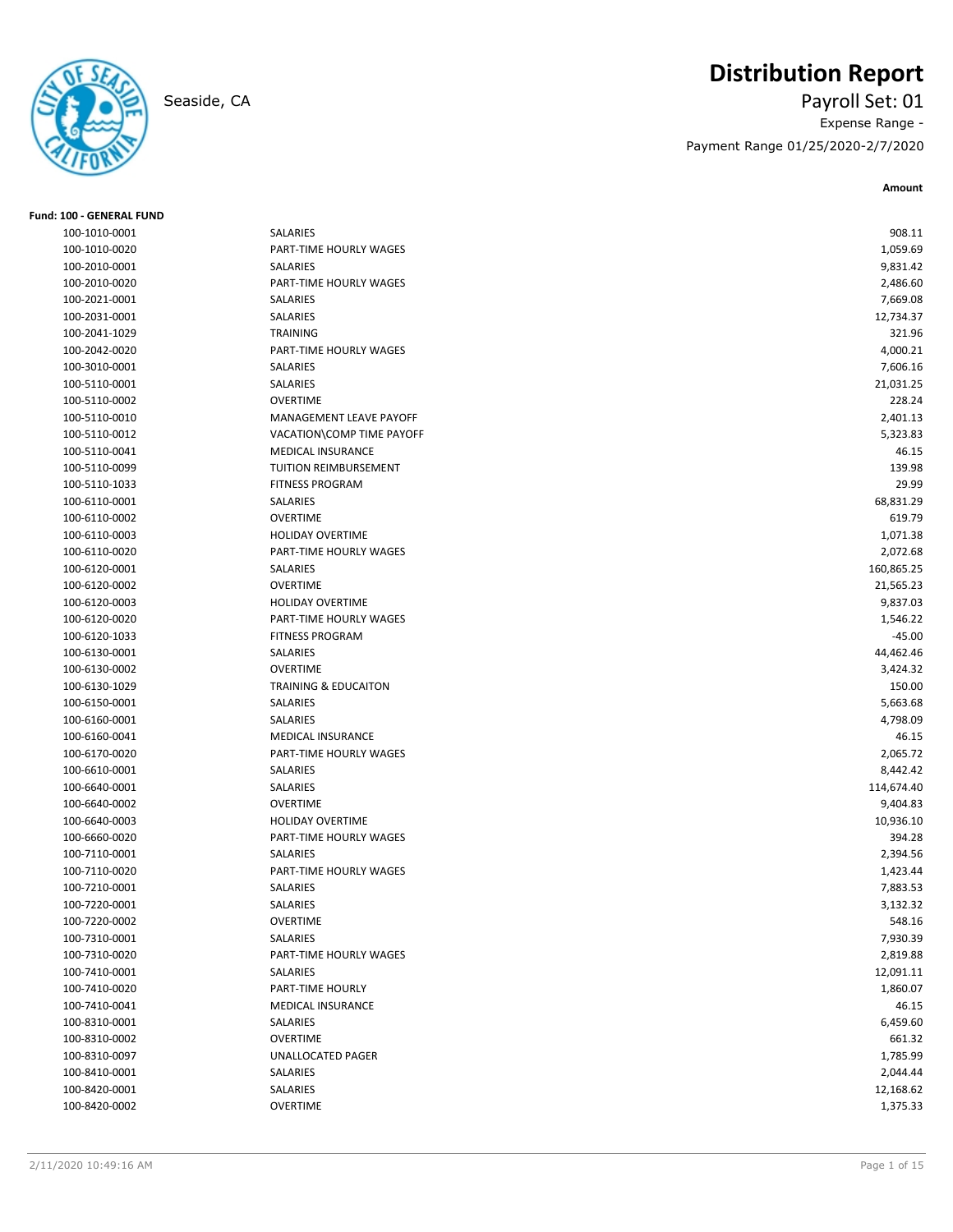### **Distribution Report Expense Range: - Payment Range: 01/25/2020-2/7/2020**

**Amount**

| 100-8430-0001 | <b>SALARIES</b>        |                                          | 5,476.83   |
|---------------|------------------------|------------------------------------------|------------|
| 100-8440-0001 | <b>SALARIES</b>        |                                          | 803.15     |
| 100-8440-0002 | <b>OVERTIME</b>        |                                          | 848.79     |
| 100-8450-0001 | <b>SALARIES</b>        |                                          | 378.92     |
| 100-8910-0001 | <b>SALARIES</b>        |                                          | 16,495.73  |
| 100-9100-0001 | <b>SALARIES</b>        |                                          | 5,969.12   |
| 100-9100-0020 | PART-TIME HOURLY WAGES |                                          | 4,311.45   |
| 100-9105-0001 | <b>SALARIES</b>        |                                          | 2,253.38   |
| 100-9105-0020 | PART-TIME HOURLY WAGES |                                          | 6,858.85   |
| 100-9200-0020 | PART-TIME HOURLY WAGES |                                          | 4,472.64   |
| 100-9310-0001 | <b>SALARIES</b>        |                                          | 5,854.64   |
| 100-9310-0002 | <b>OVERTIME</b>        |                                          | 30.74      |
| 100-9310-0020 | PART-TIME HOURLY WAGES |                                          | 976.69     |
| 100-9320-0020 | PART-TIME HOURLY WAGES |                                          | 3,117.65   |
| 100-9330-0020 | PART-TIME HOURLY WAGES |                                          | 3,390.97   |
| 100-9340-0020 | PART-TIME HOURLY WAGES |                                          | 4,016.99   |
| 100-9350-0020 | PART-TIME HOURLY WAGES |                                          | 3,586.79   |
| 100-9400-0001 | <b>SALARIES</b>        |                                          | 2,763.92   |
| 100-9400-0020 | PART-TIME HOURLY WAGES |                                          | 15,441.38  |
| 100-9500-0020 | PART-TIME HOURLY WAGES |                                          | 1,938.17   |
|               |                        | Fund 100 - GENERAL FUND Total: 14,373.13 | 700,256.20 |
|               |                        |                                          |            |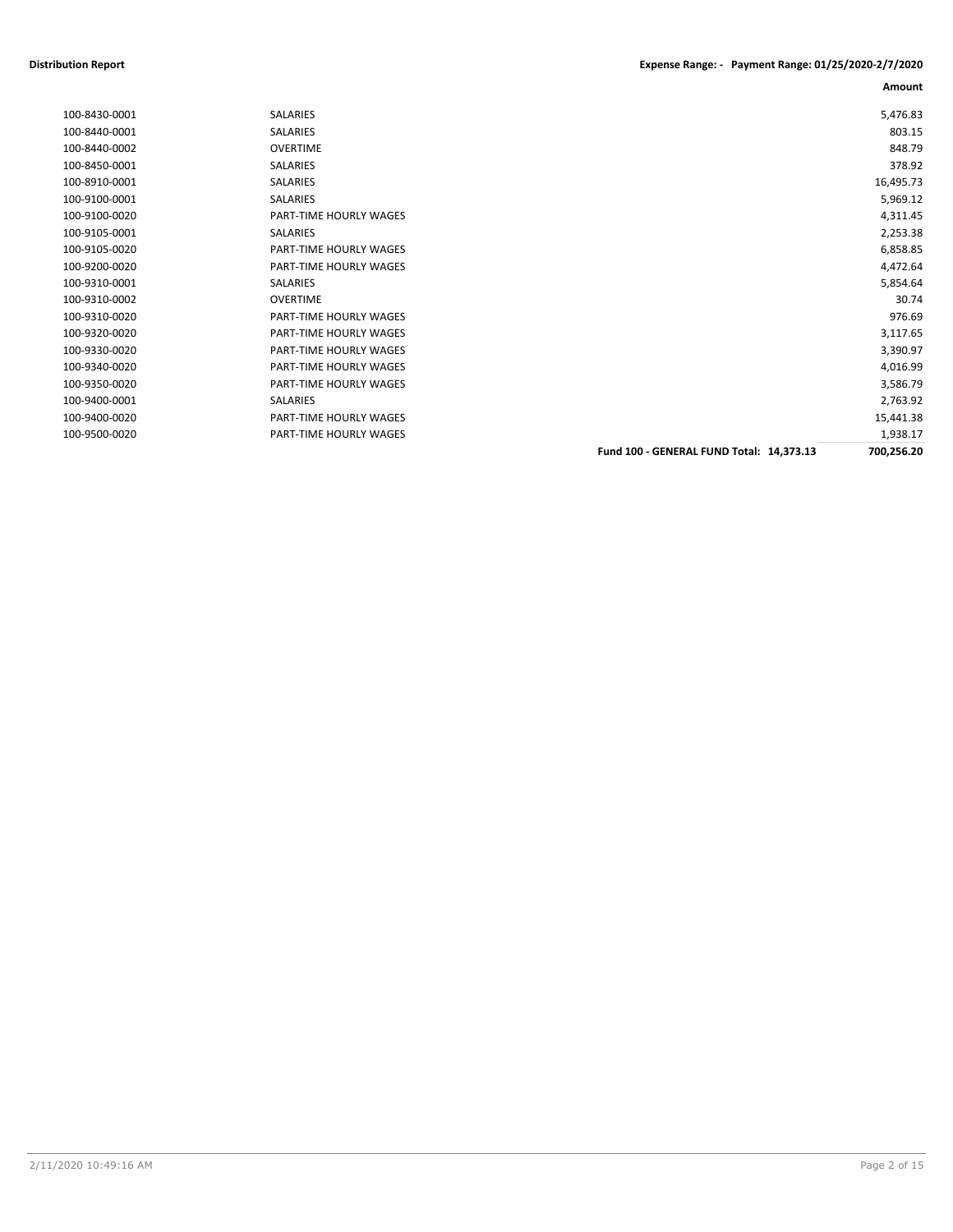### **Amount**

| Fund: 103 - LAGUNA GRANDE PKG FUND |  |
|------------------------------------|--|
|                                    |  |

103-8710-0001 SALARIES 769.17

| 103-8710-0002 | <b>OVERTIME</b> |                                          |       | 252.49   |
|---------------|-----------------|------------------------------------------|-------|----------|
|               |                 | Fund 103 - LAGUNA GRANDE PKG FUND Total: | 24.50 | 1.021.66 |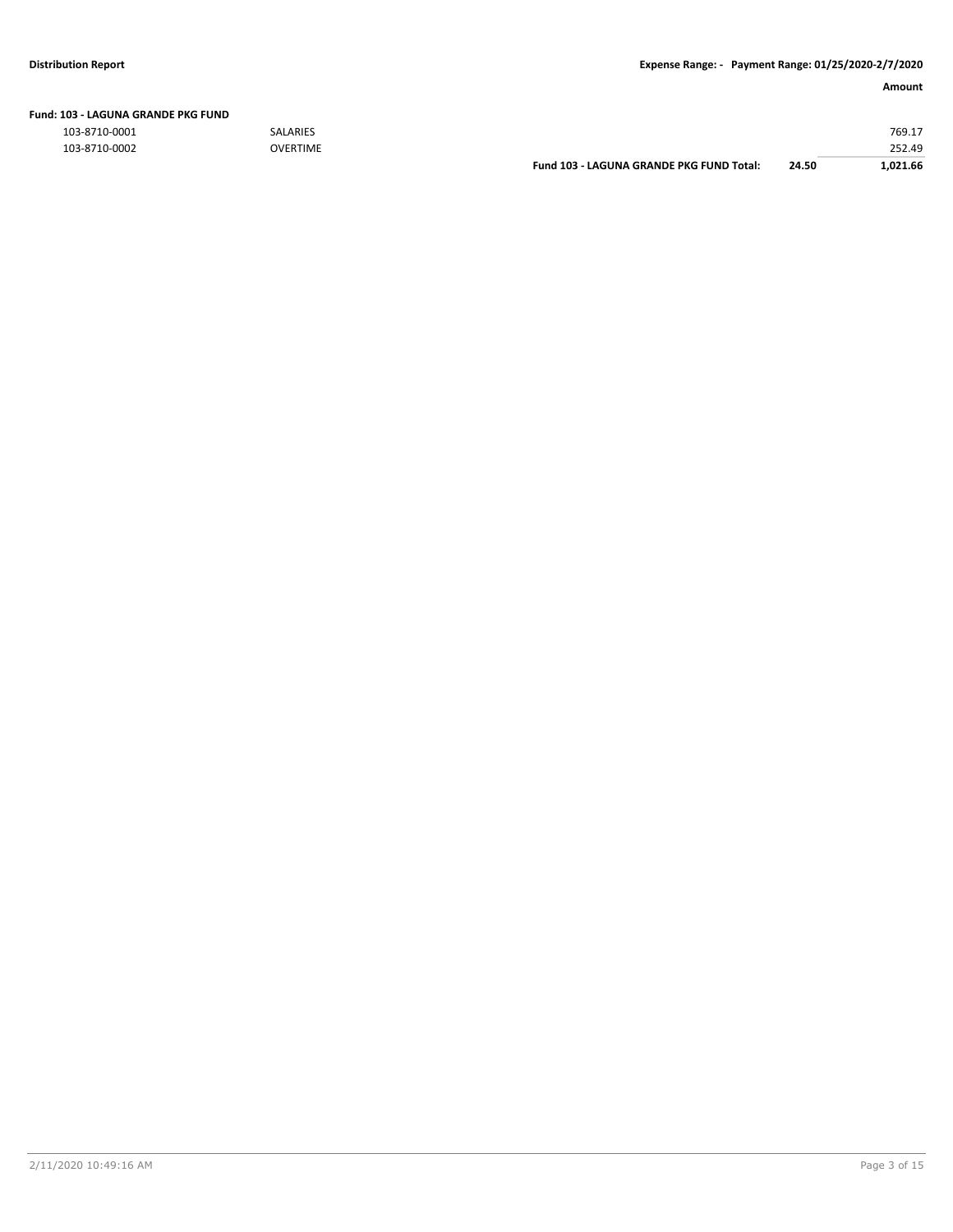### **Amount**

| Fund: 113 - POMA & DMDC FUND |                          |                                    |        |          |
|------------------------------|--------------------------|------------------------------------|--------|----------|
| 113-8730-0001                | SALARIES                 |                                    |        | 8,680.80 |
| 113-8730-0002                | <b>OVERTIME</b>          |                                    |        | 646.42   |
| 113-8730-0041                | <b>MEDICAL INSURANCE</b> |                                    |        | 46.15    |
| 113-8730-1033                | <b>FITNESS PROGRAM</b>   |                                    |        | 147.96   |
|                              |                          | Fund 113 - POMA & DMDC FUND Total: | 248.00 | 9,521.33 |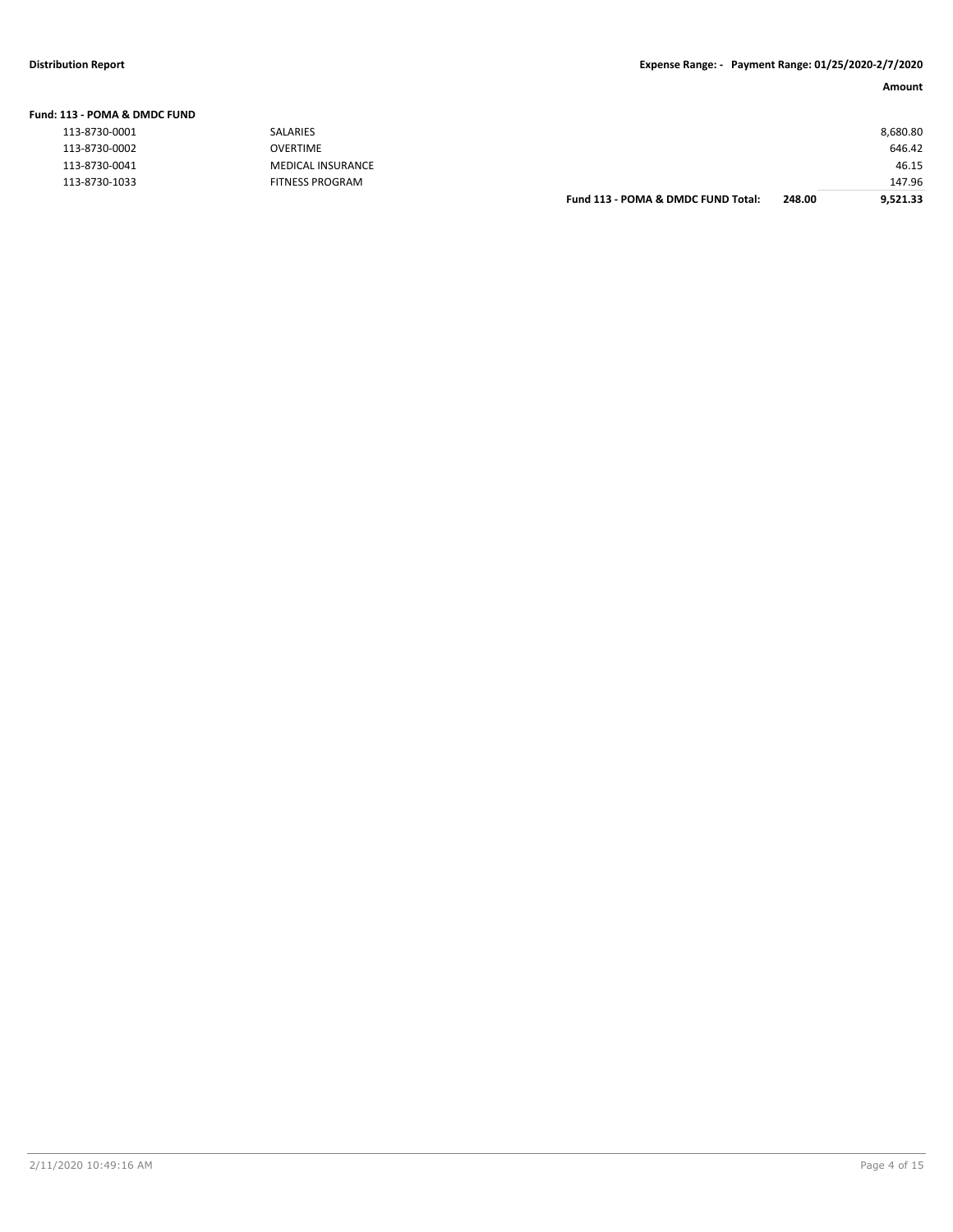**Fund: 200 - CDBG FUND** 200-5410-0001 SALARIES 1,694.50

**Fund 200 - CDBG FUND Total: 36.80 1,694.50**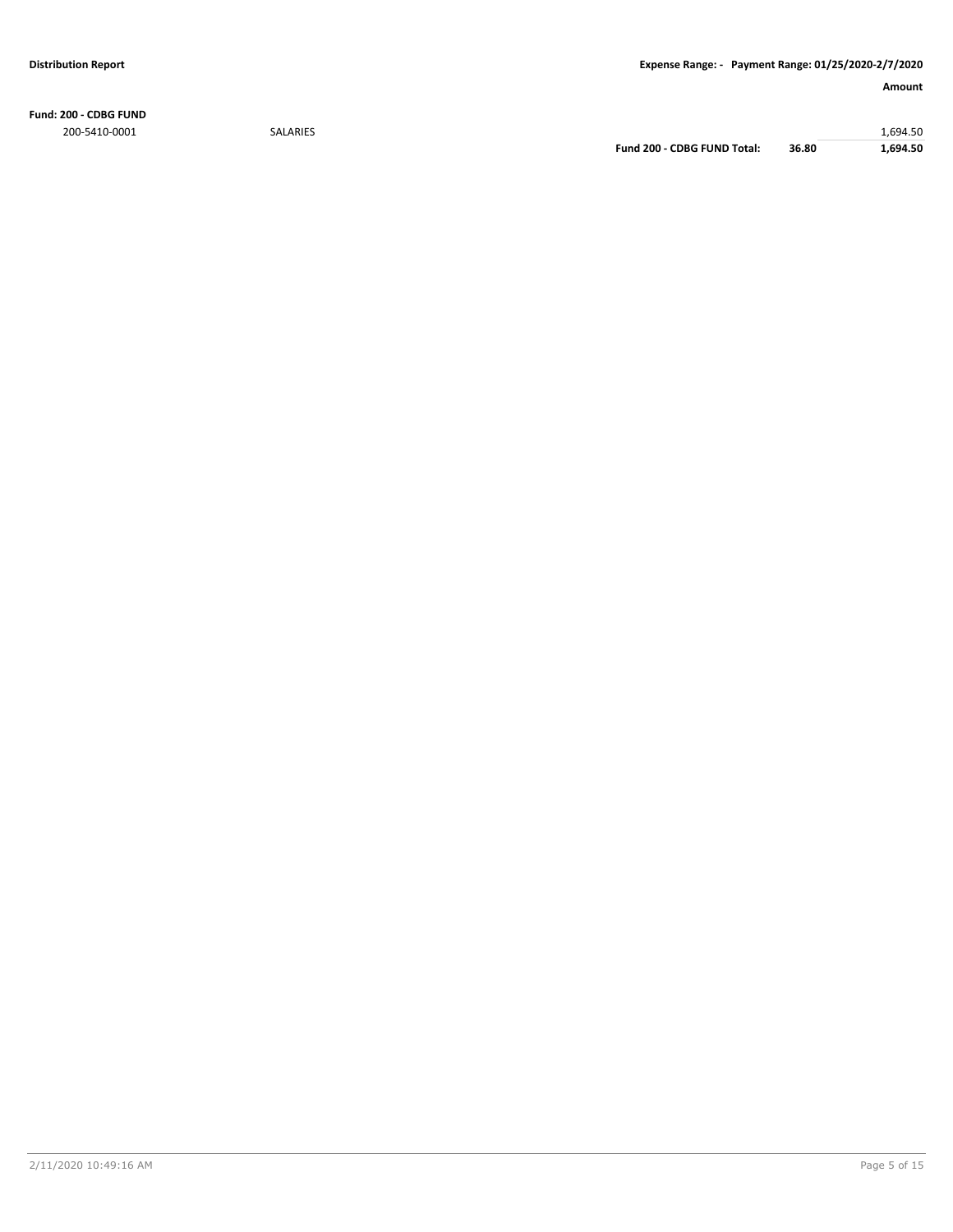### **Distribution Report Expense Range: - Payment Range: 01/25/2020-2/7/2020**

| <b>Fund: 210 - STREETS FUND</b> |                 |                                       |        |           |
|---------------------------------|-----------------|---------------------------------------|--------|-----------|
| 210-8110-0001                   | <b>SALARIES</b> |                                       |        | 8,930.13  |
| 210-8110-0002                   | <b>OVERTIME</b> |                                       |        | 389.63    |
| 210-8420-0001                   | <b>SALARIES</b> |                                       |        | 1,077.52  |
| 210-8420-0002                   | <b>OVERTIME</b> |                                       |        | 670.98    |
|                                 |                 | <b>Fund 210 - STREETS FUND Total:</b> | 345.50 | 11.068.26 |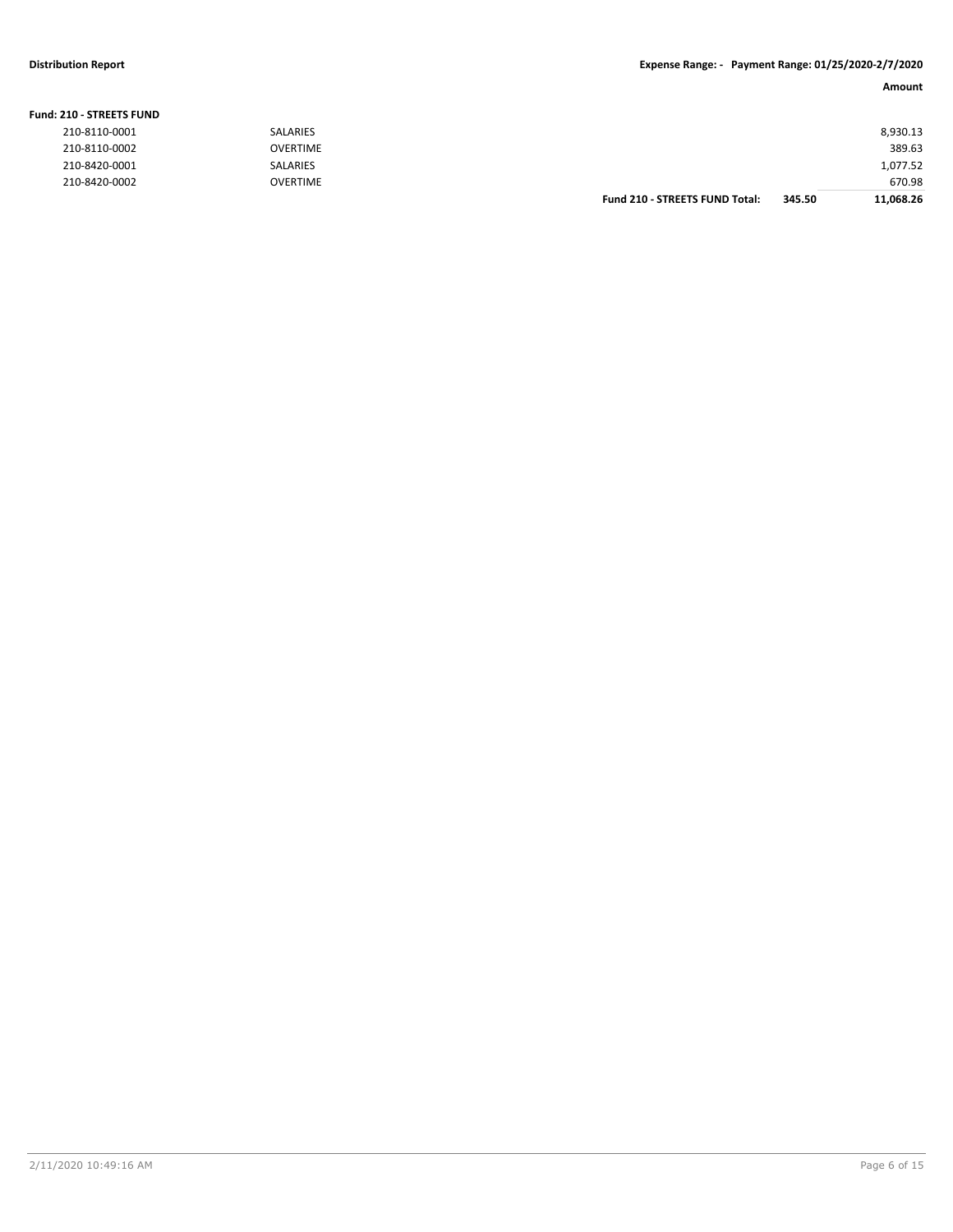**Fund: 231 - SAFER - FEMA GRANT** 231-6660-0020 PART-TIME HOURLY WAGES 384.00

**Fund 231 - SAFER - FEMA GRANT Total: 384.00**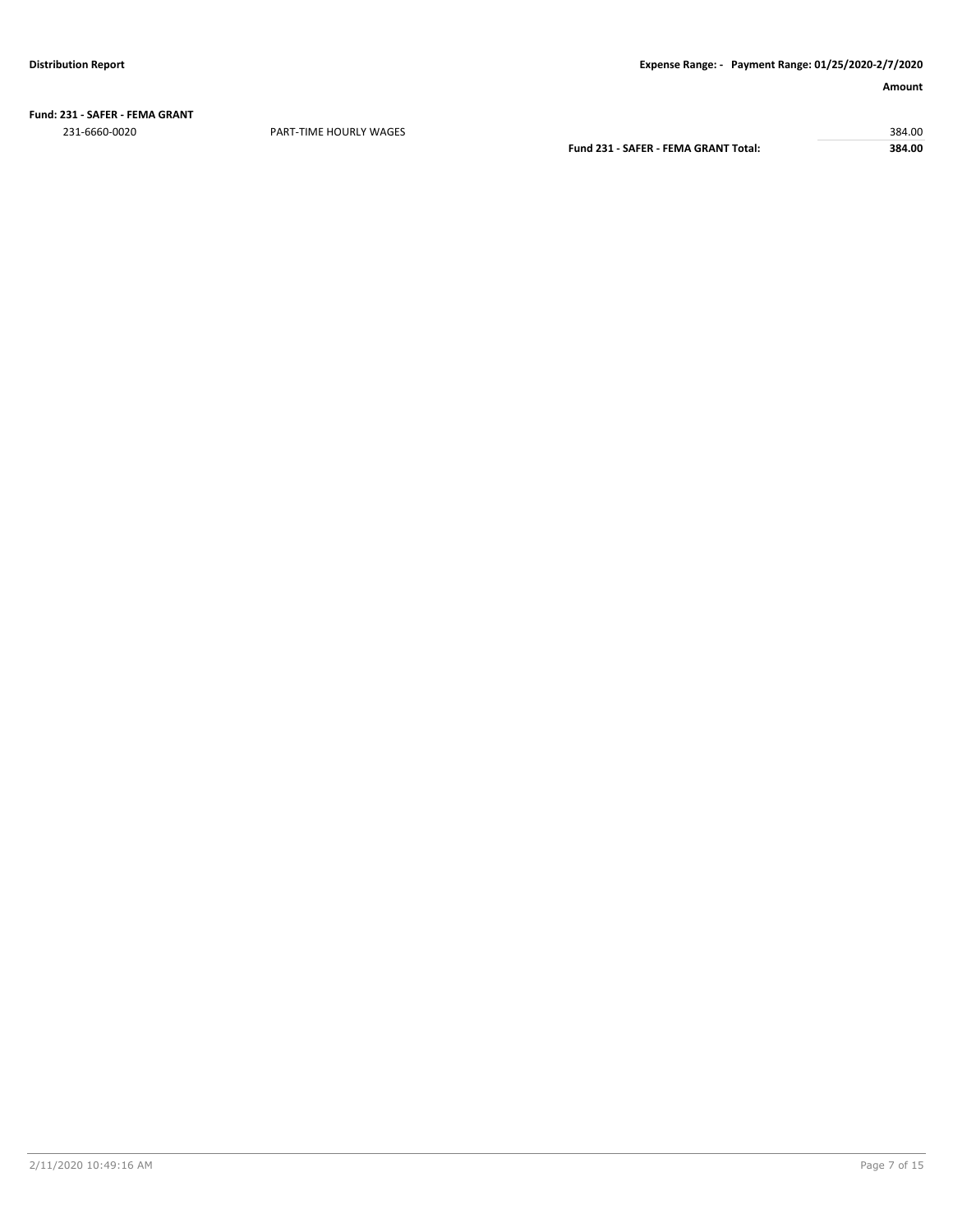|               |                 | <b>Fund 271 - STORMWATER FUND Total:</b> | 191.00 | 7.819.42 |
|---------------|-----------------|------------------------------------------|--------|----------|
| 271-8110-0002 | <b>OVERTIME</b> |                                          |        | 757.70   |
| 271-8110-0001 | <b>SALARIES</b> |                                          |        | 7,061.72 |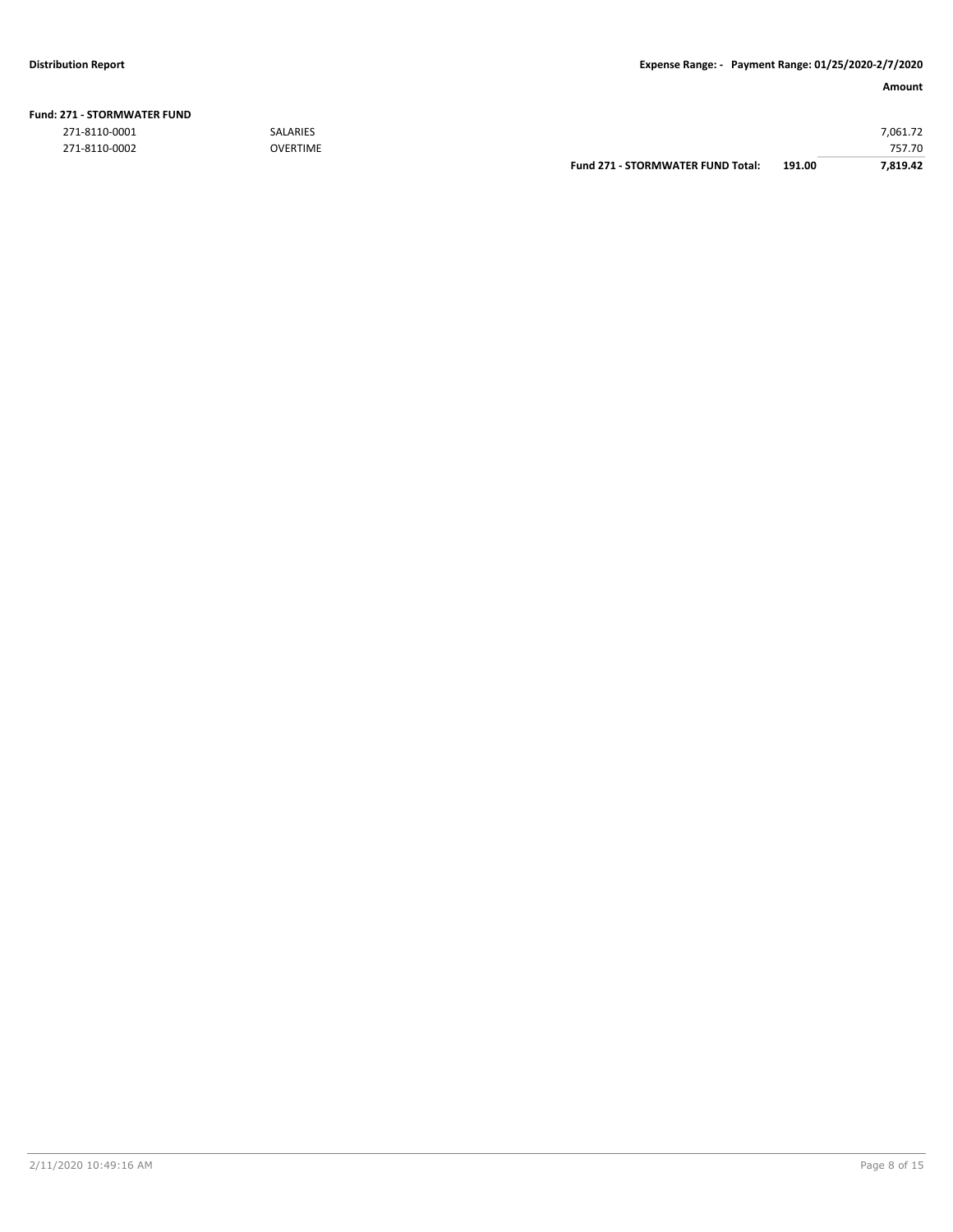### **Amount**

#### **Fund: 345 - WBUV INFRASTRUCTURE IMPRO**

345-8910-0001 SALARIES 143.22

**Fund 345 - WBUV INFRASTRUCTURE IMPRO Total: 3.00 143.22**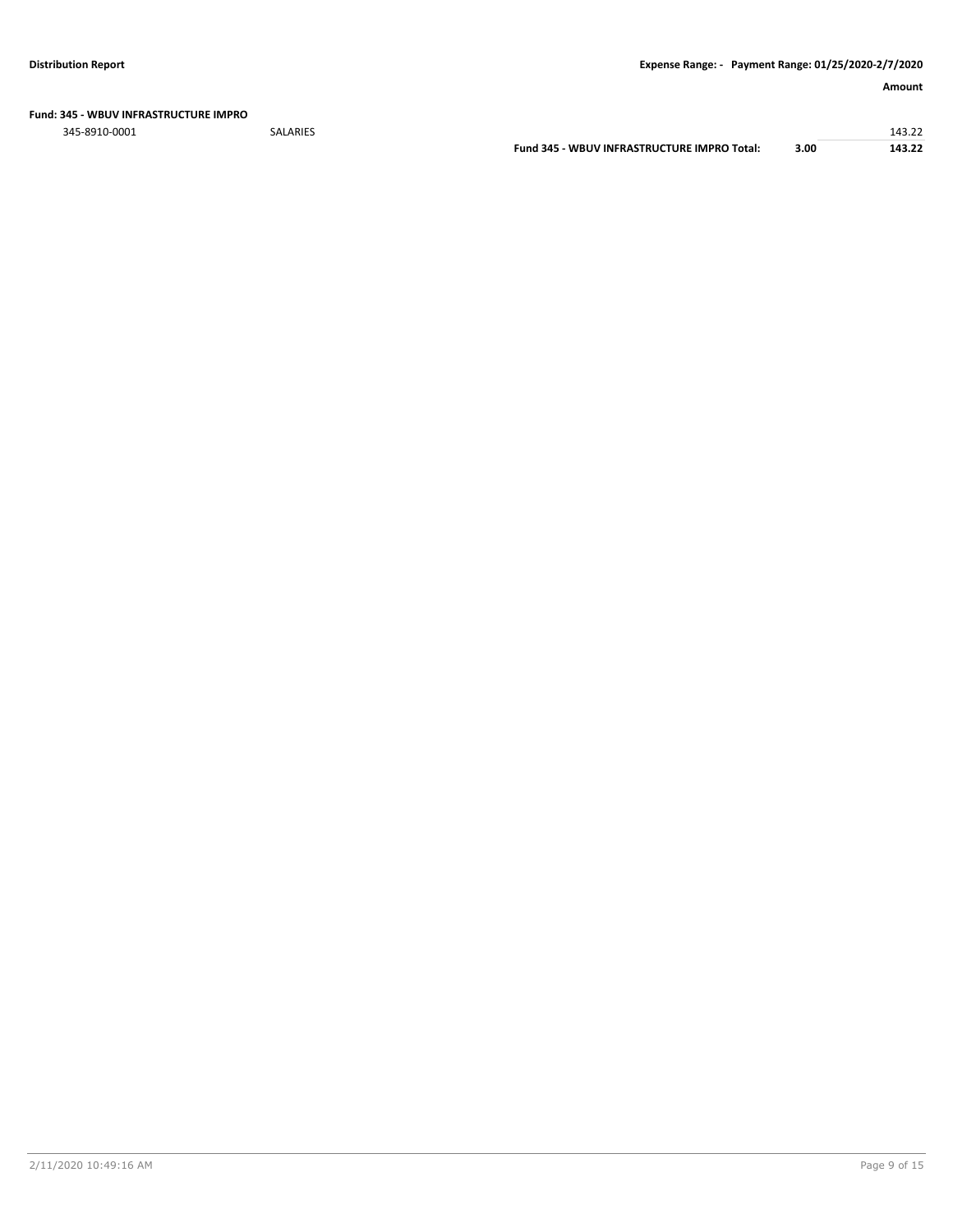#### **Fund: 401 - WATER FUND**

|               |                 | Fund 401 - WATER FUND Total: | 224.50 | 8,462.74 |
|---------------|-----------------|------------------------------|--------|----------|
| 401-8620-0001 | <b>SALARIES</b> |                              |        | 8.198.10 |
| 401-8610-0001 | <b>SALARIES</b> |                              |        | 264.64   |
|               |                 |                              |        |          |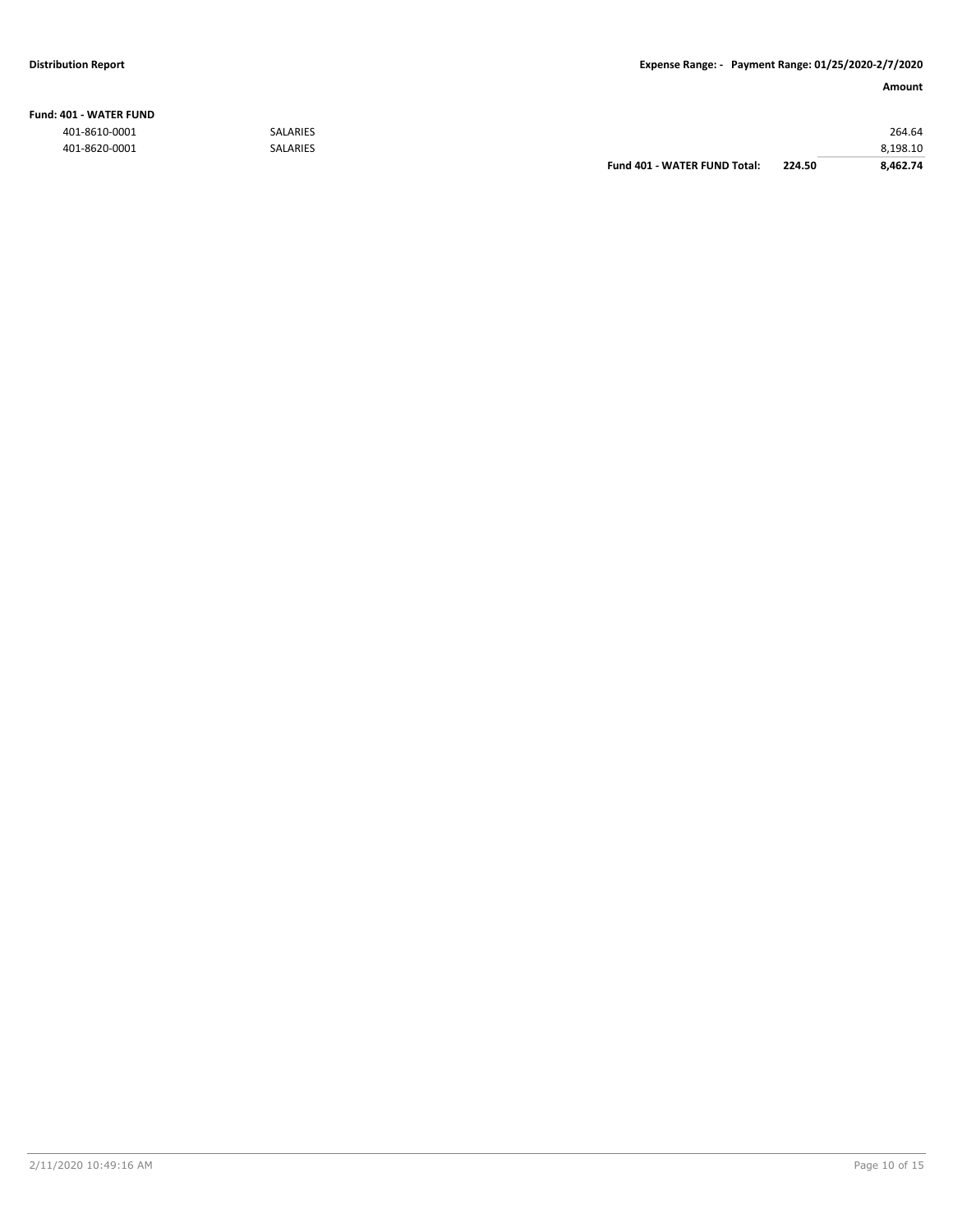|  |  | Fund: 501 - EQUIPMT MAINT FUND |  |  |
|--|--|--------------------------------|--|--|
|--|--|--------------------------------|--|--|

501-8510-0001 SALARIES 529.28

| 501-8520-0001 | <b>SALARIES</b> |                                             |       | 3.283.08 |
|---------------|-----------------|---------------------------------------------|-------|----------|
|               |                 | <b>Fund 501 - EQUIPMT MAINT FUND Total:</b> | 98.00 | 3.812.36 |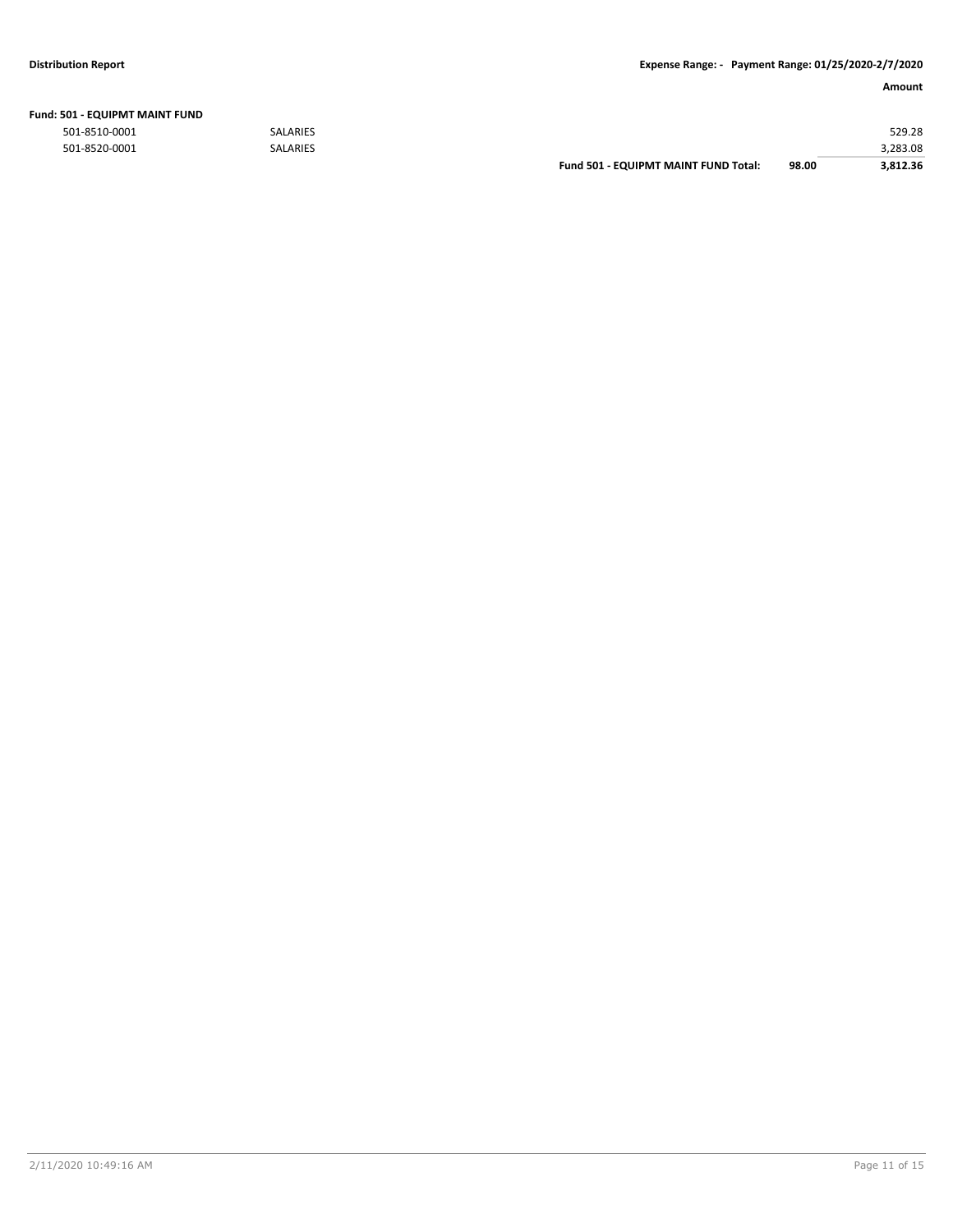**Fund: 503 - MIS FUND** 503-4010-0001 SALARIES 8,450.66

**Fund 503 - MIS FUND Total: 160.00 8,450.66**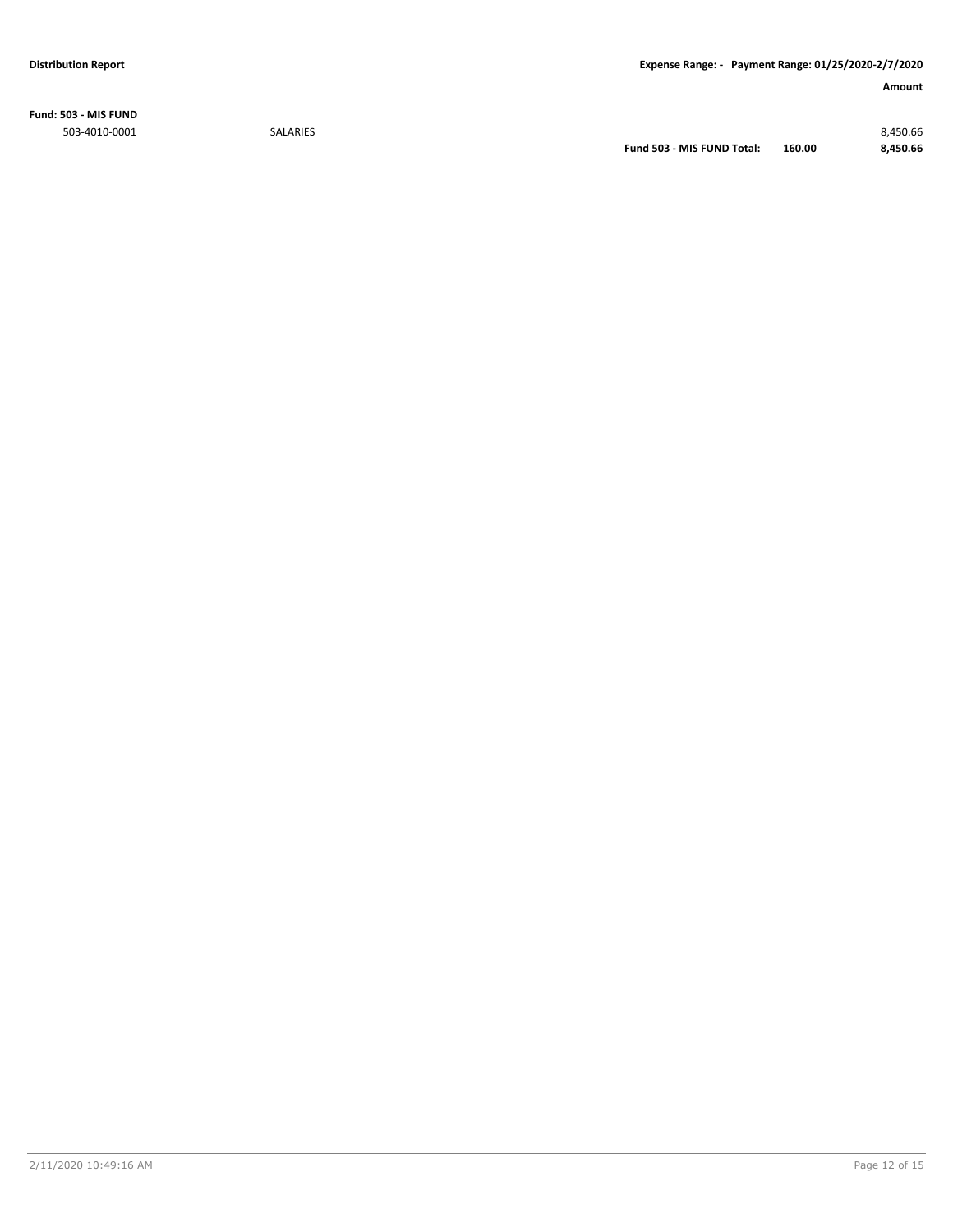|  | Fund: 951 - SAN. DISTRICT GEN. FUND |  |
|--|-------------------------------------|--|
|  |                                     |  |

|               |                 | Fund 951 - SAN, DISTRICT GEN, FUND Total: | 257.49 | 9.152.35 |
|---------------|-----------------|-------------------------------------------|--------|----------|
| 951-8820-0001 | <b>SALARIES</b> |                                           |        | 8,292.83 |
| 951-8810-0001 | <b>SALARIES</b> |                                           |        | 859.52   |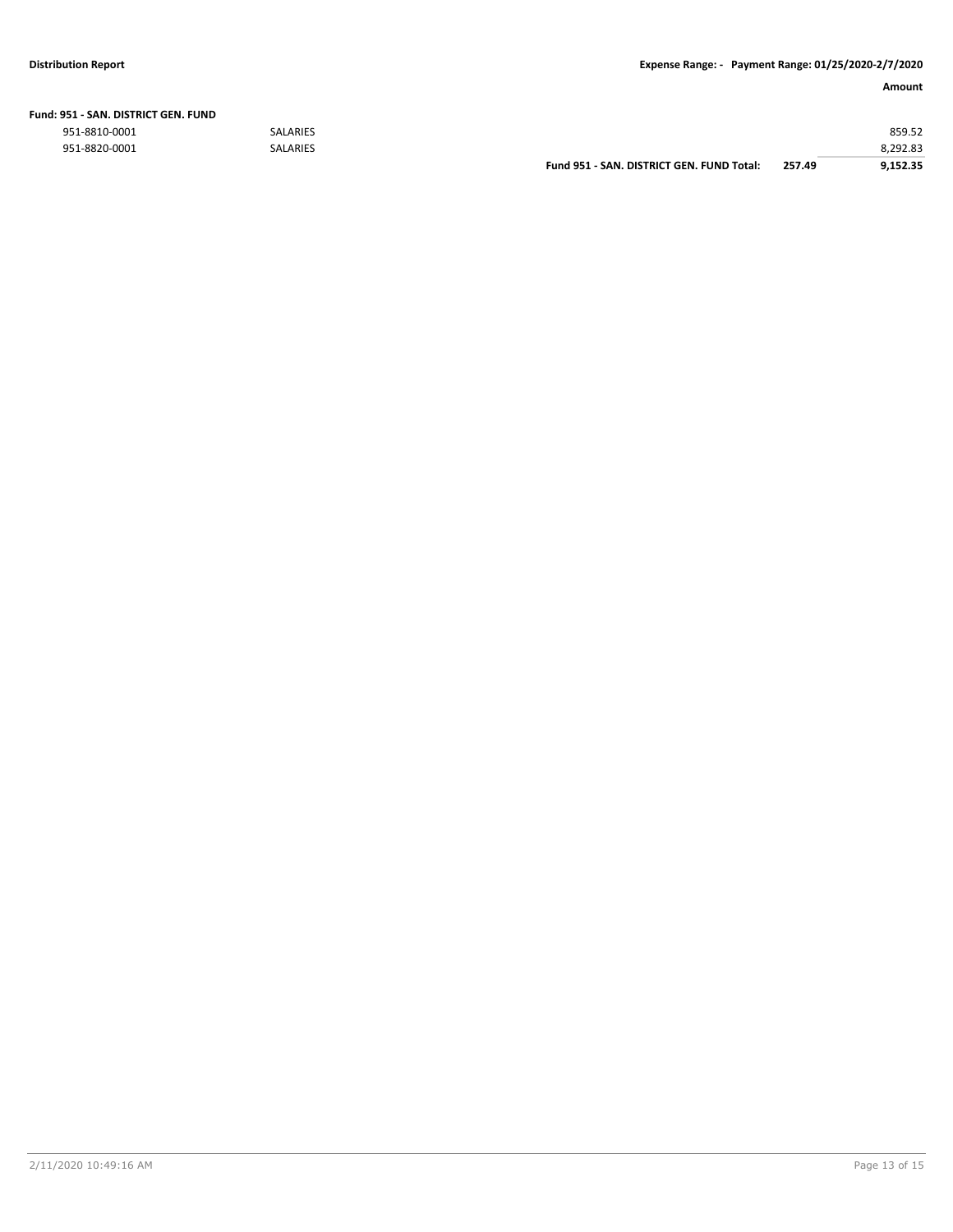#### **Fund: 953 - SAN. DISTRICT CAP. IMPROV**

| 953-8820-9204 |  |
|---------------|--|
| 953-8820-9205 |  |
| 953-8820-9214 |  |

LIFT STATION UPGRADES CANYON DEL REY SEWER LINE REPLACEMENT -9214 DEL MONTE SWR MAIN REPLACEMENT

| Fund 953 - SAN. DISTRICT CAP. IMPROV Total: | 10.00 | 593.35 |
|---------------------------------------------|-------|--------|
|                                             |       | 118.67 |
|                                             |       | 356.01 |
|                                             |       | 118.67 |